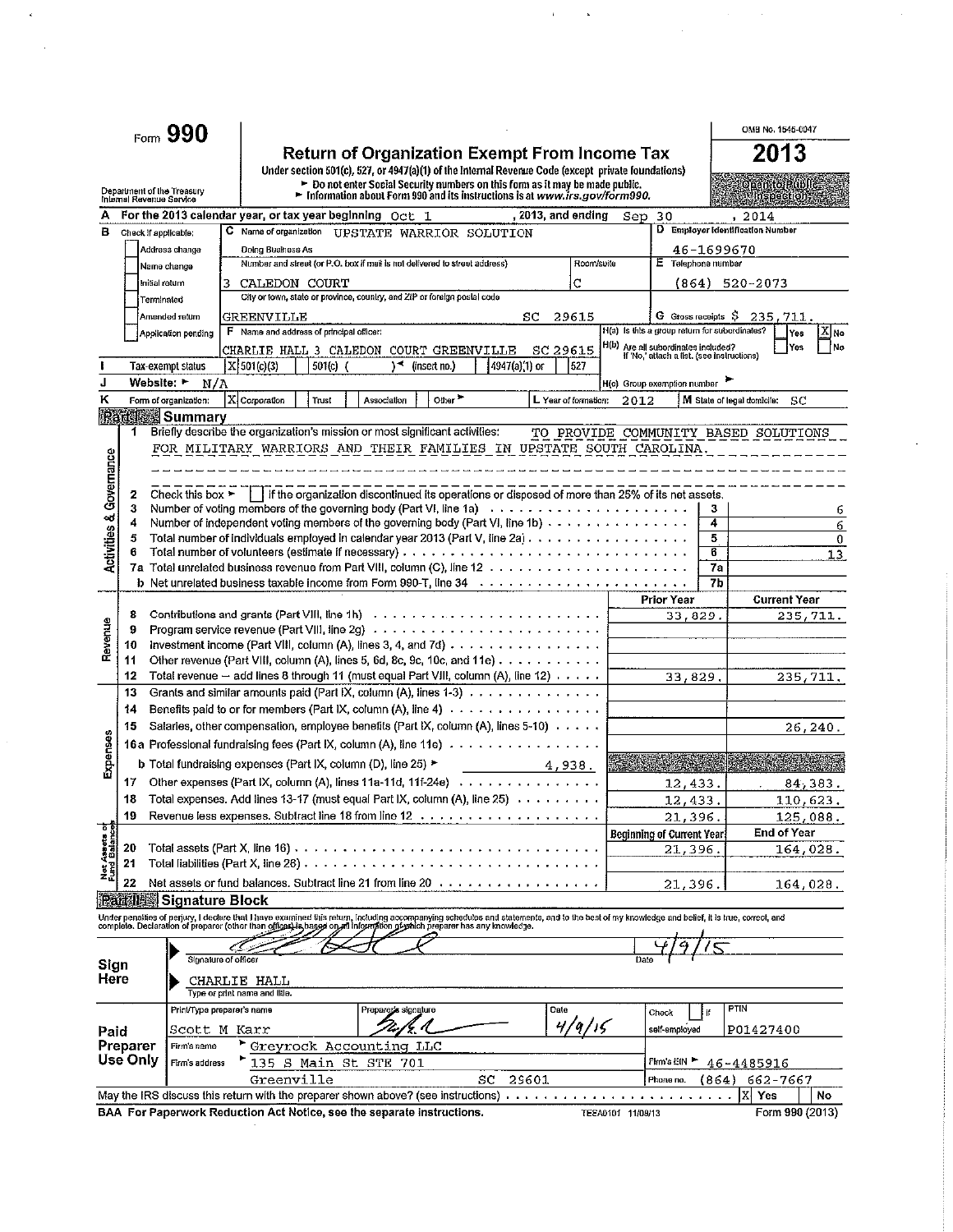|                 |              | Form 990 (2013)                                                                                                                                                                                                                                                                                                                                                           | UPSTATE WARRIOR SOLUTION |                     |         |                              |                                      |                  | 46-1699670            |     |                 | Page 2 |
|-----------------|--------------|---------------------------------------------------------------------------------------------------------------------------------------------------------------------------------------------------------------------------------------------------------------------------------------------------------------------------------------------------------------------------|--------------------------|---------------------|---------|------------------------------|--------------------------------------|------------------|-----------------------|-----|-----------------|--------|
| <b>Part III</b> |              | <b>Statement of Program Service Accomplishments</b>                                                                                                                                                                                                                                                                                                                       |                          |                     |         |                              |                                      |                  |                       |     |                 |        |
|                 |              |                                                                                                                                                                                                                                                                                                                                                                           |                          |                     |         |                              |                                      |                  |                       |     |                 |        |
| 1               |              | Briefly describe the organization's mission:                                                                                                                                                                                                                                                                                                                              |                          |                     |         |                              |                                      |                  |                       |     |                 |        |
|                 |              | TO PROVIDE COMMUNITY BASED SOLUTIONS                                                                                                                                                                                                                                                                                                                                      |                          |                     |         |                              |                                      |                  |                       |     |                 |        |
|                 |              | FOR MILITARY WARRIORS AND THEIR FAMILIES IN UPSTATE SOUTH CAROLINA.                                                                                                                                                                                                                                                                                                       |                          |                     |         |                              |                                      |                  |                       |     |                 |        |
|                 |              |                                                                                                                                                                                                                                                                                                                                                                           |                          |                     |         |                              |                                      |                  |                       |     |                 |        |
|                 |              |                                                                                                                                                                                                                                                                                                                                                                           |                          |                     |         |                              |                                      |                  |                       |     |                 |        |
| 2               |              | Did the organization undertake any significant program services during the year which were not listed on the prior                                                                                                                                                                                                                                                        |                          |                     |         |                              |                                      |                  |                       |     |                 |        |
|                 |              |                                                                                                                                                                                                                                                                                                                                                                           |                          |                     |         |                              |                                      |                  |                       | Yes | Х               | No     |
|                 |              | If 'Yes,' describe these new services on Schedule O.                                                                                                                                                                                                                                                                                                                      |                          |                     |         |                              |                                      |                  |                       |     |                 |        |
| 3               |              | Did the organization cease conducting, or make significant changes in how it conducts, any program services?                                                                                                                                                                                                                                                              |                          |                     |         |                              |                                      |                  |                       | Yes | $\mathbf x$     | No     |
|                 |              | If 'Yes,' describe these changes on Schedule O.                                                                                                                                                                                                                                                                                                                           |                          |                     |         |                              |                                      |                  |                       |     |                 |        |
|                 |              | Describe the organization's program service accomplishments for each of its three largest program services, as measured by expenses.<br>Section 501(c)(3) and 501(c)(4) organizations and section 4947(a)(1) trusts are required to report the amount of grants and allocations to<br>others, the total expenses, and revenue, if any, for each program service reported. |                          |                     |         |                              |                                      |                  |                       |     |                 |        |
|                 | 4 a (Code:   |                                                                                                                                                                                                                                                                                                                                                                           | ) (Expenses \$           |                     |         | 94, 401. including grants of | \$                                   | 0. ) (Revenue \$ |                       |     | $235, 711.$ )   |        |
|                 |              | TO REACH WARRIORS AND THEIR FAMILIES THROUGH CAREER DEVELOPMENT,<br>NON-MEDICAL HEALTHCARE SOLUTIONS, MENTORING SERVICES, QUALITY OF _____________<br>LIFE, AND FAMILY SUPPORT.                                                                                                                                                                                           |                          |                     |         |                              | ____________________________________ |                  | <u> 2222222222222</u> |     |                 |        |
|                 |              |                                                                                                                                                                                                                                                                                                                                                                           |                          |                     |         |                              |                                      |                  |                       |     |                 |        |
|                 |              |                                                                                                                                                                                                                                                                                                                                                                           |                          |                     |         |                              |                                      |                  |                       |     |                 |        |
|                 |              |                                                                                                                                                                                                                                                                                                                                                                           |                          |                     |         |                              |                                      |                  |                       |     |                 |        |
|                 |              |                                                                                                                                                                                                                                                                                                                                                                           |                          |                     |         |                              |                                      |                  |                       |     |                 |        |
|                 |              |                                                                                                                                                                                                                                                                                                                                                                           |                          |                     |         |                              |                                      |                  |                       |     |                 |        |
|                 |              |                                                                                                                                                                                                                                                                                                                                                                           |                          |                     |         |                              |                                      |                  |                       |     |                 |        |
|                 |              |                                                                                                                                                                                                                                                                                                                                                                           |                          |                     |         |                              |                                      |                  |                       |     |                 |        |
|                 |              |                                                                                                                                                                                                                                                                                                                                                                           |                          |                     |         |                              |                                      |                  |                       |     |                 |        |
|                 | 4 $b$ (Code: |                                                                                                                                                                                                                                                                                                                                                                           | ) (Expenses \$           |                     |         | including grants of          | \$                                   | ) (Revenue       |                       |     |                 |        |
|                 |              |                                                                                                                                                                                                                                                                                                                                                                           |                          |                     |         |                              |                                      |                  |                       |     |                 |        |
|                 |              |                                                                                                                                                                                                                                                                                                                                                                           |                          |                     |         |                              |                                      |                  |                       |     |                 |        |
|                 |              |                                                                                                                                                                                                                                                                                                                                                                           |                          |                     |         |                              |                                      |                  |                       |     |                 |        |
|                 |              |                                                                                                                                                                                                                                                                                                                                                                           |                          |                     |         |                              |                                      |                  |                       |     |                 |        |
|                 |              |                                                                                                                                                                                                                                                                                                                                                                           |                          |                     |         |                              |                                      |                  |                       |     |                 |        |
|                 |              |                                                                                                                                                                                                                                                                                                                                                                           |                          |                     |         |                              |                                      |                  |                       |     |                 |        |
|                 |              |                                                                                                                                                                                                                                                                                                                                                                           |                          |                     |         |                              |                                      |                  |                       |     |                 |        |
|                 |              |                                                                                                                                                                                                                                                                                                                                                                           |                          |                     |         |                              |                                      |                  |                       |     |                 |        |
|                 |              |                                                                                                                                                                                                                                                                                                                                                                           |                          |                     |         |                              |                                      |                  |                       |     |                 |        |
|                 |              |                                                                                                                                                                                                                                                                                                                                                                           |                          |                     |         |                              |                                      |                  |                       |     |                 |        |
|                 |              |                                                                                                                                                                                                                                                                                                                                                                           |                          |                     |         |                              |                                      |                  |                       |     |                 |        |
|                 |              |                                                                                                                                                                                                                                                                                                                                                                           |                          |                     |         |                              |                                      |                  |                       |     |                 |        |
|                 | 4 c (Code:   |                                                                                                                                                                                                                                                                                                                                                                           | ) (Expenses \$           |                     |         | including grants of          | \$                                   | ) (Revenue \$    |                       |     |                 |        |
|                 |              |                                                                                                                                                                                                                                                                                                                                                                           |                          |                     |         |                              |                                      |                  |                       |     |                 |        |
|                 |              |                                                                                                                                                                                                                                                                                                                                                                           |                          |                     |         |                              |                                      |                  |                       |     |                 |        |
|                 |              |                                                                                                                                                                                                                                                                                                                                                                           |                          |                     |         |                              |                                      |                  |                       |     |                 |        |
|                 |              |                                                                                                                                                                                                                                                                                                                                                                           |                          |                     |         |                              |                                      |                  |                       |     |                 |        |
|                 |              |                                                                                                                                                                                                                                                                                                                                                                           |                          |                     |         |                              |                                      |                  |                       |     |                 |        |
|                 |              |                                                                                                                                                                                                                                                                                                                                                                           |                          |                     |         |                              |                                      |                  |                       |     |                 |        |
|                 |              |                                                                                                                                                                                                                                                                                                                                                                           |                          |                     |         |                              |                                      |                  |                       |     |                 |        |
|                 |              |                                                                                                                                                                                                                                                                                                                                                                           |                          |                     |         |                              |                                      |                  |                       |     |                 |        |
|                 |              |                                                                                                                                                                                                                                                                                                                                                                           |                          |                     |         |                              |                                      |                  |                       |     |                 |        |
|                 |              |                                                                                                                                                                                                                                                                                                                                                                           |                          |                     |         |                              |                                      |                  |                       |     |                 |        |
|                 |              |                                                                                                                                                                                                                                                                                                                                                                           |                          |                     |         |                              |                                      |                  |                       |     |                 |        |
|                 |              |                                                                                                                                                                                                                                                                                                                                                                           |                          |                     |         |                              |                                      |                  |                       |     |                 |        |
|                 |              | 4 d Other program services. (Describe in Schedule O.)                                                                                                                                                                                                                                                                                                                     |                          |                     |         |                              |                                      |                  |                       |     |                 |        |
|                 |              | (Expenses<br>\$                                                                                                                                                                                                                                                                                                                                                           |                          | including grants of |         | \$.                          | ) (Revenue \$                        |                  |                       |     |                 |        |
|                 |              | 4 e Total program service expenses >                                                                                                                                                                                                                                                                                                                                      |                          |                     | 94,401. |                              |                                      |                  |                       |     |                 |        |
| <b>BAA</b>      |              |                                                                                                                                                                                                                                                                                                                                                                           |                          |                     |         | TEEA0102 07/02/13            |                                      |                  |                       |     | Form 990 (2013) |        |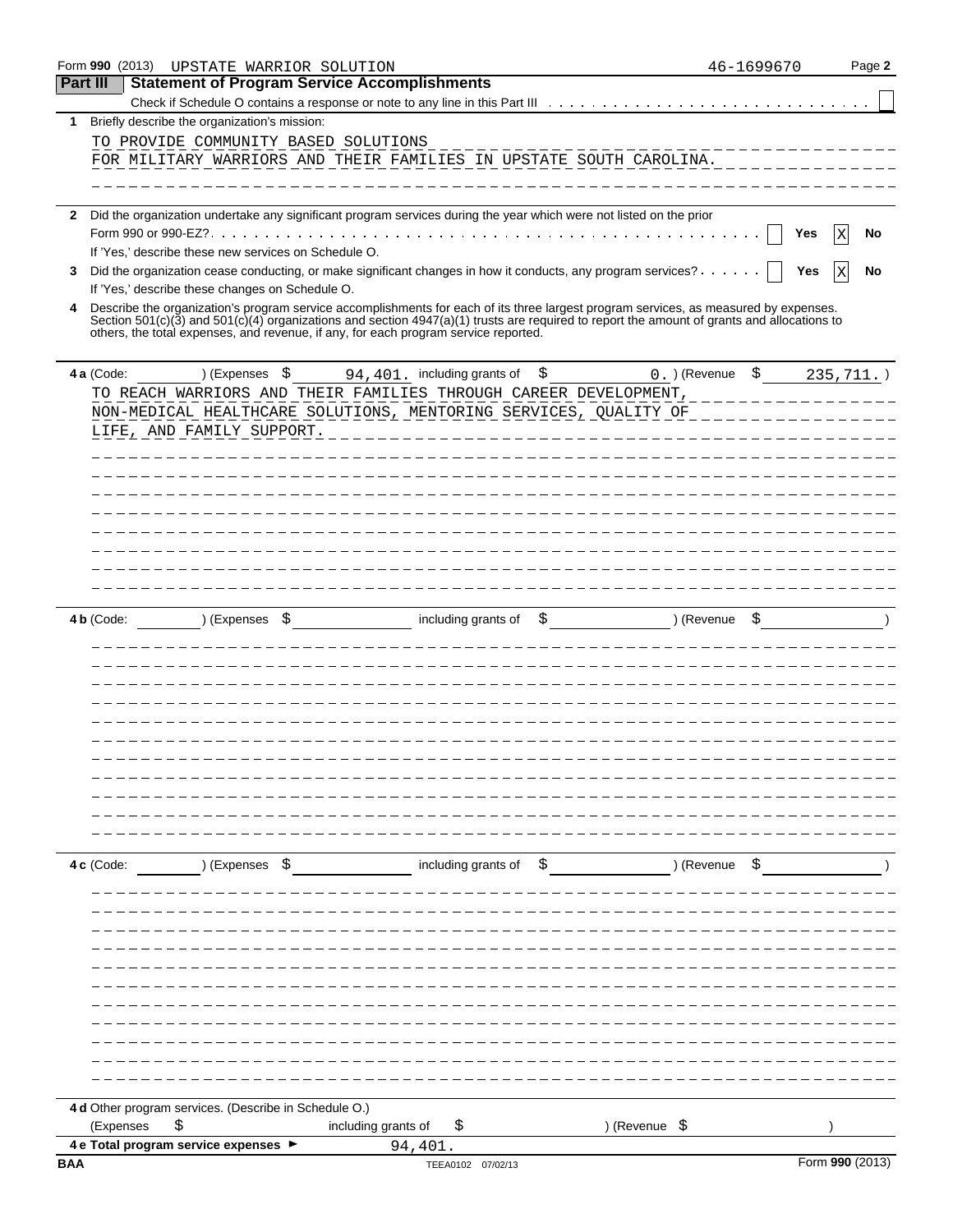Form **990** (2013) Page **3** UPSTATE WARRIOR SOLUTION 46-1699670

|    | <b>Checklist of Required Schedules</b><br><b>Part IV</b>                                                                                                                                                                                                |                 |     |    |
|----|---------------------------------------------------------------------------------------------------------------------------------------------------------------------------------------------------------------------------------------------------------|-----------------|-----|----|
|    |                                                                                                                                                                                                                                                         |                 | Yes | No |
| 1. | Is the organization described in section $501(c)(3)$ or $4947(a)(1)$ (other than a private foundation)? If 'Yes,' complete<br>Schedule A                                                                                                                | $\mathbf{1}$    | Χ   |    |
| 2  |                                                                                                                                                                                                                                                         | $\overline{2}$  | Χ   |    |
| 3  | Did the organization engage in direct or indirect political campaign activities on behalf of or in opposition to candidates                                                                                                                             | 3               |     | Χ  |
| 4  | Section 501(c)(3) organizations. Did the organization engage in lobbying activities, or have a section 501(h) election                                                                                                                                  | 4               |     | Χ  |
| 5  | Is the organization a section 501(c)(4), 501(c)(5), or 501(c)(6) organization that receives membership dues,<br>assessments, or similar amounts as defined in Revenue Procedure 98-19? If 'Yes,' complete Schedule C, Part III                          | 5               |     | Χ  |
|    |                                                                                                                                                                                                                                                         |                 |     |    |
| 6  | Did the organization maintain any donor advised funds or any similar funds or accounts for which donors have the right<br>to provide advice on the distribution or investment of amounts in such funds or accounts? If 'Yes,' complete Schedule D,      | 6               |     | Χ  |
| 7  | Did the organization receive or hold a conservation easement, including easements to preserve open space, the                                                                                                                                           | $\overline{7}$  |     | Χ  |
| 8  | Did the organization maintain collections of works of art, historical treasures, or other similar assets? If 'Yes,'                                                                                                                                     | 8               |     | X  |
| 9  | Did the organization report an amount in Part X, line 21, for escrow or custodial account liability; serve as a custodian<br>for amounts not listed in Part X; or provide credit counseling, debt management, credit repair, or debt negotiation        | 9               |     | Χ  |
| 10 | Did the organization, directly or through a related organization, hold assets in temporarily restricted endowments,                                                                                                                                     | 10              |     | X  |
|    | 11 If the organization's answer to any of the following questions is 'Yes', then complete Schedule D, Parts VI, VII, VIII, IX,<br>or X as applicable.                                                                                                   |                 |     |    |
|    | a Did the organization report an amount for land, buildings and equipment in Part X, line 10? If 'Yes,' complete Schedule                                                                                                                               | 11 al           | Χ   |    |
|    | <b>b</b> Did the organization report an amount for investments - other securities in Part X, line 12 that is 5% or more of its total                                                                                                                    | 11 <sub>b</sub> |     | X  |
|    | c Did the organization report an amount for investments - program related in Part X, line 13 that is 5% or more of its total                                                                                                                            | 11c             |     | Χ  |
|    | d Did the organization report an amount for other assets in Part X, line 15 that is 5% or more of its total assets reported                                                                                                                             | 11d             |     | Χ  |
|    | e Did the organization report an amount for other liabilities in Part X, line 25? If 'Yes,' complete Schedule D, Part $X \cdot \cdot \cdot \cdot$                                                                                                       | 11e             |     | X  |
|    | f Did the organization's separate or consolidated financial statements for the tax year include a footnote that addresses<br>the organization's liability for uncertain tax positions under FIN 48 (ASC 740)? If 'Yes,' complete Schedule D, Part X     | 11f             |     | X  |
|    |                                                                                                                                                                                                                                                         | 12a             | Χ   |    |
|    | <b>b</b> Was the organization included in consolidated, independent audited financial statements for the tax year? If 'Yes,' and<br>if the organization answered 'No' to line 12a, then completing Schedule D, Parts XI and XII is optional weaks weaks | 12 <sub>b</sub> |     | Χ  |
| 13 |                                                                                                                                                                                                                                                         | 13              |     | Χ  |
|    | 14a Did the organization maintain an office, employees, or agents outside of the United States?                                                                                                                                                         | 14a             |     | Χ  |
|    | <b>b</b> Did the organization have aggregate revenues or expenses of more than \$10,000 from grantmaking, fundraising,<br>business, investment, and program service activities outside the United States, or aggregate foreign investments valued       | 14b             |     | Χ  |
|    | 15 Did the organization report on Part IX, column (A), line 3, more than \$5,000 of grants or other assistance to or for any                                                                                                                            | 15              |     | Χ  |
| 16 | Did the organization report on Part IX, column (A), line 3, more than \$5,000 of aggregate grants or other assistance to                                                                                                                                | 16              |     | Χ  |
| 17 | Did the organization report a total of more than \$15,000 of expenses for professional fundraising services on Part IX,                                                                                                                                 | 17              |     | Χ  |
| 18 | Did the organization report more than \$15,000 total of fundraising event gross income and contributions on Part VIII,                                                                                                                                  | 18              | Χ   |    |
| 19 | Did the organization report more than \$15,000 of gross income from gaming activities on Part VIII, line 9a? If 'Yes,'                                                                                                                                  | 19              |     | Χ  |
|    |                                                                                                                                                                                                                                                         | 20              |     | Χ  |
|    | <b>b</b> If 'Yes' to line 20a, did the organization attach a copy of its audited financial statements to this return?                                                                                                                                   | 20 <sub>b</sub> |     |    |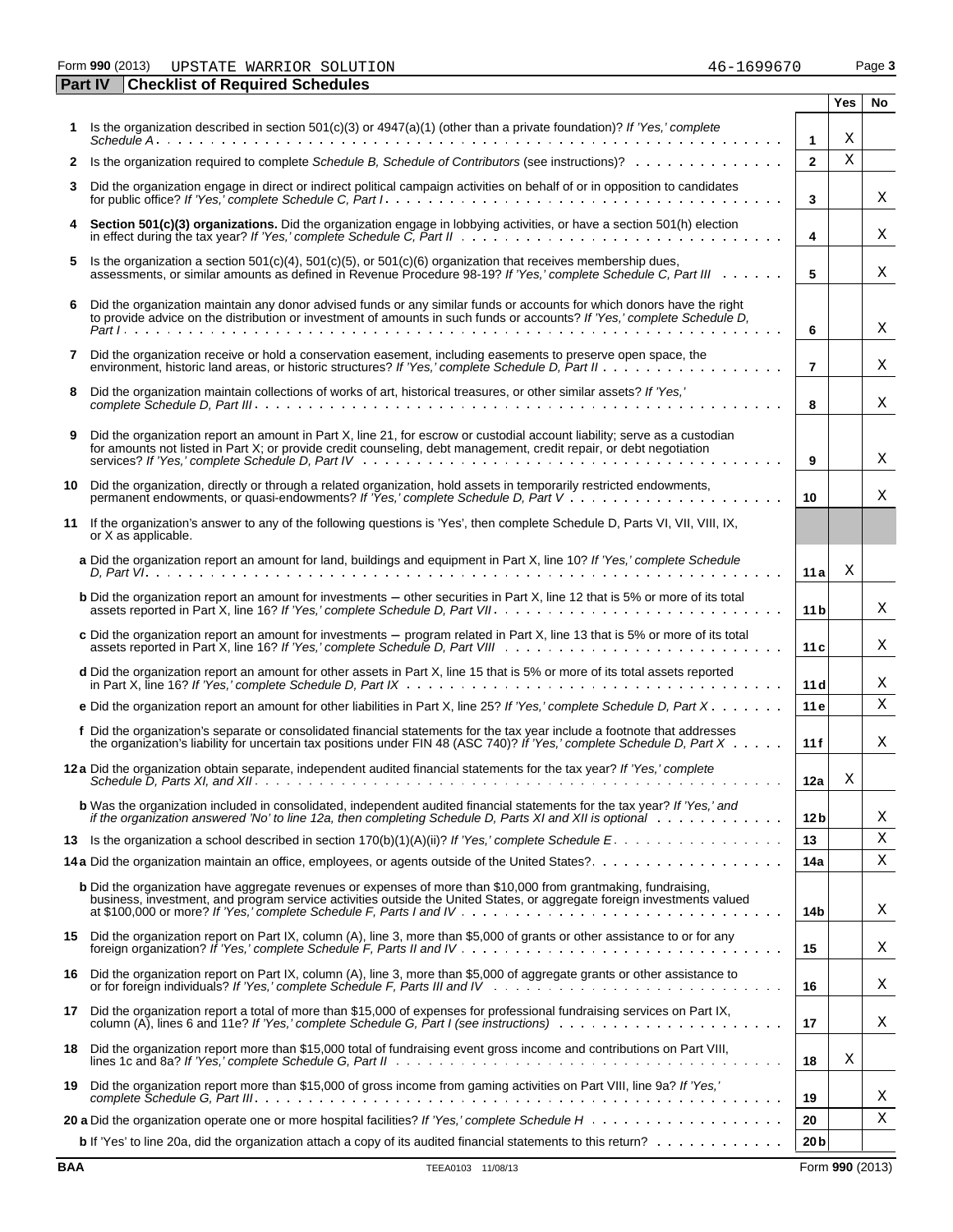Form **990** (2013) UPSTATE WARRIOR SOLUTION **16-1699670** Page 4

|     | Part IV<br><b>Checklist of Required Schedules</b> (continued)                                                                                                                                                                                                               |                 |                 |    |
|-----|-----------------------------------------------------------------------------------------------------------------------------------------------------------------------------------------------------------------------------------------------------------------------------|-----------------|-----------------|----|
|     |                                                                                                                                                                                                                                                                             |                 | Yes             | No |
|     | 21 Did the organization report more than \$5,000 of grants or other assistance to any domestic organizations or                                                                                                                                                             | 21              |                 | Χ  |
|     | 22 Did the organization report more than \$5,000 of grants or other assistance to individuals in the United States on Part IX, column (A), line 2? If 'Yes,' complete Schedule I, Parts I and III                                                                           | 22              |                 | Χ  |
|     | 23 Did the organization answer 'Yes' to Part VII, Section A, line 3, 4, or 5 about compensation of the organization's current<br>and former officers, directors, trustees, key employees, and highest compensated employees? If 'Yes,' complete                             |                 |                 |    |
|     |                                                                                                                                                                                                                                                                             | 23              |                 | Χ  |
|     | 24 a Did the organization have a tax-exempt bond issue with an outstanding principal amount of more than \$100,000 as of<br>the last day of the year, that was issued after December 31, 2002? If 'Yes,' answer lines 24b through 24d and                                   | 24a             |                 | Χ  |
|     | <b>b</b> Did the organization invest any proceeds of tax-exempt bonds beyond a temporary period exception?                                                                                                                                                                  | 24 <sub>b</sub> |                 |    |
|     | c Did the organization maintain an escrow account other than a refunding escrow at any time during the year to defease                                                                                                                                                      | 24c             |                 |    |
|     | d Did the organization act as an 'on behalf of' issuer for bonds outstanding at any time during the year?                                                                                                                                                                   | 24d             |                 |    |
|     | 25 a Section 501(c)(3) and 501(c)(4) organizations. Did the organization engage in an excess benefit transaction with a                                                                                                                                                     | 25a             |                 | Χ  |
|     | b Is the organization aware that it engaged in an excess benefit transaction with a disqualified person in a prior year, and<br>that the transaction has not been reported on any of the organization's prior Forms 990 or 990-EZ? If 'Yes,' complete                       | 25 <sub>b</sub> |                 | X  |
|     |                                                                                                                                                                                                                                                                             |                 |                 |    |
|     | 26 Did the organization report any amount on Part X, line 5, 6, or 22 for receivables from or payables to any current or former officers, directors, trustees, key employees, highest compensated employees, or disqualified p                                              | 26              |                 | Χ  |
| 27  | Did the organization provide a grant or other assistance to an officer, director, trustee, key employee, substantial<br>contributor or employee thereof, a grant selection committee member, or to a 35% controlled entity or family member                                 | 27              |                 | Χ  |
| 28  | Was the organization a party to a business transaction with one of the following parties (see Schedule L, Part IV<br>instructions for applicable filing thresholds, conditions, and exceptions):                                                                            |                 |                 |    |
|     | a A current or former officer, director, trustee, or key employee? If 'Yes,' complete Schedule L, Part IV                                                                                                                                                                   | 28a             |                 | Χ  |
|     | b A family member of a current or former officer, director, trustee, or key employee? If 'Yes,' complete                                                                                                                                                                    | 28b             |                 | Χ  |
|     | c An entity of which a current or former officer, director, trustee, or key employee (or a family member thereof) was an                                                                                                                                                    | 28c             |                 | Χ  |
| 29  | Did the organization receive more than \$25,000 in non-cash contributions? If 'Yes,' complete Schedule M                                                                                                                                                                    | 29              | Χ               |    |
| 30  | Did the organization receive contributions of art, historical treasures, or other similar assets, or qualified conservation                                                                                                                                                 | 30              |                 | Χ  |
| 31  | Did the organization liquidate, terminate, or dissolve and cease operations? If 'Yes,' complete Schedule N, Part I                                                                                                                                                          | 31              |                 | Х  |
| 32  | Did the organization sell, exchange, dispose of, or transfer more than 25% of its net assets? If 'Yes,' complete                                                                                                                                                            | 32              |                 | Χ  |
| 33  | Did the organization own 100% of an entity disregarded as separate from the organization under Regulations sections<br>$301.7701-2$ and $301.7701-3$ ? If 'Yes,' complete Schedule R, Part $1 \ldots \ldots \ldots \ldots \ldots \ldots \ldots \ldots \ldots \ldots \ldots$ | 33              |                 | Χ  |
| 34  | Was the organization related to any tax-exempt or taxable entity? If 'Yes,' complete Schedule R, Parts II, III, IV,                                                                                                                                                         | 34              |                 | Χ  |
|     | 35 a Did the organization have a controlled entity within the meaning of section $512(b)(13)? \ldots \ldots \ldots \ldots \ldots \ldots$                                                                                                                                    | 35a             |                 | Χ  |
|     | b If 'Yes' to line 35a, did the organization receive any payment from or engage in any transaction with a controlled                                                                                                                                                        | 35 <sub>b</sub> |                 |    |
| 36  | Section 501(c)(3) organizations. Did the organization make any transfers to an exempt non-charitable related<br>organization? If 'Yes,' complete Schedule R. Part V. line 2 ………………………………………………………                                                                           | 36              |                 | Χ  |
| 37  | Did the organization conduct more than 5% of its activities through an entity that is not a related organization and that is<br>treated as a partnership for federal income tax purposes? If 'Yes,' complete Schedule R, Part VI                                            | 37              |                 | X  |
| 38  | Did the organization complete Schedule O and provide explanations in Schedule O for Part VI, lines 11b and 19?                                                                                                                                                              | 38              | Χ               |    |
| BAA |                                                                                                                                                                                                                                                                             |                 | Form 990 (2013) |    |

| 16–1699670 |  |  |  |  |
|------------|--|--|--|--|
|            |  |  |  |  |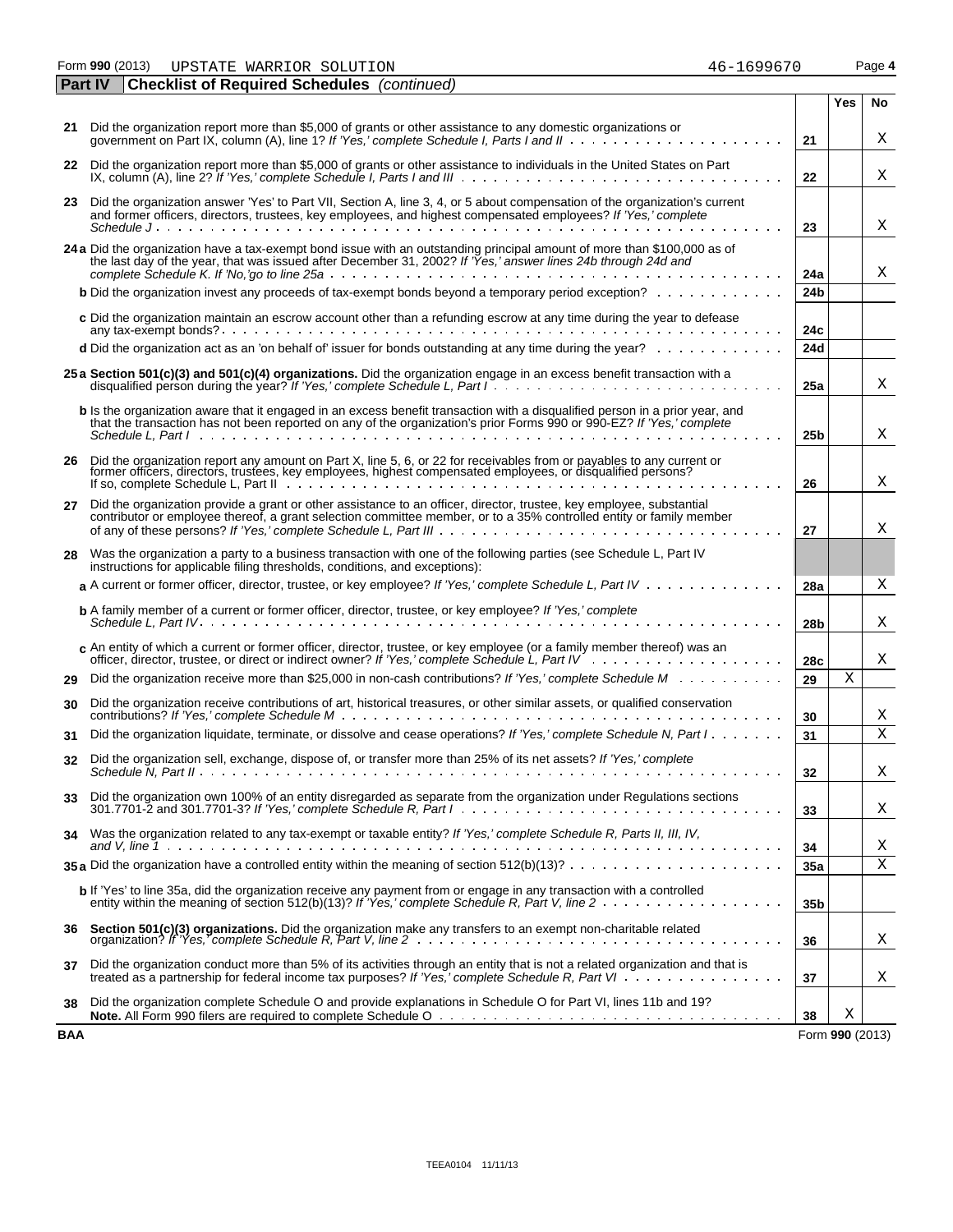|            | Form 990 (2013)<br>46-1699670<br>UPSTATE WARRIOR SOLUTION                                                                                                                                                                                         |                 |                 | Page 5    |
|------------|---------------------------------------------------------------------------------------------------------------------------------------------------------------------------------------------------------------------------------------------------|-----------------|-----------------|-----------|
| Part V     | <b>Statements Regarding Other IRS Filings and Tax Compliance</b>                                                                                                                                                                                  |                 |                 |           |
|            |                                                                                                                                                                                                                                                   |                 |                 |           |
|            |                                                                                                                                                                                                                                                   |                 | Yes             | <b>No</b> |
|            | <b>1a</b> Enter the number reported in Box 3 of Form 1096. Enter -0- if not applicable<br>1al<br>0                                                                                                                                                |                 |                 |           |
|            | <b>b</b> Enter the number of Forms W-2G included in line 1a. Enter -0- if not applicable<br>1 <sub>b</sub><br>$\Omega$                                                                                                                            |                 |                 |           |
|            | c Did the organization comply with backup withholding rules for reportable payments to vendors and reportable gaming                                                                                                                              |                 |                 |           |
|            |                                                                                                                                                                                                                                                   | 1 c             |                 |           |
|            | 2 a Enter the number of employees reported on Form W-3, Transmittal of Wage and Tax State-<br>ments, filed for the calendar year ending with or within the year covered by this return<br>2a<br>$\mathbf 0$                                       |                 |                 |           |
|            | <b>b</b> If at least one is reported on line 2a, did the organization file all required federal employment tax returns?                                                                                                                           | 2 <sub>b</sub>  |                 |           |
|            | Note. If the sum of lines 1a and 2a is greater than 250, you may be required to e-file (see instructions)                                                                                                                                         |                 |                 |           |
|            | 3 a Did the organization have unrelated business gross income of \$1,000 or more during the year?                                                                                                                                                 | 3a              |                 | Χ         |
|            |                                                                                                                                                                                                                                                   | 3 <sub>b</sub>  |                 |           |
|            | 4 a At any time during the calendar year, did the organization have an interest in, or a signature or other authority over, a<br>financial account in a foreign country (such as a bank account, securities account, or other financial account)? | 4 a             |                 | Χ         |
|            | <b>b</b> If 'Yes,' enter the name of the foreign country: ►                                                                                                                                                                                       |                 |                 |           |
|            | See instructions for filing requirements for Form TD F 90-22.1, Report of Foreign Bank and Financial Accounts.                                                                                                                                    |                 |                 |           |
|            |                                                                                                                                                                                                                                                   | 5 a             |                 | Χ         |
|            | <b>b</b> Did any taxable party notify the organization that it was or is a party to a prohibited tax shelter transaction?                                                                                                                         | 5 <sub>b</sub>  |                 | Χ         |
|            |                                                                                                                                                                                                                                                   | 5c              |                 |           |
|            | 6 a Does the organization have annual gross receipts that are normally greater than \$100,000, and did the organization solicit any contributions that were not tax deductible as charitable contributions?<br>                                   | 6а              |                 | Χ         |
|            | b If 'Yes,' did the organization include with every solicitation an express statement that such contributions or gifts were                                                                                                                       | 6b              |                 |           |
| 7          | Organizations that may receive deductible contributions under section 170(c).                                                                                                                                                                     |                 |                 |           |
|            | a Did the organization receive a payment in excess of \$75 made partly as a contribution and partly for goods and                                                                                                                                 | 7 a             |                 | X         |
|            | <b>b</b> If 'Yes,' did the organization notify the donor of the value of the goods or services provided?                                                                                                                                          | 7 <sub>b</sub>  |                 |           |
|            | c Did the organization sell, exchange, or otherwise dispose of tangible personal property for which it was required to file<br>Form $8282$ ? $\ldots$ $\ldots$ $\ldots$ $\ldots$                                                                  | 7 c             |                 | Χ         |
|            | <b>d</b> If 'Yes,' indicate the number of Forms 8282 filed during the year $\ldots$ , $\ldots$ , $\ldots$ , $\ldots$<br>7 dl                                                                                                                      |                 |                 |           |
|            | <b>e</b> Did the organization receive any funds, directly or indirectly, to pay premiums on a personal benefit contract? $\dots \dots \dots$                                                                                                      | <b>7e</b>       |                 | Χ         |
|            |                                                                                                                                                                                                                                                   | 7 f             |                 | Χ         |
|            | g If the organization received a contribution of qualified intellectual property, did the organization file Form 8899                                                                                                                             |                 |                 |           |
|            |                                                                                                                                                                                                                                                   | 7 g             |                 |           |
|            | h If the organization received a contribution of cars, boats, airplanes, or other vehicles, did the organization file a                                                                                                                           | 7 h             |                 |           |
|            | Sponsoring organizations maintaining donor advised funds and section 509(a)(3) supporting organizations. Did the<br>supporting organization, or a donor advised fund maintained by a sponsoring organization, have excess business                | 8               |                 |           |
| 9.         | Sponsoring organizations maintaining donor advised funds.                                                                                                                                                                                         |                 |                 |           |
|            |                                                                                                                                                                                                                                                   | 9a              |                 |           |
|            |                                                                                                                                                                                                                                                   | 9 b             |                 |           |
|            | 10 Section 501(c)(7) organizations. Enter:                                                                                                                                                                                                        |                 |                 |           |
|            | a Initiation fees and capital contributions included on Part VIII, line 12.<br>10a                                                                                                                                                                |                 |                 |           |
|            | <b>b</b> Gross receipts, included on Form 990, Part VIII, line 12, for public use of club facilities<br>10 <sub>b</sub>                                                                                                                           |                 |                 |           |
| 11         | Section 501(c)(12) organizations. Enter:                                                                                                                                                                                                          |                 |                 |           |
|            | 11a                                                                                                                                                                                                                                               |                 |                 |           |
|            | <b>b</b> Gross income from other sources (Do not net amounts due or paid to other sources                                                                                                                                                         |                 |                 |           |
|            | 11 b<br>12a Section 4947(a)(1) non-exempt charitable trusts. Is the organization filing Form 990 in lieu of Form 1041?                                                                                                                            | 12a             |                 |           |
|            | 12 <sub>b</sub>                                                                                                                                                                                                                                   |                 |                 |           |
|            | <b>b</b> If 'Yes,' enter the amount of tax-exempt interest received or accrued during the year $\dots$                                                                                                                                            |                 |                 |           |
|            | 13 Section 501(c)(29) qualified nonprofit health insurance issuers.                                                                                                                                                                               |                 |                 |           |
|            | Note. See the instructions for additional information the organization must report on Schedule O.                                                                                                                                                 | 13 a            |                 |           |
|            | <b>b</b> Enter the amount of reserves the organization is required to maintain by the states in                                                                                                                                                   |                 |                 |           |
|            | 13 <sub>b</sub>                                                                                                                                                                                                                                   |                 |                 |           |
|            | <b>c</b> Enter the amount of reserves on hand $\ldots$ , $\ldots$ , $\ldots$ , $\ldots$ , $\ldots$ , $\ldots$ , $\ldots$ , $\ldots$ , $\ldots$<br>13c                                                                                             |                 |                 |           |
|            |                                                                                                                                                                                                                                                   | 14 a            |                 | Χ         |
|            | <b>b</b> If 'Yes,' has it filed a Form 720 to report these payments? If 'No,' provide an explanation in Schedule O.                                                                                                                               | 14 <sub>b</sub> |                 |           |
| <b>BAA</b> | TEEA0105 07/02/13                                                                                                                                                                                                                                 |                 | Form 990 (2013) |           |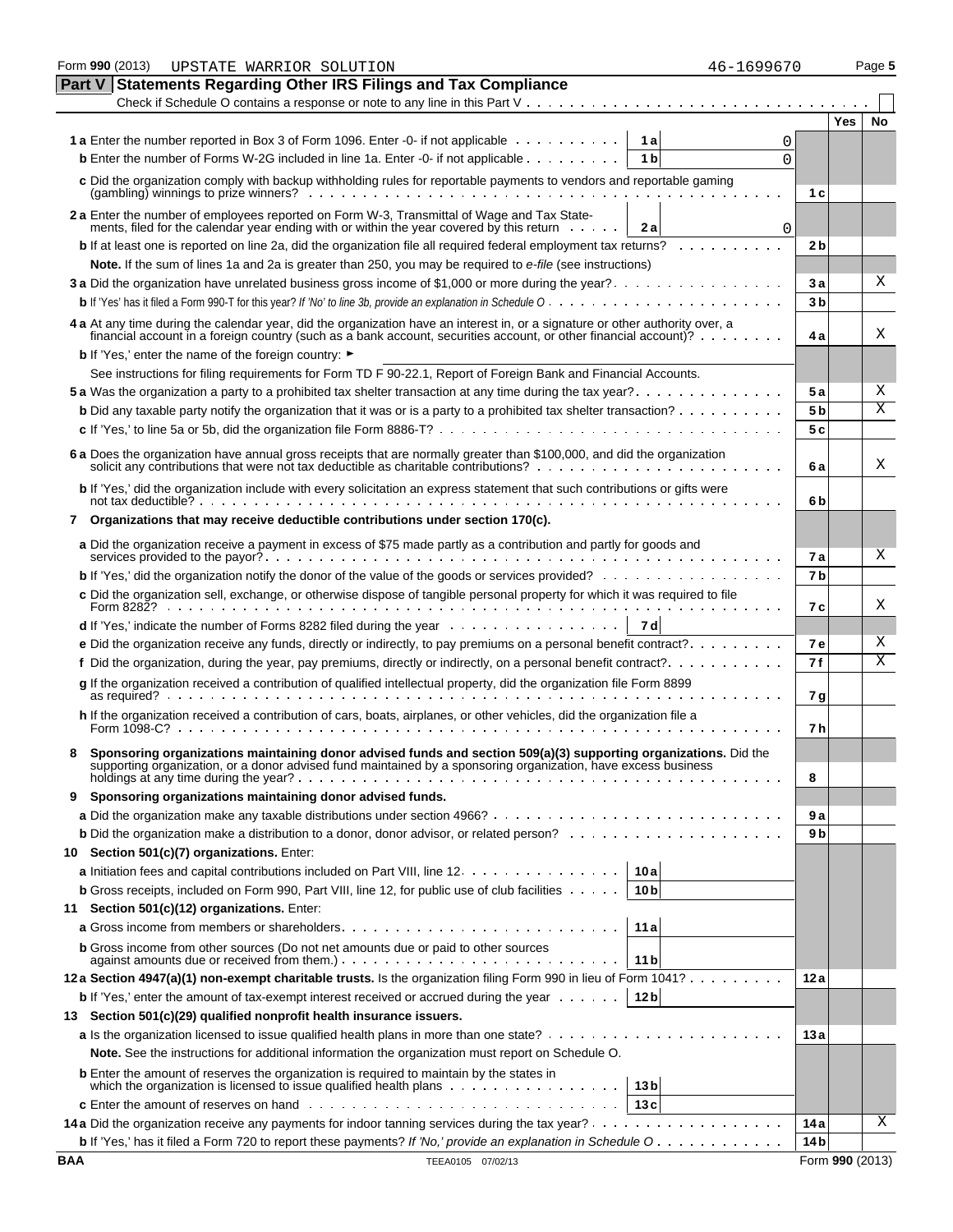|     |                                                                                                                                                                                                                                                                                                                                                     |                  | Yes    | No.    |
|-----|-----------------------------------------------------------------------------------------------------------------------------------------------------------------------------------------------------------------------------------------------------------------------------------------------------------------------------------------------------|------------------|--------|--------|
|     | <b>1 a</b> Enter the number of voting members of the governing body at the end of the tax year $\dots \dots$<br>1 a<br>6<br>If there are material differences in voting rights among members<br>of the governing body, or if the governing body delegated broad<br>authority to an executive committee or similar committee, explain in Schedule O. |                  |        |        |
|     | <b>b</b> Enter the number of voting members included in line 1a, above, who are independent $\dots$ , $\begin{bmatrix} 1 & b \end{bmatrix}$<br>6                                                                                                                                                                                                    |                  |        |        |
| 2   | Did any officer, director, trustee, or key employee have a family relationship or a business relationship with any other                                                                                                                                                                                                                            |                  |        |        |
|     |                                                                                                                                                                                                                                                                                                                                                     | $\mathbf{2}$     | Χ      |        |
| 3   | Did the organization delegate control over management duties customarily performed by or under the direct supervision<br>of officers, directors or trustees, or key employees to a management company or other person?                                                                                                                              | 3                |        | Χ      |
| 4   | Did the organization make any significant changes to its governing documents                                                                                                                                                                                                                                                                        |                  |        |        |
| 5.  | Did the organization become aware during the year of a significant diversion of the organization's assets?                                                                                                                                                                                                                                          | 4<br>5           |        | Χ<br>Х |
| 6   |                                                                                                                                                                                                                                                                                                                                                     | 6                |        | Χ      |
|     | 7 a Did the organization have members, stockholders, or other persons who had the power to elect or appoint one or more                                                                                                                                                                                                                             |                  |        |        |
|     |                                                                                                                                                                                                                                                                                                                                                     | 7а               |        | Χ      |
|     | <b>b</b> Are any governance decisions of the organization reserved to (or subject to approval by) members,                                                                                                                                                                                                                                          | 7b               |        | Χ      |
| 8   | Did the organization contemporaneously document the meetings held or written actions undertaken during the year by                                                                                                                                                                                                                                  |                  |        |        |
|     | the following:                                                                                                                                                                                                                                                                                                                                      | 8а               |        |        |
|     |                                                                                                                                                                                                                                                                                                                                                     | 8 b              | Χ<br>Χ |        |
|     | Is there any officer, director, trustee, or key employee listed in Part VII, Section A, who cannot be reached at the                                                                                                                                                                                                                                |                  |        |        |
|     |                                                                                                                                                                                                                                                                                                                                                     | 9                |        | Χ      |
|     | Section B. Policies (This Section B requests information about policies not required by the Internal Revenue Code.                                                                                                                                                                                                                                  |                  |        |        |
|     |                                                                                                                                                                                                                                                                                                                                                     |                  | Yes    | No     |
|     |                                                                                                                                                                                                                                                                                                                                                     | 10 a             |        | X      |
|     | b If 'Yes,' did the organization have written policies and procedures governing the activities of such chapters, affiliates, and branches to ensure their                                                                                                                                                                                           | 10 <sub>b</sub>  |        |        |
|     |                                                                                                                                                                                                                                                                                                                                                     | 11a              | X      |        |
|     | <b>b</b> Describe in Schedule O the process, if any, used by the organization to review this Form 990.                                                                                                                                                                                                                                              |                  |        |        |
|     |                                                                                                                                                                                                                                                                                                                                                     | 12a              |        | X      |
|     | <b>b</b> Were officers, directors, or trustees, and key employees required to disclose annually interests that could give rise                                                                                                                                                                                                                      | 12 b             |        |        |
|     | c Did the organization regularly and consistently monitor and enforce compliance with the policy? If 'Yes,' describe in                                                                                                                                                                                                                             | 12 c             |        |        |
|     |                                                                                                                                                                                                                                                                                                                                                     | 13               |        | Χ      |
| 14  |                                                                                                                                                                                                                                                                                                                                                     | 14               |        | Х      |
| 15  | Did the process for determining compensation of the following persons include a review and approval by independent<br>persons, comparability data, and contemporaneous substantiation of the deliberation and decision?                                                                                                                             |                  |        |        |
|     |                                                                                                                                                                                                                                                                                                                                                     | 15 a             |        | X      |
|     |                                                                                                                                                                                                                                                                                                                                                     | 15 <sub>b</sub>  |        | Χ      |
|     | If 'Yes' to line 15a or 15b, describe the process in Schedule O. (See instructions.)                                                                                                                                                                                                                                                                |                  |        |        |
|     | 16a Did the organization invest in, contribute assets to, or participate in a joint venture or similar arrangement with a                                                                                                                                                                                                                           | 16 a             |        | Χ      |
|     | b If 'Yes,' did the organization follow a written policy or procedure requiring the organization to evaluate its                                                                                                                                                                                                                                    |                  |        |        |
|     | participation in joint venture arrangements under applicable federal tax law, and taken steps to safeguard the                                                                                                                                                                                                                                      |                  |        |        |
|     |                                                                                                                                                                                                                                                                                                                                                     | 16 <sub>b</sub>  |        |        |
|     | <b>Section C. Disclosure</b><br>List the states with which a copy of this Form 990 is required to be filed ►                                                                                                                                                                                                                                        |                  |        |        |
| 17  | South Carolina                                                                                                                                                                                                                                                                                                                                      |                  |        |        |
| 18  | Section 6104 requires an organization to make its Forms 1023 (or 1024 if applicable), 990, and 990-T (501(c)(3)s only) available for public<br>inspection. Indicate how you make these available. Check all that apply.                                                                                                                             |                  |        |        |
|     | Other (explain in Schedule O)<br>Own website<br>Another's website<br>$\overline{X}$<br>Upon request<br>19 Describe in Schedule O whether (and if so, how) the organization makes its governing documents, conflict of interest policy, and financial statements available to                                                                        |                  |        |        |
| 20  | the public during the tax year.<br>State the name, physical address, and telephone number of the person who possesses the books and records of the organization:                                                                                                                                                                                    |                  |        |        |
|     | CHARLIE HALL<br>3 CALEDON COURT, STE C GREENVILLE<br>SC<br>29615                                                                                                                                                                                                                                                                                    | $(864)$ 844-4433 |        |        |
| BAA | TEEA0106 07/02/13                                                                                                                                                                                                                                                                                                                                   | Form 990 (2013)  |        |        |
|     |                                                                                                                                                                                                                                                                                                                                                     |                  |        |        |
|     |                                                                                                                                                                                                                                                                                                                                                     |                  |        |        |

#### Form **990** (2013) Page **6** UPSTATE WARRIOR SOLUTION 46-1699670

#### **Part VI Governance, Management and Disclosure** *For each 'Yes' response to lines 2 through 7b below, and for a 'No' response to line 8a, 8b, or 10b below, describe the circumstances, processes, or changes in Schedule O. See instructions.*

**Section A. Governing Body and Management**

Check if Schedule O contains a response or note to any line in this Part VI

X

**Yes No**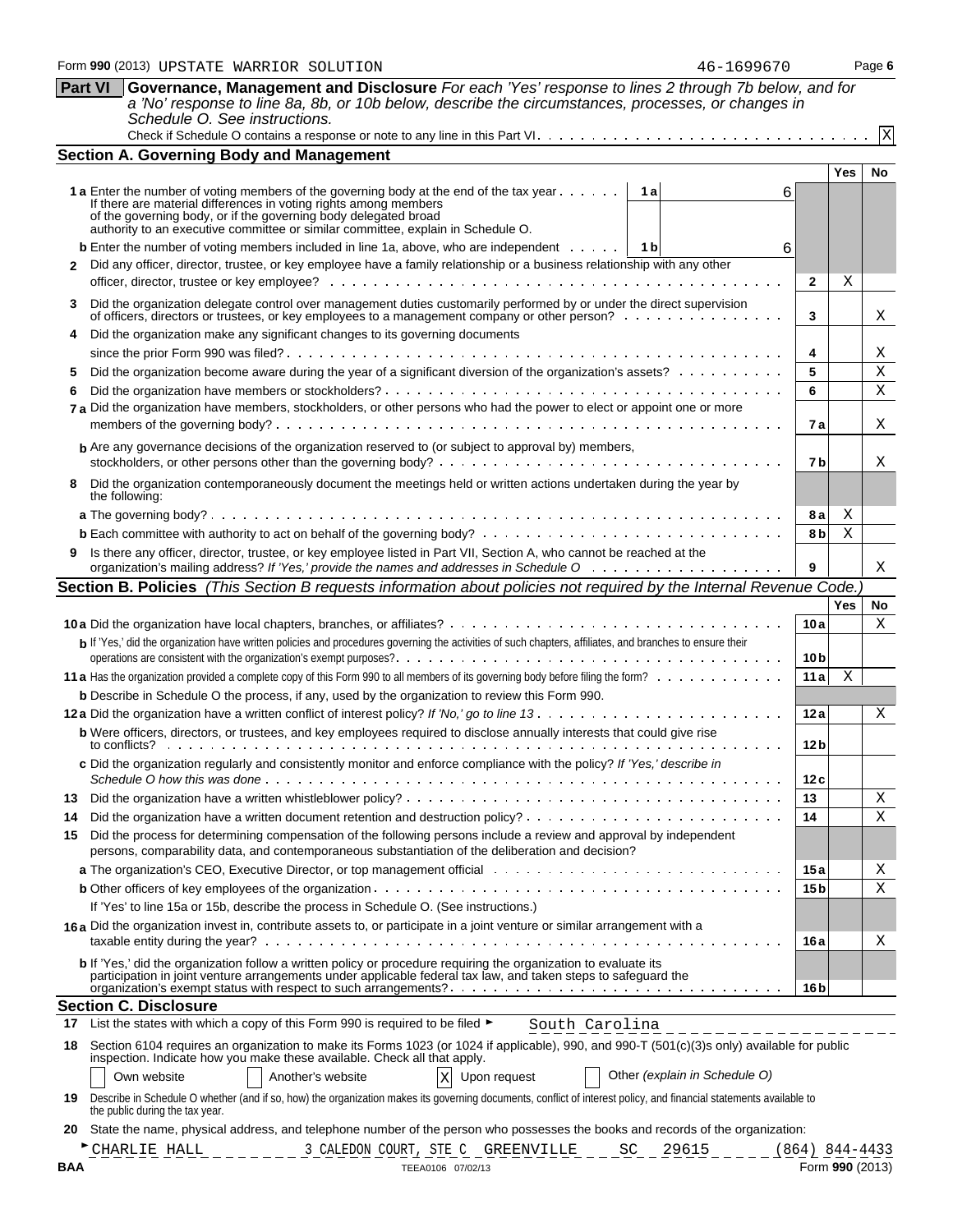| Form 990 (2013)<br>UPSTATE WARRIOR SOLUTION                                                                                                                                                                                                            | 46-1699670 | Page 7 |
|--------------------------------------------------------------------------------------------------------------------------------------------------------------------------------------------------------------------------------------------------------|------------|--------|
| <b>Part VII</b><br>Compensation of Officers, Directors, Trustees, Key Employees, Highest Compensated Employees, and<br><b>Independent Contractors</b>                                                                                                  |            |        |
| Check if Schedule O contains a response or note to any line in this Part VII                                                                                                                                                                           |            |        |
| Section A. Officers, Directors, Trustees, Key Employees, and Highest Compensated Employees                                                                                                                                                             |            |        |
| 1 a Complete this table for all persons required to be listed. Report compensation for the calendar year ending with or within the<br>organization's tax year.                                                                                         |            |        |
| • List all of the organization's current officers, directors, trustees (whether individuals or organizations), regardless of amount of<br>compensation. Enter -0- in columns $(D)$ , $(E)$ , and $(F)$ if no compensation was paid.                    |            |        |
| • List all of the organization's current key employees, if any. See instructions for definition of 'key employee.'<br>• List the organization's five current highest compensated employees (other than an officer, director, trustee, or key employee) |            |        |

who received reportable compensation (Box 5 of Form W-2 and/or Box 7 of Form 1099-MISC) of more than \$100,000 from the organization and any related organizations. ? List all of the organization's **former** officers, key employees, and highest compensated employees who received more than \$100,000

of reportable compensation from the organization and any related organizations.

? List all of the organization's **former directors or trustees** that received, in the capacity as a former director or trustee of the organization, more than \$10,000 of reportable compensation from the organization and any related organizations.

List persons in the following order: individual trustees or directors; institutional trustees; officers; key employees; highest compensated employees; and former such persons.

Check this box if neither the organization nor any related organization compensated any current officer, director, or trustee.

|                                        |                                                                                          |                                                                                                                                                      |  | (C)                                      |                                                                                                          |                                                            |                                        |                                     |
|----------------------------------------|------------------------------------------------------------------------------------------|------------------------------------------------------------------------------------------------------------------------------------------------------|--|------------------------------------------|----------------------------------------------------------------------------------------------------------|------------------------------------------------------------|----------------------------------------|-------------------------------------|
| (A)<br>Name and Title                  | (B)<br>Average<br>hours per                                                              |                                                                                                                                                      |  |                                          | Position (do not check more than<br>one box, unless person is both an<br>officer and a director/trustee) | (D)<br>Reportable<br>compensation from<br>the organization | (E)<br>Reportable<br>compensation from | (F)<br>Estimated<br>amount of other |
|                                        | week (list<br>any hours<br>for related<br>organiza-<br>tions<br>below<br>dotted<br>line) | Former<br>Individual trustee<br>or director<br>Officer<br>Highest compensated<br>employee<br>Key employee<br>nstitutional trustee<br>(W-2/1099-MISC) |  | related organizations<br>(W-2/1099-MISC) | compensation<br>from the<br>organization<br>and related<br>organizations                                 |                                                            |                                        |                                     |
| (1) MASTIN ROBESON                     | 5.00                                                                                     |                                                                                                                                                      |  |                                          |                                                                                                          |                                                            |                                        |                                     |
| CHAIRMAN                               |                                                                                          |                                                                                                                                                      |  | Χ                                        |                                                                                                          | $\Omega$ .                                                 | $\mathbf{0}$ .                         | $\boldsymbol{0}$ .                  |
| (2) SMYTH MCKISSICK<br>VICE-CHAIRMAN   | 1.00                                                                                     |                                                                                                                                                      |  | Χ                                        |                                                                                                          | 0                                                          | $\mathsf{O}$                           | $\mathsf 0$ .                       |
| (3) MICHAEL RIORDAN<br><b>DIRECTOR</b> | 1.00                                                                                     | Χ                                                                                                                                                    |  |                                          |                                                                                                          | 0                                                          | $\mathbf{0}$ .                         | $\boldsymbol{0}$ .                  |
| <u>(4) WILLIAM WEBSTER</u><br>DIRECTOR | 1.00                                                                                     | Χ                                                                                                                                                    |  |                                          |                                                                                                          | $\mathbf 0$ .                                              | $\mathsf{O}$ .                         | $\mathbf 0$ .                       |
| (5) JIM DEMINT<br><b>DIRECTOR</b>      | 1.00                                                                                     | Χ                                                                                                                                                    |  |                                          |                                                                                                          | $\mathbf 0$ .                                              | $\overline{0}$ .                       | $0$ .                               |
| (6) DAVID WILKINS<br><b>DIRECTOR</b>   | 1.00                                                                                     | Χ                                                                                                                                                    |  |                                          |                                                                                                          | 0.                                                         | 0.                                     | $\boldsymbol{0}$ .                  |
| (7) CHARLES HALL<br>EXECUTIVE DIRECTOR | 40.00                                                                                    |                                                                                                                                                      |  | Χ                                        |                                                                                                          | 0.                                                         | 0.                                     | $0$ .                               |
| (8)                                    |                                                                                          |                                                                                                                                                      |  |                                          |                                                                                                          |                                                            |                                        |                                     |
| (9)                                    |                                                                                          |                                                                                                                                                      |  |                                          |                                                                                                          |                                                            |                                        |                                     |
| (10)                                   |                                                                                          |                                                                                                                                                      |  |                                          |                                                                                                          |                                                            |                                        |                                     |
| (11)                                   |                                                                                          |                                                                                                                                                      |  |                                          |                                                                                                          |                                                            |                                        |                                     |
| (12)                                   |                                                                                          |                                                                                                                                                      |  |                                          |                                                                                                          |                                                            |                                        |                                     |
| (13)                                   |                                                                                          |                                                                                                                                                      |  |                                          |                                                                                                          |                                                            |                                        |                                     |
| (14)                                   |                                                                                          |                                                                                                                                                      |  |                                          |                                                                                                          |                                                            |                                        |                                     |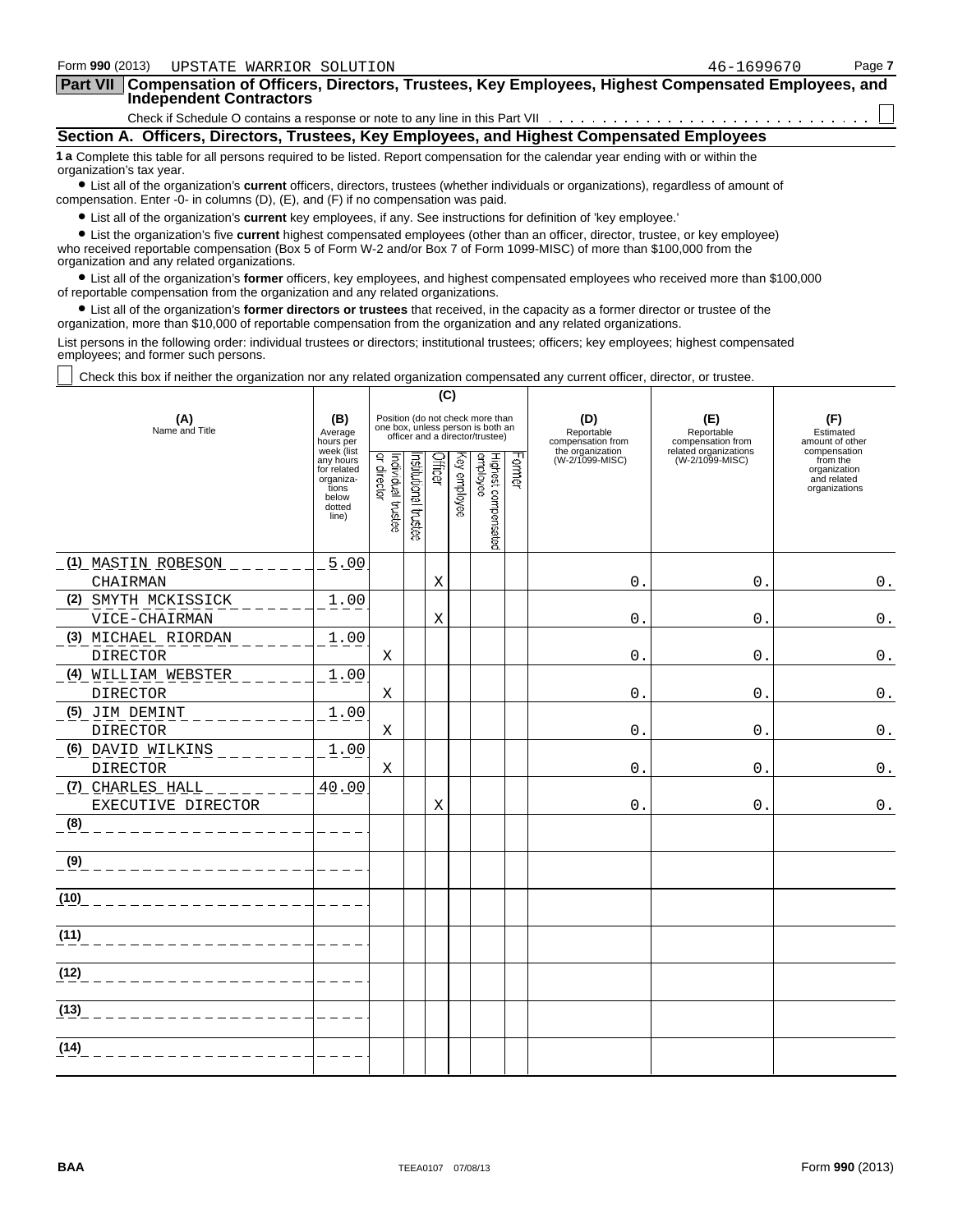|            |                                             | $\mid$ Part VII $\mid$ Section A. Officers, Directors, Trustees, Key Employees, and Highest Compensated Employees (continued)                                                                                                                          |                                                                                         |                                    |                      |         |              |                                                                                                 |                                        |                                          |              |                                                                          |
|------------|---------------------------------------------|--------------------------------------------------------------------------------------------------------------------------------------------------------------------------------------------------------------------------------------------------------|-----------------------------------------------------------------------------------------|------------------------------------|----------------------|---------|--------------|-------------------------------------------------------------------------------------------------|----------------------------------------|------------------------------------------|--------------|--------------------------------------------------------------------------|
|            |                                             |                                                                                                                                                                                                                                                        | (B)                                                                                     |                                    |                      |         | (C)          |                                                                                                 |                                        |                                          |              |                                                                          |
|            |                                             | (A)<br>Name and title                                                                                                                                                                                                                                  | Average<br>hours<br>per<br>week                                                         |                                    |                      |         | Position     | (do not check more than one<br>box, unless person is both an<br>officer and a director/trustee) | (D)<br>Reportable<br>compensation from | (E)<br>Reportable<br>compensation from   |              | (F)<br>Estimated<br>amount of other                                      |
|            |                                             |                                                                                                                                                                                                                                                        | (list any<br>hours<br>for<br>related<br>organiza<br>- tions<br>below<br>dotted<br>line) | Individual trustee<br> or director | hstitutional trustee | Officer | Key employee | Former<br>Highest compensated<br>employee                                                       | the organization<br>(W-2/1099-MISC)    | related organizations<br>(W-2/1099-MISC) |              | compensation<br>from the<br>organization<br>and related<br>organizations |
| (15)       |                                             |                                                                                                                                                                                                                                                        |                                                                                         |                                    |                      |         |              |                                                                                                 |                                        |                                          |              |                                                                          |
| (16)       |                                             |                                                                                                                                                                                                                                                        |                                                                                         |                                    |                      |         |              |                                                                                                 |                                        |                                          |              |                                                                          |
| (17)       |                                             |                                                                                                                                                                                                                                                        |                                                                                         |                                    |                      |         |              |                                                                                                 |                                        |                                          |              |                                                                          |
| (18)       |                                             |                                                                                                                                                                                                                                                        |                                                                                         |                                    |                      |         |              |                                                                                                 |                                        |                                          |              |                                                                          |
| (19)       |                                             |                                                                                                                                                                                                                                                        |                                                                                         |                                    |                      |         |              |                                                                                                 |                                        |                                          |              |                                                                          |
| (20)       |                                             |                                                                                                                                                                                                                                                        |                                                                                         |                                    |                      |         |              |                                                                                                 |                                        |                                          |              |                                                                          |
| (21)       |                                             |                                                                                                                                                                                                                                                        |                                                                                         |                                    |                      |         |              |                                                                                                 |                                        |                                          |              |                                                                          |
| (22)       |                                             |                                                                                                                                                                                                                                                        |                                                                                         |                                    |                      |         |              |                                                                                                 |                                        |                                          |              |                                                                          |
| (23)       |                                             |                                                                                                                                                                                                                                                        |                                                                                         |                                    |                      |         |              |                                                                                                 |                                        |                                          |              |                                                                          |
| (24)       |                                             |                                                                                                                                                                                                                                                        |                                                                                         |                                    |                      |         |              |                                                                                                 |                                        |                                          |              |                                                                          |
| (25)       |                                             |                                                                                                                                                                                                                                                        |                                                                                         |                                    |                      |         |              |                                                                                                 |                                        |                                          |              |                                                                          |
|            |                                             | c Total from continuation sheets to Part VII, Section A                                                                                                                                                                                                |                                                                                         |                                    |                      |         |              |                                                                                                 | 0.                                     | 0.                                       |              | 0.                                                                       |
|            |                                             |                                                                                                                                                                                                                                                        |                                                                                         |                                    |                      |         |              |                                                                                                 | $\mathsf{0}$ .                         | $\mathbf 0$ .                            |              | $0$ .                                                                    |
|            | from the organization $\blacktriangleright$ | 2 Total number of individuals (including but not limited to those listed above) who received more than \$100,000 of reportable compensation                                                                                                            |                                                                                         |                                    |                      |         |              |                                                                                                 |                                        |                                          |              |                                                                          |
| 3          |                                             | Did the organization list any former officer, director, or trustee, key employee, or highest compensated employee<br>on line 1a? If 'Yes.' complete Schedule J for such individual entermination on the same of the service of the s                   |                                                                                         |                                    |                      |         |              |                                                                                                 |                                        |                                          | 3            | Yes<br>No<br>Χ                                                           |
| 4          |                                             | For any individual listed on line 1a, is the sum of reportable compensation and other compensation from<br>the organization and related organizations greater than \$150,000? If 'Yes' complete Schedule J for                                         |                                                                                         |                                    |                      |         |              |                                                                                                 |                                        |                                          |              |                                                                          |
| 5          |                                             | Did any person listed on line 1a receive or accrue compensation from any unrelated organization or individual                                                                                                                                          |                                                                                         |                                    |                      |         |              |                                                                                                 |                                        |                                          | 4            | Χ                                                                        |
|            |                                             | <b>Section B. Independent Contractors</b>                                                                                                                                                                                                              |                                                                                         |                                    |                      |         |              |                                                                                                 |                                        |                                          | 5            | Χ                                                                        |
| 1.         |                                             | Complete this table for your five highest compensated independent contractors that received more than \$100,000 of<br>compensation from the organization. Report compensation for the calendar year ending with or within the organization's tax year. |                                                                                         |                                    |                      |         |              |                                                                                                 |                                        |                                          |              |                                                                          |
|            |                                             | (A)<br>Name and business address                                                                                                                                                                                                                       |                                                                                         |                                    |                      |         |              |                                                                                                 | (B)<br>Description of services         |                                          | Compensation | (C)                                                                      |
|            |                                             |                                                                                                                                                                                                                                                        |                                                                                         |                                    |                      |         |              |                                                                                                 |                                        |                                          |              |                                                                          |
|            |                                             |                                                                                                                                                                                                                                                        |                                                                                         |                                    |                      |         |              |                                                                                                 |                                        |                                          |              |                                                                          |
|            |                                             |                                                                                                                                                                                                                                                        |                                                                                         |                                    |                      |         |              |                                                                                                 |                                        |                                          |              |                                                                          |
|            |                                             | 2 Total number of independent contractors (including but not limited to those listed above) who received more than<br>\$100,000 of compensation from the organization                                                                                  |                                                                                         |                                    |                      |         |              |                                                                                                 |                                        |                                          |              |                                                                          |
| <b>BAA</b> |                                             |                                                                                                                                                                                                                                                        |                                                                                         | TEEA0108 11/11/13                  |                      |         |              |                                                                                                 |                                        |                                          |              | Form 990 (2013)                                                          |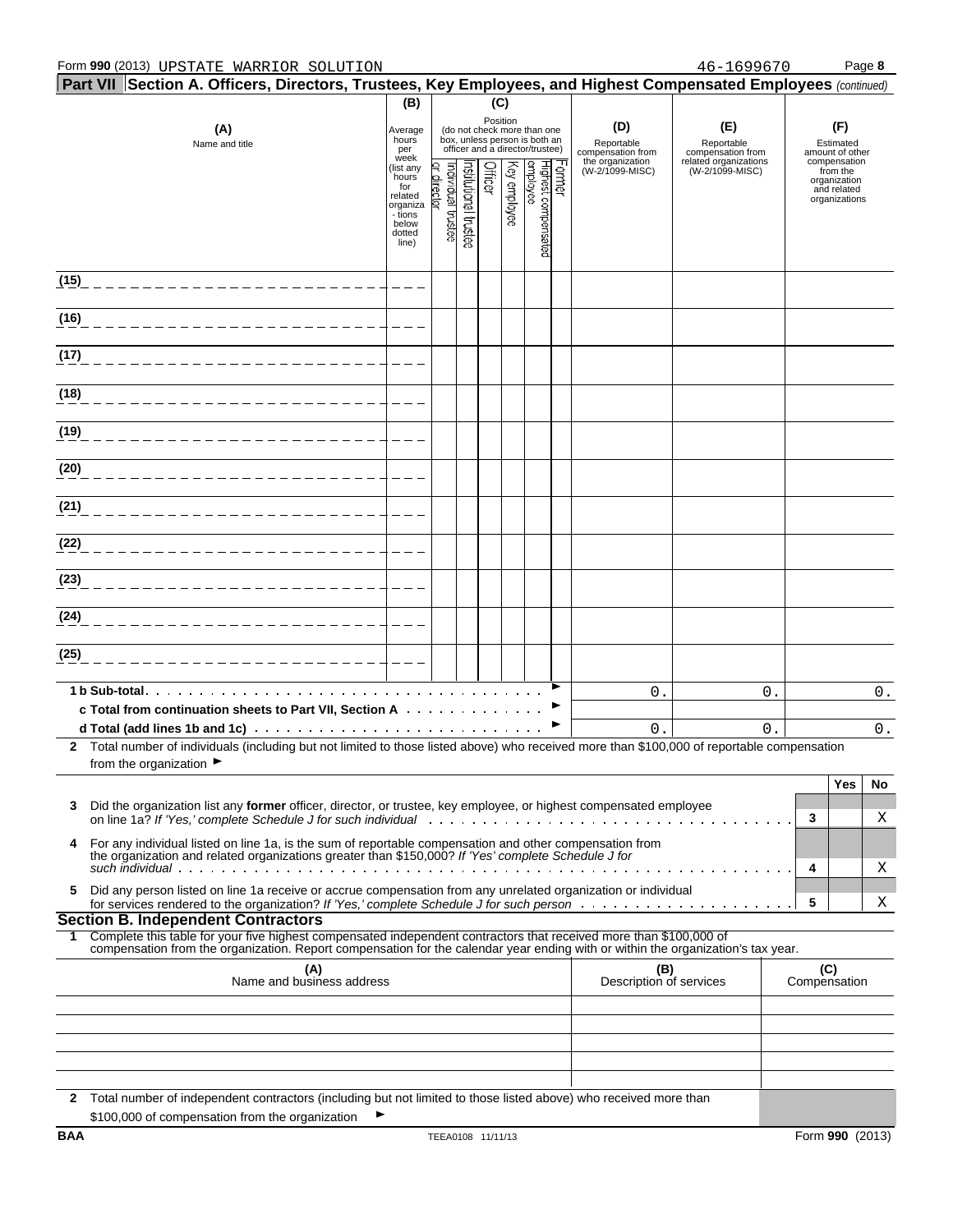**Part VIII Statement of Revenue**

 $\Box$ 

|                                                                                                               |                                                                                      |                                                      |                |                |                                                                  | (A)<br>Total revenue | (B)<br>Related or<br>exempt<br>function<br>revenue | (C)<br>Unrelated<br>business<br>revenue | (D)<br>Revenue<br>excluded from tax<br>under sections<br>512-514 |
|---------------------------------------------------------------------------------------------------------------|--------------------------------------------------------------------------------------|------------------------------------------------------|----------------|----------------|------------------------------------------------------------------|----------------------|----------------------------------------------------|-----------------------------------------|------------------------------------------------------------------|
|                                                                                                               | 1 a Federated campaigns                                                              |                                                      |                | 1а             |                                                                  |                      |                                                    |                                         |                                                                  |
|                                                                                                               | <b>b</b> Membership dues                                                             |                                                      |                | 1 <sub>b</sub> |                                                                  |                      |                                                    |                                         |                                                                  |
|                                                                                                               | c Fundraising events                                                                 |                                                      |                | 1 <sub>c</sub> | 27,400.                                                          |                      |                                                    |                                         |                                                                  |
|                                                                                                               | <b>d</b> Related organizations                                                       |                                                      |                | 1 <sub>d</sub> |                                                                  |                      |                                                    |                                         |                                                                  |
|                                                                                                               | e Government grants (contributions)                                                  |                                                      |                | 1e             | 500.                                                             |                      |                                                    |                                         |                                                                  |
|                                                                                                               |                                                                                      |                                                      |                |                |                                                                  |                      |                                                    |                                         |                                                                  |
|                                                                                                               | f All other contributions, gifts, grants, and<br>similar amounts not included above. |                                                      |                | 1 f            | 207,811.                                                         |                      |                                                    |                                         |                                                                  |
|                                                                                                               | g Noncash contributions included in lines 1a-1f: \$                                  |                                                      |                |                | 44,231.                                                          |                      |                                                    |                                         |                                                                  |
| PROGRAM SERVICE REVENUE   CONTRIBUTIONS, GIFTS, GRANTS<br>PROGRAM SERVICE REVENUE   AND OTHER SIMILAR AMOUNTS |                                                                                      |                                                      |                |                |                                                                  | 235,711.             |                                                    |                                         |                                                                  |
|                                                                                                               |                                                                                      |                                                      |                |                | <b>Business Code</b>                                             |                      |                                                    |                                         |                                                                  |
|                                                                                                               | 2a                                                                                   |                                                      |                |                |                                                                  |                      |                                                    |                                         |                                                                  |
|                                                                                                               | b                                                                                    | _________________                                    |                |                |                                                                  |                      |                                                    |                                         |                                                                  |
|                                                                                                               | c                                                                                    |                                                      |                |                |                                                                  |                      |                                                    |                                         |                                                                  |
|                                                                                                               |                                                                                      |                                                      |                |                |                                                                  |                      |                                                    |                                         |                                                                  |
|                                                                                                               |                                                                                      |                                                      |                |                |                                                                  |                      |                                                    |                                         |                                                                  |
|                                                                                                               | f All other program service revenue                                                  |                                                      |                |                |                                                                  |                      |                                                    |                                         |                                                                  |
|                                                                                                               |                                                                                      |                                                      |                |                |                                                                  |                      |                                                    |                                         |                                                                  |
|                                                                                                               |                                                                                      |                                                      |                |                |                                                                  |                      |                                                    |                                         |                                                                  |
|                                                                                                               | 3                                                                                    | Investment income (including dividends, interest and |                |                | other similar amounts) $\ldots$ . $\ldots$ . $\ldots$ . $\ldots$ |                      |                                                    |                                         |                                                                  |
|                                                                                                               | 4                                                                                    |                                                      |                |                | Income from investment of tax-exempt bond proceeds               |                      |                                                    |                                         |                                                                  |
|                                                                                                               | 5                                                                                    |                                                      |                |                |                                                                  |                      |                                                    |                                         |                                                                  |
|                                                                                                               |                                                                                      |                                                      | (i) Real       |                | (ii) Personal                                                    |                      |                                                    |                                         |                                                                  |
|                                                                                                               | 6 a Gross rents                                                                      |                                                      |                |                |                                                                  |                      |                                                    |                                         |                                                                  |
|                                                                                                               | <b>b</b> Less: rental expenses                                                       |                                                      |                |                |                                                                  |                      |                                                    |                                         |                                                                  |
|                                                                                                               | c Rental income or (loss)                                                            |                                                      |                |                |                                                                  |                      |                                                    |                                         |                                                                  |
|                                                                                                               |                                                                                      |                                                      |                |                | d Net rental income or (loss) ▶                                  |                      |                                                    |                                         |                                                                  |
|                                                                                                               |                                                                                      |                                                      | (i) Securities |                | (ii) Other                                                       |                      |                                                    |                                         |                                                                  |
|                                                                                                               | 7 a Gross amount from sales of<br>assets other than inventory.                       |                                                      |                |                |                                                                  |                      |                                                    |                                         |                                                                  |
|                                                                                                               |                                                                                      |                                                      |                |                |                                                                  |                      |                                                    |                                         |                                                                  |
|                                                                                                               | <b>b</b> Less: cost or other basis<br>and sales expenses                             |                                                      |                |                |                                                                  |                      |                                                    |                                         |                                                                  |
|                                                                                                               | c Gain or (loss)                                                                     |                                                      |                |                |                                                                  |                      |                                                    |                                         |                                                                  |
|                                                                                                               |                                                                                      |                                                      |                |                |                                                                  |                      |                                                    |                                         |                                                                  |
|                                                                                                               |                                                                                      |                                                      |                |                |                                                                  |                      |                                                    |                                         |                                                                  |
| ш                                                                                                             | 8 a Gross income from fundraising events                                             | (not including $. \$ $27,400.$                       |                |                |                                                                  |                      |                                                    |                                         |                                                                  |
|                                                                                                               |                                                                                      | of contributions reported on line 1c).               |                |                |                                                                  |                      |                                                    |                                         |                                                                  |
|                                                                                                               |                                                                                      | See Part IV, line 18. a                              |                |                |                                                                  |                      |                                                    |                                         |                                                                  |
| <b>OTHER REVENU</b>                                                                                           | <b>b</b> Less: direct expenses                                                       |                                                      |                |                | $\mathbf b$                                                      |                      |                                                    |                                         |                                                                  |
|                                                                                                               |                                                                                      |                                                      |                |                | c Net income or (loss) from fundraising events ▶                 |                      |                                                    |                                         |                                                                  |
|                                                                                                               |                                                                                      |                                                      |                |                |                                                                  |                      |                                                    |                                         |                                                                  |
|                                                                                                               |                                                                                      |                                                      |                |                |                                                                  |                      |                                                    |                                         |                                                                  |
|                                                                                                               | <b>b</b> Less: direct expenses                                                       |                                                      |                |                | b                                                                |                      |                                                    |                                         |                                                                  |
|                                                                                                               |                                                                                      |                                                      |                |                | c Net income or (loss) from gaming activities ▶                  |                      |                                                    |                                         |                                                                  |
|                                                                                                               | 10a Gross sales of inventory, less returns                                           |                                                      |                |                |                                                                  |                      |                                                    |                                         |                                                                  |
|                                                                                                               |                                                                                      |                                                      |                |                |                                                                  |                      |                                                    |                                         |                                                                  |
|                                                                                                               | <b>b</b> Less: cost of goods sold <b>b</b>                                           |                                                      |                |                |                                                                  |                      |                                                    |                                         |                                                                  |
|                                                                                                               |                                                                                      |                                                      |                |                | <b>c</b> Net income or (loss) from sales of inventory $\cdots$   |                      |                                                    |                                         |                                                                  |
|                                                                                                               |                                                                                      | Miscellaneous Revenue                                |                |                | <b>Business Code</b>                                             |                      |                                                    |                                         |                                                                  |
|                                                                                                               | 11a                                                                                  |                                                      |                |                |                                                                  |                      |                                                    |                                         |                                                                  |
|                                                                                                               | b                                                                                    |                                                      |                |                |                                                                  |                      |                                                    |                                         |                                                                  |
|                                                                                                               |                                                                                      |                                                      |                |                |                                                                  |                      |                                                    |                                         |                                                                  |
|                                                                                                               |                                                                                      |                                                      |                |                |                                                                  |                      |                                                    |                                         |                                                                  |
|                                                                                                               |                                                                                      |                                                      |                |                |                                                                  |                      |                                                    |                                         |                                                                  |
|                                                                                                               |                                                                                      |                                                      |                |                |                                                                  | 235,711.             |                                                    |                                         |                                                                  |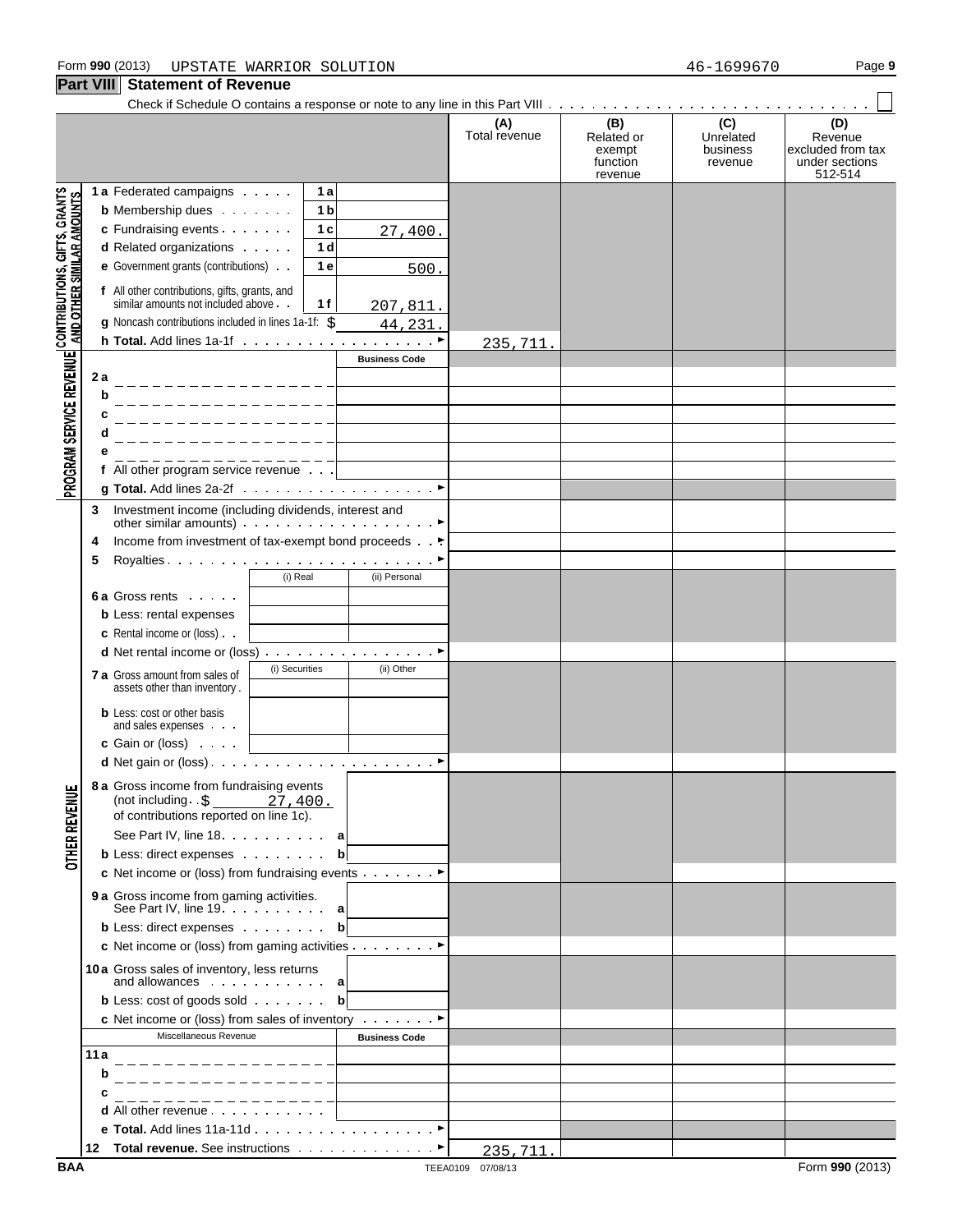|              | Section 501(c)(3) and 501(c)(4) organizations must complete all columns. All other organizations must complete column (A).                                                                                                                                      |                       |                             |                                    |                         |  |  |  |  |  |  |  |
|--------------|-----------------------------------------------------------------------------------------------------------------------------------------------------------------------------------------------------------------------------------------------------------------|-----------------------|-----------------------------|------------------------------------|-------------------------|--|--|--|--|--|--|--|
|              | $\overline{C}$<br>(B)<br>(D)                                                                                                                                                                                                                                    |                       |                             |                                    |                         |  |  |  |  |  |  |  |
|              | Do not include amounts reported on lines<br>6b, 7b, 8b, 9b, and 10b of Part VIII.                                                                                                                                                                               | (A)<br>Total expenses | Program service<br>expenses | Management and<br>general expenses | Fundraising<br>expenses |  |  |  |  |  |  |  |
| $\mathbf 1$  | Grants and other assistance to governments<br>and organizations in the United States. See<br>Part IV, line $21 \cdot \cdot \cdot \cdot \cdot \cdot \cdot \cdot \cdot \cdot \cdot \cdot \cdot \cdot$                                                             |                       |                             |                                    |                         |  |  |  |  |  |  |  |
| $\mathbf{2}$ | Grants and other assistance to individuals in<br>the United States. See Part IV, line 22                                                                                                                                                                        |                       |                             |                                    |                         |  |  |  |  |  |  |  |
| 3            | Grants and other assistance to governments,<br>organizations, and individuals outside the<br>United States. See Part IV, lines 15 and 16                                                                                                                        |                       |                             |                                    |                         |  |  |  |  |  |  |  |
| 4            | Benefits paid to or for members                                                                                                                                                                                                                                 |                       |                             |                                    |                         |  |  |  |  |  |  |  |
| 5            | Compensation of current officers, directors,<br>trustees, and key employees                                                                                                                                                                                     | 14,375.               | 13,656.                     | 288.                               | 431.                    |  |  |  |  |  |  |  |
| 6            | Compensation not included above, to<br>disqualified persons (as defined under<br>section $4958(f)(1)$ and persons described                                                                                                                                     |                       |                             |                                    |                         |  |  |  |  |  |  |  |
| 7            | Other salaries and wages                                                                                                                                                                                                                                        | 9,600.                | 9.121.                      | 191.                               | 288.                    |  |  |  |  |  |  |  |
| 8            | Pension plan accruals and contributions<br>(include section 401(k) and 403(b) employer<br>contributions)                                                                                                                                                        |                       |                             |                                    |                         |  |  |  |  |  |  |  |
| 9            | Other employee benefits                                                                                                                                                                                                                                         |                       |                             |                                    |                         |  |  |  |  |  |  |  |
| 10           | Payroll taxes                                                                                                                                                                                                                                                   | 2,265.                | 2,152.                      | 45.                                | 68.                     |  |  |  |  |  |  |  |
| 11           | Fees for services (non-employees):                                                                                                                                                                                                                              |                       |                             |                                    |                         |  |  |  |  |  |  |  |
|              | a Management                                                                                                                                                                                                                                                    |                       |                             |                                    |                         |  |  |  |  |  |  |  |
|              | $b$ Legal                                                                                                                                                                                                                                                       |                       |                             |                                    |                         |  |  |  |  |  |  |  |
|              |                                                                                                                                                                                                                                                                 | 1,890.                | $0$ .                       | 1,890.                             | $0_{-}$                 |  |  |  |  |  |  |  |
|              | $d$ Lobbying $\ldots \ldots \ldots \ldots \ldots$                                                                                                                                                                                                               |                       |                             |                                    |                         |  |  |  |  |  |  |  |
|              | e Professional fundraising services. See Part IV, line 17.                                                                                                                                                                                                      |                       |                             |                                    |                         |  |  |  |  |  |  |  |
|              | f Investment management fees $\ldots$ ,<br><b>q</b> Other. (If line 11g amt exceeds 10% of line 25, column                                                                                                                                                      |                       |                             |                                    |                         |  |  |  |  |  |  |  |
|              | $(A)$ amount, list line 11g expenses on Schedule O). $\cdot$                                                                                                                                                                                                    | 216.                  | 205.                        | 4.                                 | 7.                      |  |  |  |  |  |  |  |
|              | 12 Advertising and promotion                                                                                                                                                                                                                                    | 2,456.                | 1,965.                      | 123.                               | 368.                    |  |  |  |  |  |  |  |
| 13           | Office expenses                                                                                                                                                                                                                                                 | 9,747.                | 4,000.                      | 5,662.                             | 85.                     |  |  |  |  |  |  |  |
| 14           | Information technology                                                                                                                                                                                                                                          | 1,467.                | 1,145.                      | 322.                               | 0.                      |  |  |  |  |  |  |  |
| 15           |                                                                                                                                                                                                                                                                 |                       |                             |                                    |                         |  |  |  |  |  |  |  |
| 16           | Occupancy                                                                                                                                                                                                                                                       | 16,794.               | 12,596.                     | 2,519.                             | 1,679.                  |  |  |  |  |  |  |  |
| 17           |                                                                                                                                                                                                                                                                 | 2,443.                | 2,443.                      | 0.                                 | 0.                      |  |  |  |  |  |  |  |
| 18           | Payments of travel or entertainment<br>expenses for any federal, state, or local<br>public officials                                                                                                                                                            |                       |                             |                                    |                         |  |  |  |  |  |  |  |
| 19           | Conferences, conventions, and meetings                                                                                                                                                                                                                          | 3,278.                | 3,278.                      | $\Omega$                           | $0_{.}$                 |  |  |  |  |  |  |  |
| 20           |                                                                                                                                                                                                                                                                 |                       |                             |                                    |                         |  |  |  |  |  |  |  |
| 21           | Payments to affiliates.                                                                                                                                                                                                                                         |                       |                             |                                    |                         |  |  |  |  |  |  |  |
| 22           | Depreciation, depletion, and amortization                                                                                                                                                                                                                       | 1,599.                | 1,199.                      | 240.                               | 160.                    |  |  |  |  |  |  |  |
| 23<br>24     | Other expenses. Itemize expenses not<br>covered above (List miscellaneous expenses<br>in line 24e. If line 24e amount exceeds 10%<br>of line 25, column (A) amount, list line 24e<br>expenses on Schedule O.)                                                   |                       |                             |                                    |                         |  |  |  |  |  |  |  |
|              | a QUALITY OF LIFE __________                                                                                                                                                                                                                                    | 12.878                | 12.878                      | $\Omega$                           | $\cap$                  |  |  |  |  |  |  |  |
|              | <b>b</b> EMPLOYMENT PROGRAM $\angle$ $\angle$ $\angle$ $\angle$ $\angle$ $\angle$ $\angle$                                                                                                                                                                      | $\mathsf{R}$<br>173   | R<br>.173                   | $\Omega$                           | $\Omega$ .              |  |  |  |  |  |  |  |
| c            | HOUSING PROGRAM<br><u>in Lucius I</u>                                                                                                                                                                                                                           | 6<br>.759             | 6.759                       | $\Omega$                           | $\Omega$ .              |  |  |  |  |  |  |  |
| d            | OUTREACH/MENTOR PROGRAM _ _ _                                                                                                                                                                                                                                   | $\mathcal{D}$<br>.968 | .968<br>$\mathcal{D}$       | $\Omega$                           | $\Omega$                |  |  |  |  |  |  |  |
|              | e All other expenses                                                                                                                                                                                                                                            | 13,715.               | 11,863.                     | $\mathbf 0$ .                      | 1,852.                  |  |  |  |  |  |  |  |
| 25           | Total functional expenses. Add lines 1 through 24e. .                                                                                                                                                                                                           | 110,623.              | 94,401.                     | 11,284.                            | 4,938.                  |  |  |  |  |  |  |  |
| 26           | Joint costs. Complete this line only if<br>the organization reported in column (B)<br>joint costs from a combined educational<br>campaign and fundraising solicitation.<br>Check here $\blacktriangleright$<br>if following<br>SOP 98-2 (ASC 958-720). $\ldots$ |                       |                             |                                    |                         |  |  |  |  |  |  |  |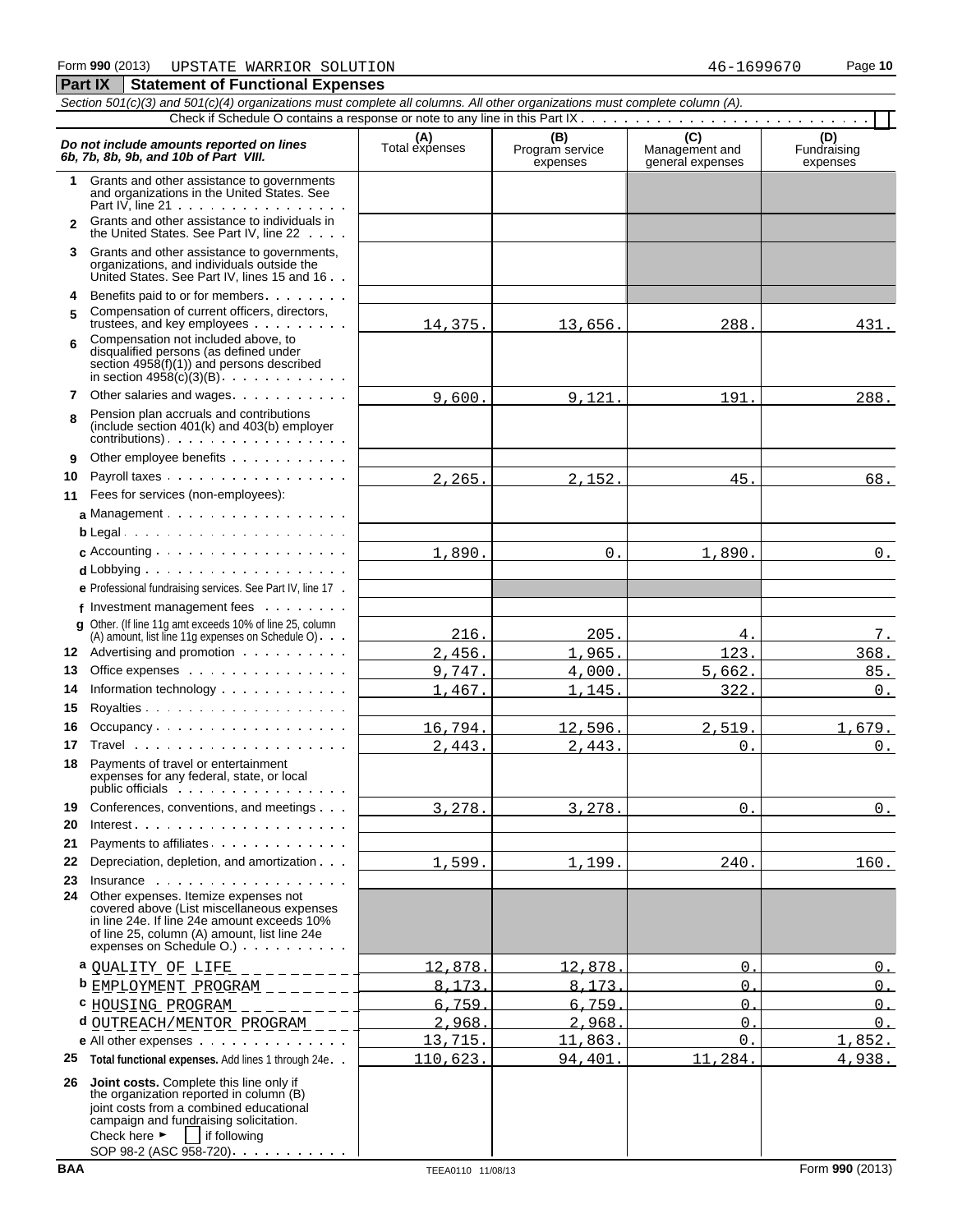#### Form **990** (2013) Page **11** UPSTATE WARRIOR SOLUTION 46-1699670

|                       | <b>Part X</b> | <b>Balance Sheet</b>                                                                                                                                                                                                                                                                                                                     |                          |                |                    |
|-----------------------|---------------|------------------------------------------------------------------------------------------------------------------------------------------------------------------------------------------------------------------------------------------------------------------------------------------------------------------------------------------|--------------------------|----------------|--------------------|
|                       |               |                                                                                                                                                                                                                                                                                                                                          |                          |                |                    |
|                       |               |                                                                                                                                                                                                                                                                                                                                          | (A)<br>Beginning of year |                | (B)<br>End of year |
|                       | 1             | $Cash - non-interest-bearing \dots \dots \dots \dots \dots \dots \dots \dots \dots \dots \dots \dots$                                                                                                                                                                                                                                    | 21,396.                  | 1              | 103,375.           |
|                       | 2             |                                                                                                                                                                                                                                                                                                                                          |                          | $\mathbf{2}$   |                    |
|                       | 3             |                                                                                                                                                                                                                                                                                                                                          |                          | 3              | 15,500.            |
|                       | 4             |                                                                                                                                                                                                                                                                                                                                          |                          | 4              |                    |
|                       | 5             | Loans and other receivables from current and former officers, directors,<br>trustees, key employees, and highest compensated employees. Complete<br>Part II of Schedule Letter and the compensated employees. Complete                                                                                                                   |                          |                |                    |
|                       | 6             | Loans and other receivables from other disqualified persons (as defined under<br>section 4958(f)(1)), persons described in section 4958(c)(3)(B), and contributing<br>employers and sponsoring organizations of section $501(c)(9)$ voluntary employees'<br>beneficiary organizations (see instructions). Complete Part II of Schedule L |                          | 5<br>6         |                    |
|                       | 7             |                                                                                                                                                                                                                                                                                                                                          |                          | $\overline{7}$ |                    |
| <b>ASSETS</b>         | 8             | Inventories for sale or use with a state of the context of the context of the context of the context of the context of the context of the context of the context of the context of the context of the context of the context o                                                                                                           |                          | 8              |                    |
|                       | 9             |                                                                                                                                                                                                                                                                                                                                          |                          | 9              |                    |
|                       |               |                                                                                                                                                                                                                                                                                                                                          |                          |                |                    |
|                       |               | 10a Land, buildings, and equipment: cost or other basis.                                                                                                                                                                                                                                                                                 |                          |                |                    |
|                       |               | 46,752.<br><b>b</b> Less: accumulated depreciation $\cdots \cdots \cdots \cdots$ 10b $\boxed{10, 599}$ .                                                                                                                                                                                                                                 |                          | 10c            |                    |
|                       | 11            |                                                                                                                                                                                                                                                                                                                                          |                          | 11             | 45,153.            |
|                       | 12            |                                                                                                                                                                                                                                                                                                                                          |                          | 12             |                    |
|                       | 13            | Investments – program-related. See Part IV, line $11 \ldots \ldots \ldots \ldots \ldots \ldots$                                                                                                                                                                                                                                          |                          | 13             |                    |
|                       |               |                                                                                                                                                                                                                                                                                                                                          |                          | 14             |                    |
|                       | 14            |                                                                                                                                                                                                                                                                                                                                          |                          |                |                    |
|                       | 15            |                                                                                                                                                                                                                                                                                                                                          |                          | 15             |                    |
|                       | 16            | Total assets. Add lines 1 through 15 (must equal line 34)<br>Accounts payable and accrued expenses.                                                                                                                                                                                                                                      | 21,396.                  | 16             | 164,028.           |
|                       | 17            |                                                                                                                                                                                                                                                                                                                                          |                          | 17<br>18       |                    |
|                       | 18<br>19      | Deferred revenue et al., respectively and the contract of the contract of the contract of the contract of the contract of the contract of the contract of the contract of the contract of the contract of the contract of the                                                                                                            |                          | 19             |                    |
|                       |               |                                                                                                                                                                                                                                                                                                                                          |                          | 20             |                    |
|                       | 20            | Escrow or custodial account liability. Complete Part IV of Schedule D                                                                                                                                                                                                                                                                    |                          |                |                    |
| Å                     | 21            |                                                                                                                                                                                                                                                                                                                                          |                          | 21             |                    |
| п<br>т                | 22            | Loans and other payables to current and former officers, directors, trustees,                                                                                                                                                                                                                                                            |                          | 22             |                    |
|                       | 23            | Secured mortgages and notes payable to unrelated third parties                                                                                                                                                                                                                                                                           |                          | 23             |                    |
| $_{\rm s}^{\rm E}$    | 24            | Unsecured notes and loans payable to unrelated third parties                                                                                                                                                                                                                                                                             |                          | 24             |                    |
|                       | 25            | Other liabilities (including federal income tax, payables to related third parties,<br>and other liabilities not included on lines 17-24). Complete Part X of Schedule D                                                                                                                                                                 |                          | 25             |                    |
|                       | 26            |                                                                                                                                                                                                                                                                                                                                          | 0.                       | 26             | $0$ .              |
| n<br>F                |               | Organizations that follow SFAS 117 (ASC 958), check here $\blacktriangleright \frac{1}{X}$ and complete<br>lines 27 through 29, and lines 33 and 34.                                                                                                                                                                                     |                          |                |                    |
|                       | 27            |                                                                                                                                                                                                                                                                                                                                          | 21,396.                  | 27             | 164,028.           |
| A<br>S<br>S<br>T<br>S | 28            |                                                                                                                                                                                                                                                                                                                                          |                          | 28             |                    |
| $_{\rm R}^{\rm O}$    | 29            |                                                                                                                                                                                                                                                                                                                                          |                          | 29             |                    |
|                       |               | Organizations that do not follow SFAS 117 (ASC 958), check here ►  <br>and complete lines 30 through 34.                                                                                                                                                                                                                                 |                          |                |                    |
| <b>PD</b><br>D        | 30            |                                                                                                                                                                                                                                                                                                                                          |                          | 30             |                    |
|                       | 31            | Paid-in or capital surplus, or land, building, or equipment fund                                                                                                                                                                                                                                                                         |                          | 31             |                    |
|                       | 32            | Retained earnings, endowment, accumulated income, or other funds                                                                                                                                                                                                                                                                         |                          | 32             |                    |
| <b>BALANCES</b>       | 33            |                                                                                                                                                                                                                                                                                                                                          | 21,396.                  | 33             | 164,028.           |
|                       | 34            |                                                                                                                                                                                                                                                                                                                                          | 21,396.                  | 34             | 164,028.           |
| <b>BAA</b>            |               |                                                                                                                                                                                                                                                                                                                                          |                          |                | Form 990 (2013)    |

TEEA0111 07/08/13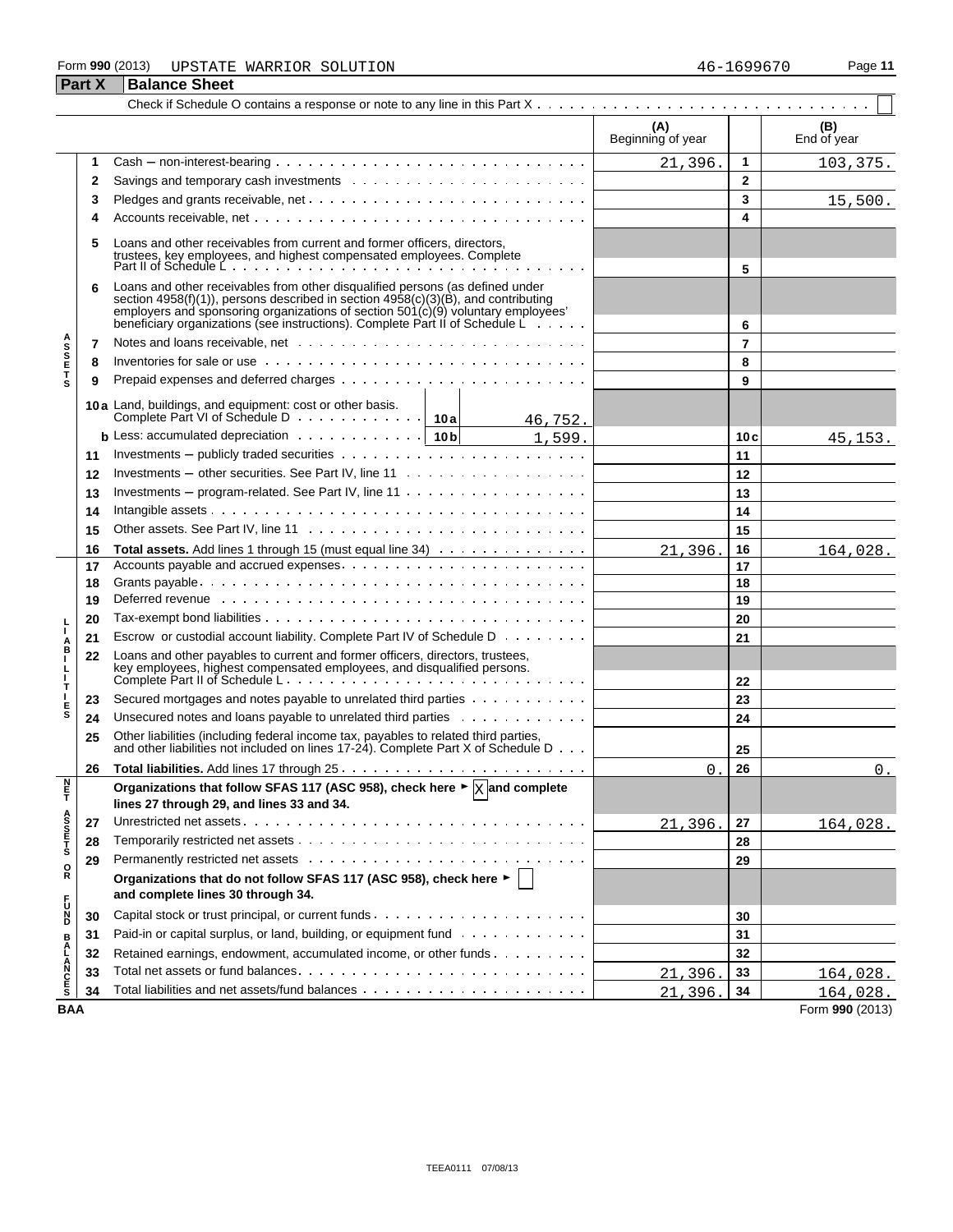|            | Form 990 (2013)<br>UPSTATE WARRIOR SOLUTION                                                                                                                          | 46-1699670     |                |                 | Page 12   |
|------------|----------------------------------------------------------------------------------------------------------------------------------------------------------------------|----------------|----------------|-----------------|-----------|
|            | <b>Part XI Reconciliation of Net Assets</b>                                                                                                                          |                |                |                 |           |
|            |                                                                                                                                                                      |                |                |                 |           |
| 1          |                                                                                                                                                                      | $\mathbf{1}$   |                | 235,711.        |           |
| 2          |                                                                                                                                                                      | $\mathbf{2}$   |                | 110,623.        |           |
| 3          |                                                                                                                                                                      | 3              |                | 125,088.        |           |
| 4          | Net assets or fund balances at beginning of year (must equal Part X, line 33, column (A)) $\ldots \ldots \ldots \ldots$                                              | 4              |                | 21,396.         |           |
| 5          |                                                                                                                                                                      | 5              |                |                 |           |
| 6          |                                                                                                                                                                      | 6              |                | 17,544.         |           |
| 7          |                                                                                                                                                                      | $\overline{7}$ |                |                 |           |
| 8          |                                                                                                                                                                      | 8              |                |                 |           |
| 9          |                                                                                                                                                                      | 9              |                |                 |           |
| 10         | Net assets or fund balances at end of year. Combine lines 3 through 9 (must equal Part X, line 33,                                                                   |                |                |                 |           |
|            | <b>Part XII Financial Statements and Reporting</b>                                                                                                                   | 10             |                | 164,028.        |           |
|            |                                                                                                                                                                      |                |                |                 |           |
|            |                                                                                                                                                                      |                |                |                 |           |
|            |                                                                                                                                                                      |                |                | <b>Yes</b>      | <b>No</b> |
| 1          | Other<br>Cash<br>Accounting method used to prepare the Form 990:<br>X Accrual                                                                                        |                |                |                 |           |
|            | If the organization changed its method of accounting from a prior year or checked 'Other,' explain<br>in Schedule O.                                                 |                |                |                 |           |
|            | 2 a Were the organization's financial statements compiled or reviewed by an independent accountant?                                                                  |                | 2a             |                 | X         |
|            | If 'Yes,' check a box below to indicate whether the financial statements for the year were compiled or reviewed on a<br>separate basis, consolidated basis, or both: |                |                |                 |           |
|            | <b>Consolidated basis</b><br>Both consolidated and separate basis<br>Separate basis                                                                                  |                |                |                 |           |
|            | <b>b</b> Were the organization's financial statements audited by an independent accountant?                                                                          |                | 2 <sub>b</sub> | Χ               |           |
|            | If 'Yes,' check a box below to indicate whether the financial statements for the year were audited on a separate                                                     |                |                |                 |           |
|            | basis, consolidated basis, or both:<br><b>Consolidated basis</b><br>Both consolidated and separate basis<br>Separate basis<br>X                                      |                |                |                 |           |
|            | c If 'Yes' to line 2a or 2b, does the organization have a committee that assumes responsibility for oversight of the audit,                                          |                |                |                 |           |
|            | review, or compilation of its financial statements and selection of an independent accountant?                                                                       |                | 2c             | Χ               |           |
|            | If the organization changed either its oversight process or selection process during the tax year, explain<br>in Schedule O.                                         |                |                |                 |           |
|            | 3 a As a result of a federal award, was the organization required to undergo an audit or audits as set forth in the Single                                           |                | 3a             |                 | Χ         |
|            | b If 'Yes,' did the organization undergo the required audit or audits? If the organization did not undergo the required audit                                        |                |                |                 |           |
|            |                                                                                                                                                                      |                | 3 <sub>b</sub> |                 |           |
| <b>BAA</b> |                                                                                                                                                                      |                |                | Form 990 (2013) |           |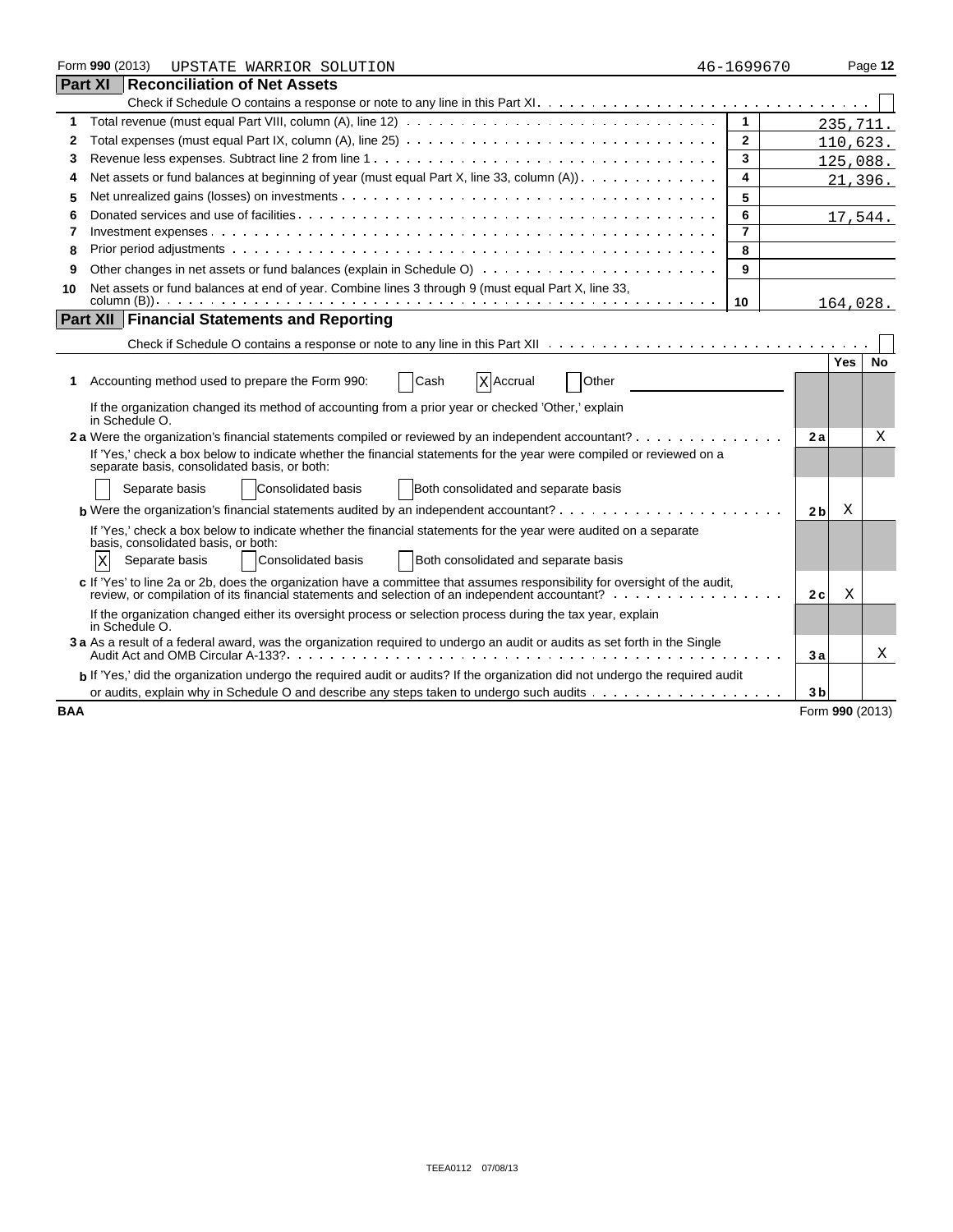|              |                                                        |   |                                                            | <b>Public Charity Status and Public Support</b>                                                                                                                                                                                                                                                                                                                                                                      |                                                                                       |    |                                                                             |    |                                                                           |            | OMB No. 1545-0047                      |                   |    |
|--------------|--------------------------------------------------------|---|------------------------------------------------------------|----------------------------------------------------------------------------------------------------------------------------------------------------------------------------------------------------------------------------------------------------------------------------------------------------------------------------------------------------------------------------------------------------------------------|---------------------------------------------------------------------------------------|----|-----------------------------------------------------------------------------|----|---------------------------------------------------------------------------|------------|----------------------------------------|-------------------|----|
|              | <b>SCHEDULE A</b><br>(Form 990 or 990-EZ)              |   |                                                            | Complete if the organization is a section 501(c)(3) organization or a section<br>4947(a)(1) nonexempt charitable trust.                                                                                                                                                                                                                                                                                              |                                                                                       |    |                                                                             |    |                                                                           |            |                                        | 2013              |    |
|              |                                                        |   |                                                            | Attach to Form 990 or Form 990-EZ.                                                                                                                                                                                                                                                                                                                                                                                   |                                                                                       |    |                                                                             |    |                                                                           |            |                                        |                   |    |
|              | Department of the Treasury<br>Internal Revenue Service |   |                                                            | Information about Schedule A (Form 990 or 990-EZ) and its instructions is<br>at www.irs.gov/form990.                                                                                                                                                                                                                                                                                                                 |                                                                                       |    |                                                                             |    |                                                                           |            | <b>Open to Public</b>                  | <b>Inspection</b> |    |
|              | Name of the organization                               |   |                                                            |                                                                                                                                                                                                                                                                                                                                                                                                                      |                                                                                       |    |                                                                             |    |                                                                           |            | <b>Employer identification number</b>  |                   |    |
|              | UPSTATE WARRIOR SOLUTION                               |   |                                                            |                                                                                                                                                                                                                                                                                                                                                                                                                      |                                                                                       |    |                                                                             |    |                                                                           | 46-1699670 |                                        |                   |    |
| Part I       |                                                        |   |                                                            | Reason for Public Charity Status (All organizations must complete this part.) See instructions.                                                                                                                                                                                                                                                                                                                      |                                                                                       |    |                                                                             |    |                                                                           |            |                                        |                   |    |
|              |                                                        |   |                                                            | The organization is not a private foundation because it is: (For lines 1 through 11, check only one box.)                                                                                                                                                                                                                                                                                                            |                                                                                       |    |                                                                             |    |                                                                           |            |                                        |                   |    |
| 1            |                                                        |   |                                                            | A church, convention of churches or association of churches described in section 170(b)(1)(A)(i).                                                                                                                                                                                                                                                                                                                    |                                                                                       |    |                                                                             |    |                                                                           |            |                                        |                   |    |
| $\mathbf{2}$ |                                                        |   |                                                            | A school described in section 170(b)(1)(A)(ii). (Attach Schedule E.)                                                                                                                                                                                                                                                                                                                                                 |                                                                                       |    |                                                                             |    |                                                                           |            |                                        |                   |    |
| 3            |                                                        |   |                                                            | A hospital or a cooperative hospital service organization described in section 170(b)(1)(A)(iii).                                                                                                                                                                                                                                                                                                                    |                                                                                       |    |                                                                             |    |                                                                           |            |                                        |                   |    |
| 4            |                                                        |   |                                                            | A medical research organization operated in conjunction with a hospital described in section 170(b)(1)(A)(iii). Enter the hospital's                                                                                                                                                                                                                                                                                 |                                                                                       |    |                                                                             |    |                                                                           |            |                                        |                   |    |
|              | name, city, and state:                                 |   |                                                            |                                                                                                                                                                                                                                                                                                                                                                                                                      |                                                                                       |    |                                                                             |    |                                                                           |            |                                        |                   |    |
| 5            |                                                        |   | $170(b)(1)(A)(iv)$ . (Complete Part II.)                   | An organization operated for the benefit of a college or university owned or operated by a governmental unit described in section                                                                                                                                                                                                                                                                                    |                                                                                       |    |                                                                             |    |                                                                           |            |                                        |                   |    |
| 6            |                                                        |   |                                                            | A federal, state, or local government or governmental unit described in section 170(b)(1)(A)(v).                                                                                                                                                                                                                                                                                                                     |                                                                                       |    |                                                                             |    |                                                                           |            |                                        |                   |    |
| 7            |                                                        |   | in section 170(b)(1)(A)(vi). (Complete Part II.)           | An organization that normally receives a substantial part of its support from a governmental unit or from the general public described                                                                                                                                                                                                                                                                               |                                                                                       |    |                                                                             |    |                                                                           |            |                                        |                   |    |
| 8            |                                                        |   |                                                            | A community trust described in section 170(b)(1)(A)(vi). (Complete Part II.)                                                                                                                                                                                                                                                                                                                                         |                                                                                       |    |                                                                             |    |                                                                           |            |                                        |                   |    |
| 9<br>X       |                                                        |   | June 30, 1975. See section 509(a)(2). (Complete Part III.) | An organization that normally receives: (1) more than 33-1/3% of its support from contributions, membership fees, and gross receipts<br>from activities related to its exempt functions – subject to certain exceptions, and (2) no more than 33-1/3% of its support from gross<br>investment income and unrelated business taxable income (less section 511 tax) from businesses acquired by the organization after |                                                                                       |    |                                                                             |    |                                                                           |            |                                        |                   |    |
| 10           |                                                        |   |                                                            | An organization organized and operated exclusively to test for public safety. See section 509(a)(4).                                                                                                                                                                                                                                                                                                                 |                                                                                       |    |                                                                             |    |                                                                           |            |                                        |                   |    |
| 11           |                                                        |   |                                                            | An organization organized and operated exclusively for the benefit of, to perform the functions of, or carry out the purposes of one or<br>more publicly supported organizations described in section 509(a)(1) or section 509(a)(2). See section 509(a)(3). Check the box that<br>describes the type of supporting organization and complete lines 11e through 11h.                                                 |                                                                                       |    |                                                                             |    |                                                                           |            |                                        |                   |    |
|              | Type I<br>a                                            | b | Type II<br>c                                               | Type III - Functionally integrated                                                                                                                                                                                                                                                                                                                                                                                   |                                                                                       |    |                                                                             |    |                                                                           |            | Type III - Non-functionally integrated |                   |    |
| е            | section $509(a)(2)$ .                                  |   |                                                            | By checking this box, I certify that the organization is not controlled directly or indirectly by one or more disqualified persons<br>other than foundation managers and other than one or more publicly supported organizations described in section 509(a)(1) or                                                                                                                                                   |                                                                                       |    |                                                                             |    |                                                                           |            |                                        |                   |    |
| f            |                                                        |   |                                                            | If the organization received a written determination from the IRS that is a Type I, Type II or Type III supporting organization,                                                                                                                                                                                                                                                                                     |                                                                                       |    |                                                                             |    |                                                                           |            |                                        |                   |    |
| g            |                                                        |   |                                                            | Since August 17, 2006, has the organization accepted any gift or contribution from any of the following persons?                                                                                                                                                                                                                                                                                                     |                                                                                       |    |                                                                             |    |                                                                           |            |                                        |                   |    |
|              |                                                        |   |                                                            |                                                                                                                                                                                                                                                                                                                                                                                                                      |                                                                                       |    |                                                                             |    |                                                                           |            |                                        | <b>Yes</b>        | No |
|              | (i)                                                    |   |                                                            | A person who directly or indirectly controls, either alone or together with persons described in (ii) and (iii)                                                                                                                                                                                                                                                                                                      |                                                                                       |    |                                                                             |    |                                                                           |            | 11 g (i)                               |                   |    |
|              | (ii)                                                   |   |                                                            |                                                                                                                                                                                                                                                                                                                                                                                                                      |                                                                                       |    |                                                                             |    |                                                                           |            | 11 g (ii)                              |                   |    |
|              |                                                        |   |                                                            | (iii) A 35% controlled entity of a person described in (i) or (ii) above? .                                                                                                                                                                                                                                                                                                                                          |                                                                                       |    |                                                                             |    |                                                                           |            | 11 g (iii)                             |                   |    |
| h            |                                                        |   |                                                            | Provide the following information about the supported organization(s).                                                                                                                                                                                                                                                                                                                                               |                                                                                       |    |                                                                             |    |                                                                           |            |                                        |                   |    |
|              | (i) Name of supported<br>organization                  |   | (ii) EIN                                                   | (iii) Type of organization<br>(described on lines 1-9<br>above or IRC section<br>(see instructions))                                                                                                                                                                                                                                                                                                                 | (iv) Is the<br>organization in<br>column (i) listed in<br>your governing<br>document? |    | (v) Did you notify<br>the organization in<br>column (i) of your<br>support? |    | (vi) Is the<br>organization in<br>column (i)<br>organized in the<br>U.S.? |            | (vii) Amount of monetary               | support           |    |
|              |                                                        |   |                                                            |                                                                                                                                                                                                                                                                                                                                                                                                                      | Yes                                                                                   | No | Yes                                                                         | No | Yes                                                                       | No         |                                        |                   |    |
| (A)          |                                                        |   |                                                            |                                                                                                                                                                                                                                                                                                                                                                                                                      |                                                                                       |    |                                                                             |    |                                                                           |            |                                        |                   |    |

| BAA  For Paperwork Reduction Act Notice, see the Instructions for Form 990 or 990-EZ. | Schedule A (Form 990 or 990-EZ) 2013 |
|---------------------------------------------------------------------------------------|--------------------------------------|
|                                                                                       |                                      |

**(B)**

**(C)**

**(D)**

**(E)**

**Total**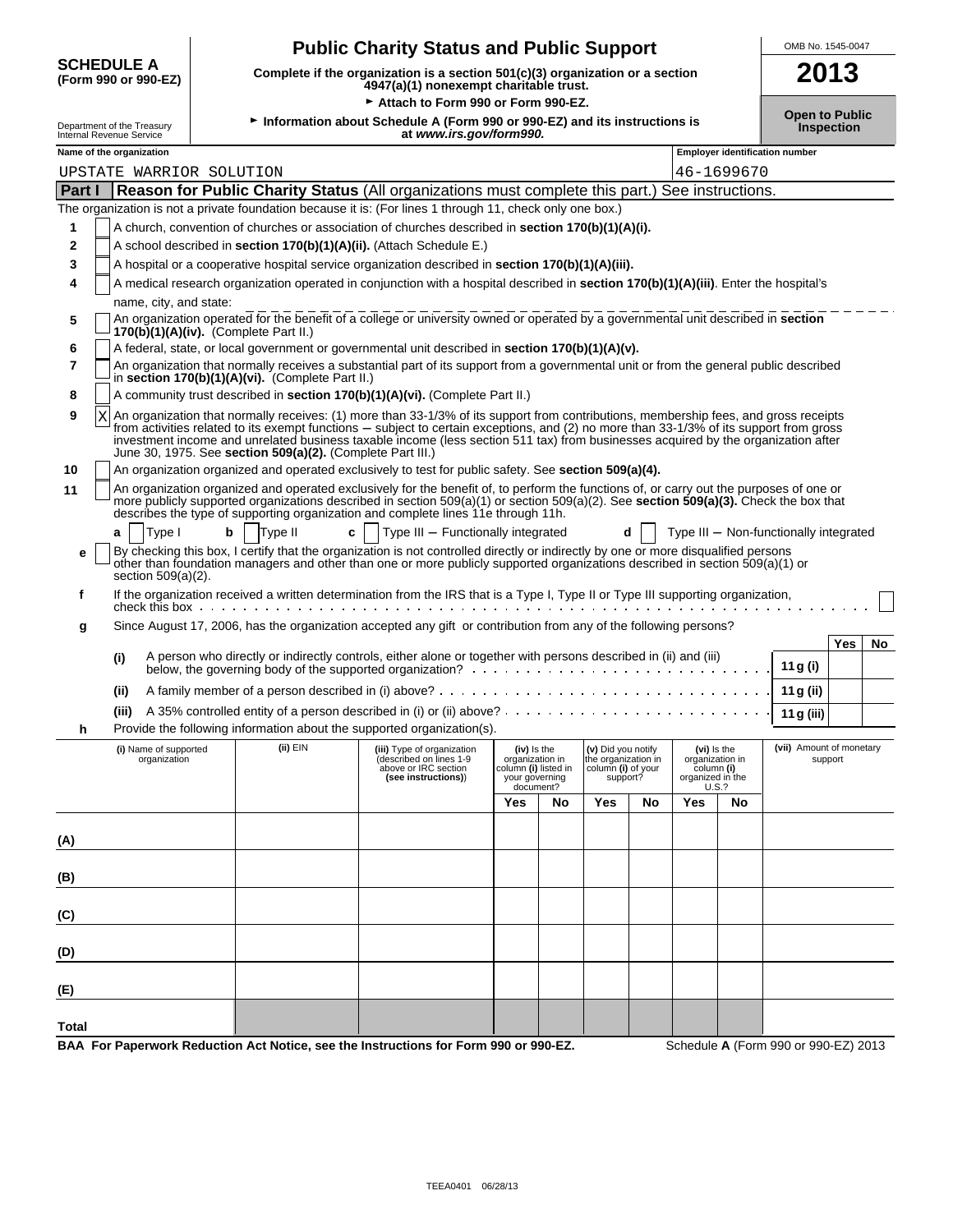### **Part II** Support Schedule for Organizations Described in Sections 170(b)(1)(A)(iv) and 170(b)(1)(A)(vi) (Complete only if you checked the box on line 5, 7, or 8 of Part I or if the organization failed to qualify under Part III. If the

| organization fails to qualify under the tests listed below, please complete Part III.) |  |
|----------------------------------------------------------------------------------------|--|
|----------------------------------------------------------------------------------------|--|

|    | <b>Section A. Public Support</b>                                                                                                                                                                                                                                                                                                                                                                          |          |            |            |            |            |      |           |
|----|-----------------------------------------------------------------------------------------------------------------------------------------------------------------------------------------------------------------------------------------------------------------------------------------------------------------------------------------------------------------------------------------------------------|----------|------------|------------|------------|------------|------|-----------|
|    | Calendar year (or fiscal year<br>beginning in) $\rightarrow$                                                                                                                                                                                                                                                                                                                                              | (a) 2009 | $(b)$ 2010 | $(c)$ 2011 | $(d)$ 2012 | (e) $2013$ |      | (f) Total |
| 1. | Gifts, grants, contributions, and<br>membership fees received. (Do not<br>include any 'unusual grants.')                                                                                                                                                                                                                                                                                                  |          |            |            |            |            |      |           |
| 2  | Tax revenues levied for the<br>organization's benefit and<br>either paid to or expended<br>on its behalf                                                                                                                                                                                                                                                                                                  |          |            |            |            |            |      |           |
| 3  | The value of services or<br>facilities furnished by a<br>governmental unit to the<br>organization without charge                                                                                                                                                                                                                                                                                          |          |            |            |            |            |      |           |
| 4  | <b>Total.</b> Add lines 1 through 3                                                                                                                                                                                                                                                                                                                                                                       |          |            |            |            |            |      |           |
| 5  | The portion of total<br>contributions by each person<br>(other than a governmental<br>unit or publicly supported<br>organization) included on line 1<br>that exceeds 2% of the amount<br>shown on line 11, column $(f)$ .                                                                                                                                                                                 |          |            |            |            |            |      |           |
| 6  | <b>Public support.</b> Subtract line 5<br>from line $4 \cdot \cdot \cdot \cdot \cdot \cdot \cdot \cdot$                                                                                                                                                                                                                                                                                                   |          |            |            |            |            |      |           |
|    | <b>Section B. Total Support</b>                                                                                                                                                                                                                                                                                                                                                                           |          |            |            |            |            |      |           |
|    | Calendar year (or fiscal year<br>beginning in) $\rightarrow$                                                                                                                                                                                                                                                                                                                                              | (a) 2009 | $(b)$ 2010 | $(c)$ 2011 | $(d)$ 2012 | (e) $2013$ |      | (f) Total |
|    | <b>7</b> Amounts from line 4                                                                                                                                                                                                                                                                                                                                                                              |          |            |            |            |            |      |           |
| 8  | Gross income from interest,<br>dividends, payments received<br>on securities loans, rents,<br>royalties and income from<br>similar sources                                                                                                                                                                                                                                                                |          |            |            |            |            |      |           |
| 9  | Net income from unrelated<br>business activities, whether or<br>not the business is regularly<br>carried on exercise the carried on                                                                                                                                                                                                                                                                       |          |            |            |            |            |      |           |
| 10 | Other income. Do not include<br>gain or loss from the sale of<br>capital assets (Explain in<br>Part IV.) $\cdots$ $\cdots$                                                                                                                                                                                                                                                                                |          |            |            |            |            |      |           |
| 11 | <b>Total support.</b> Add lines 7<br>through $10 \ldots \ldots \ldots$                                                                                                                                                                                                                                                                                                                                    |          |            |            |            |            |      |           |
| 12 | Gross receipts from related activities, etc (see instructions)                                                                                                                                                                                                                                                                                                                                            |          |            |            |            |            | 12   |           |
| 13 | <b>First five years.</b> If the Form 990 is for the organization's first, second, third, fourth, or fifth tax year as a section 501(c)(3)                                                                                                                                                                                                                                                                 |          |            |            |            |            |      |           |
|    | <b>Section C. Computation of Public Support Percentage</b>                                                                                                                                                                                                                                                                                                                                                |          |            |            |            |            |      |           |
| 14 | Public support percentage for 2013 (line 6, column (f) divided by line 11, column (f) $\ldots \ldots \ldots \ldots \ldots$                                                                                                                                                                                                                                                                                |          |            |            |            |            | - 14 | %         |
|    |                                                                                                                                                                                                                                                                                                                                                                                                           |          |            |            |            |            | 15   | %         |
|    | 16a 33-1/3% support test - 2013. If the organization did not check the box on line 13, and the line 14 is 33-1/3% or more, check this box                                                                                                                                                                                                                                                                 |          |            |            |            |            |      |           |
|    | <b>b</b> 33-1/3% support test - 2012. If the organization did not check a box on line 13 or 16a, and line 15 is 33-1/3% or more, check this box                                                                                                                                                                                                                                                           |          |            |            |            |            |      |           |
|    | 17 a 10%-facts-and-circumstances test - 2013. If the organization did not check a box on line 13, 16a, or 16b, and line 14 is 10%<br>or more, and if the organization meets the 'facts-and-circumstances' test, check this box and <b>stop here.</b> Explain in Part IV how<br>the organization meets the 'facts-and-circumstances' test. The organization qualifies as a publicly supported organization |          |            |            |            |            |      |           |
|    | <b>b 10%-facts-and-circumstances test - 2012.</b> If the organization did not check a box on line 13, 16a, 16b, or 17a, and line 15 is 10%<br>or more, and if the organization meets the 'facts-and-circumstances' test, check this box and stop here. Explain in Part IV how the                                                                                                                         |          |            |            |            |            |      |           |
|    | 18 Private foundation. If the organization did not check a box on line 13, 16a, 16b, 17a, or 17b, check this box and see instructions                                                                                                                                                                                                                                                                     |          |            |            |            |            |      |           |

**BAA** Schedule **A** (Form 990 or 990-EZ) 2013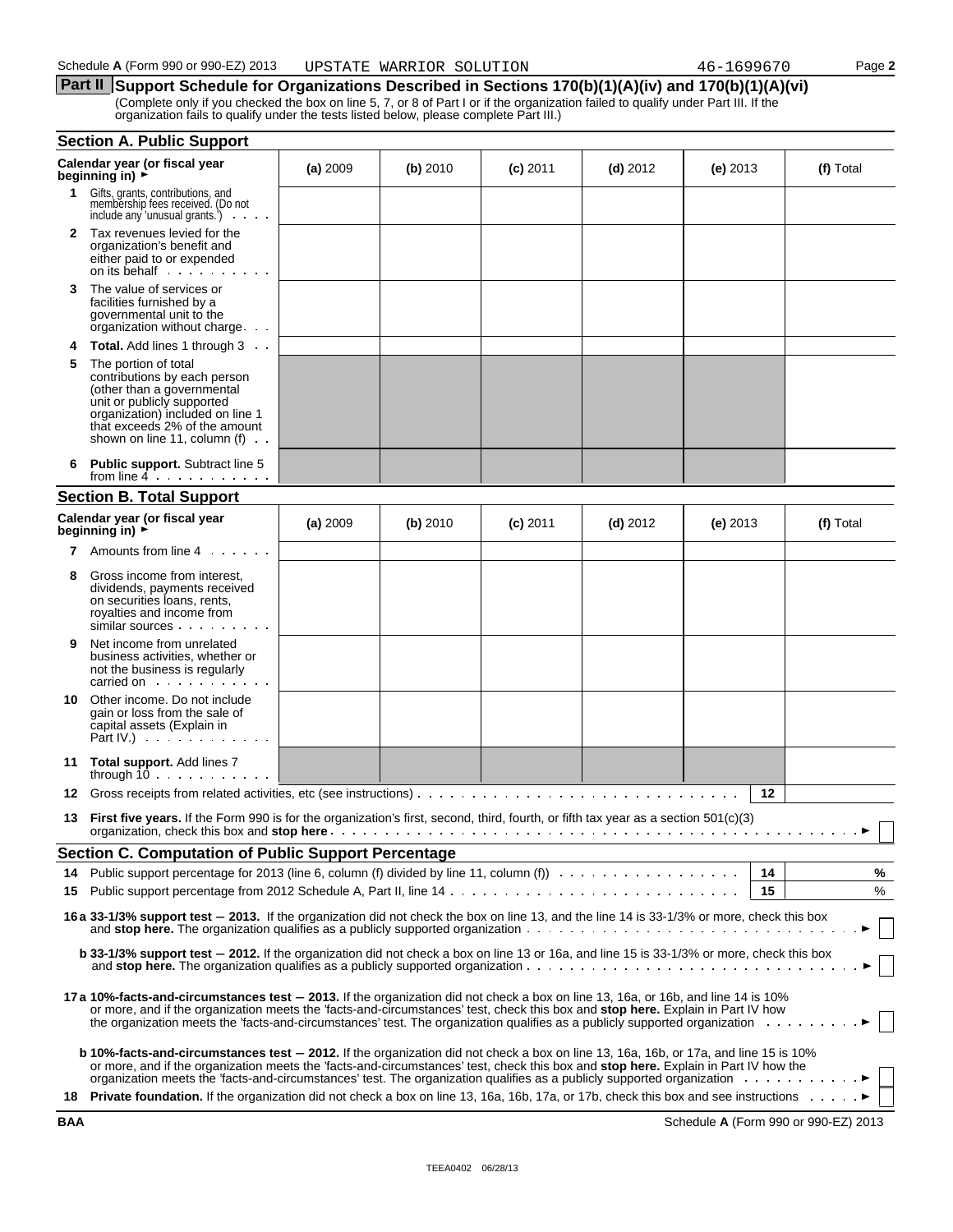#### **Part III** Support Schedule for Organizations Described in Section 509(a)(2)

(Complete only if you checked the box on line 9 of Part I or if the organization failed to qualify under Part II. If the organization fails to qualify under the tests listed below, please complete Part II.)

|            | <b>Section A. Public Support</b>                                                                                                                                                                                                                                                  |          |                   |            |            |           |    |                                      |
|------------|-----------------------------------------------------------------------------------------------------------------------------------------------------------------------------------------------------------------------------------------------------------------------------------|----------|-------------------|------------|------------|-----------|----|--------------------------------------|
|            | Calendar year (or fiscal yr beginning in) ►                                                                                                                                                                                                                                       | (a) 2009 | (b) 2010          | $(c)$ 2011 | $(d)$ 2012 | (e) 2013  |    | (f) Total                            |
|            | 1 Gifts, grants, contributions<br>and membership fees<br>received. (Do not include                                                                                                                                                                                                |          |                   |            |            |           |    |                                      |
|            | any 'unusual grants.') $\cdots$                                                                                                                                                                                                                                                   |          |                   |            | 19,757.    | 224,605.  |    | 244,362.                             |
|            | 2 Gross receipts from admis-<br>sions, merchandise sold or<br>services performed, or facilities<br>furnished in any activity that is<br>related to the organization's<br>tax-exempt purpose                                                                                       |          |                   |            |            |           |    |                                      |
| 3          | Gross receipts from activities<br>that are not an unrelated trade<br>or business under section 513.                                                                                                                                                                               |          |                   |            | 14,072.    | 28,650.   |    | 42,722.                              |
| 4          | Tax revenues levied for the<br>organization's benefit and<br>either paid to or expended on<br>its behalf                                                                                                                                                                          |          |                   |            |            |           |    |                                      |
| 5          | The value of services or<br>facilities furnished by a<br>governmental unit to the<br>organization without charge.                                                                                                                                                                 |          |                   |            |            |           |    |                                      |
|            | 6 Total. Add lines 1 through 5<br><b>7 a</b> Amounts included on lines 1.<br>2, and 3 received from<br>disqualified persons                                                                                                                                                       |          |                   |            | 33,829.    | 253, 255. |    | 287,084.                             |
|            | <b>b</b> Amounts included on lines 2<br>and 3 received from other than<br>disqualified persons that<br>exceed the greater of \$5,000 or<br>1% of the amount on line 13<br>for the year                                                                                            |          |                   |            |            |           |    |                                      |
|            | c Add lines $7a$ and $7b$                                                                                                                                                                                                                                                         |          |                   |            |            |           |    |                                      |
| 8          | <b>Public support</b> (Subtract line<br>$7c$ from line 6.) $\ldots$ $\ldots$ $\ldots$                                                                                                                                                                                             |          |                   |            |            |           |    | 287,084.                             |
|            | <b>Section B. Total Support</b>                                                                                                                                                                                                                                                   |          |                   |            |            |           |    |                                      |
|            | Calendar year (or fiscal yr beginning in) ►                                                                                                                                                                                                                                       | (a) 2009 | (b) 2010          | $(c)$ 2011 | $(d)$ 2012 | (e) 2013  |    | (f) Total                            |
|            | <b>9</b> Amounts from line 6                                                                                                                                                                                                                                                      |          |                   |            | 33,829.    | 253,255.  |    | 287,084.                             |
|            | 10 a Gross income from interest,<br>dividends, payments received<br>on securities loans, rents,<br>royalties and income from<br>similar sources                                                                                                                                   |          |                   |            |            |           |    |                                      |
|            | <b>b</b> Unrelated business taxable<br>income (less section 511<br>taxes) from businesses<br>acquired after June 30, 1975.                                                                                                                                                        |          |                   |            |            |           |    |                                      |
|            | <b>c</b> Add lines 10a and 10b $\ldots$<br><b>11</b> Net income from unrelated business<br>activities not included in line 10b,<br>whether or not the business is<br>regularly carried on                                                                                         |          |                   |            |            |           |    |                                      |
|            | 12 Other income. Do not include<br>gain or loss from the sale of<br>čapital assets (Explain in<br>Part IV.) $\qquad \qquad$ .                                                                                                                                                     |          |                   |            |            |           |    |                                      |
| 13         | <b>Total Support.</b> (Add Ins 9,10c, 11 and 12.)                                                                                                                                                                                                                                 |          |                   |            | 33,829.    | 253,255.  |    | 287,084.                             |
| 14         | First five years. If the Form 990 is for the organization's first, second, third, fourth, or fifth tax year as a section 501(c)(3)                                                                                                                                                |          |                   |            |            |           |    | X                                    |
|            | <b>Section C. Computation of Public Support Percentage</b>                                                                                                                                                                                                                        |          |                   |            |            |           |    |                                      |
| 15         | Public support percentage for 2013 (line 8, column (f) divided by line 13, column (f)                                                                                                                                                                                             |          |                   |            |            |           | 15 | ್ಠಿ                                  |
| 16         |                                                                                                                                                                                                                                                                                   |          |                   |            |            |           | 16 | ి                                    |
|            | Section D. Computation of Investment Income Percentage                                                                                                                                                                                                                            |          |                   |            |            |           |    |                                      |
| 17         | Investment income percentage for 2013 (line 10c, column (f) divided by line 13, column (f)) $\cdots$                                                                                                                                                                              |          |                   |            |            |           | 17 | ್ಠಿ                                  |
| 18         |                                                                                                                                                                                                                                                                                   |          |                   |            |            |           | 18 | ి                                    |
|            | 19 a 33-1/3% support tests - 2013. If the organization did not check the box on line 14, and line 15 is more than 33-1/3%, and line 17<br>is not more than 33-1/3%, check this box and <b>stop here.</b> The organization qualifies as a publicly supported organization $\ldots$ |          |                   |            |            |           |    |                                      |
|            | b 33-1/3% support tests - 2012. If the organization did not check a box on line 14 or line 19a, and line 16 is more than 33-1/3%, and<br>line 18 is not more than 33-1/3%, check this box and stop here. The organization qualifies as a publicly supported organization          |          |                   |            |            |           |    |                                      |
| 20         | <b>Private foundation.</b> If the organization did not check a box on line 14, 19a, or 19b, check this box and see instructions.                                                                                                                                                  |          |                   |            |            |           |    |                                      |
| <b>BAA</b> |                                                                                                                                                                                                                                                                                   |          | TEEA0403 06/28/13 |            |            |           |    | Schedule A (Form 990 or 990-EZ) 2013 |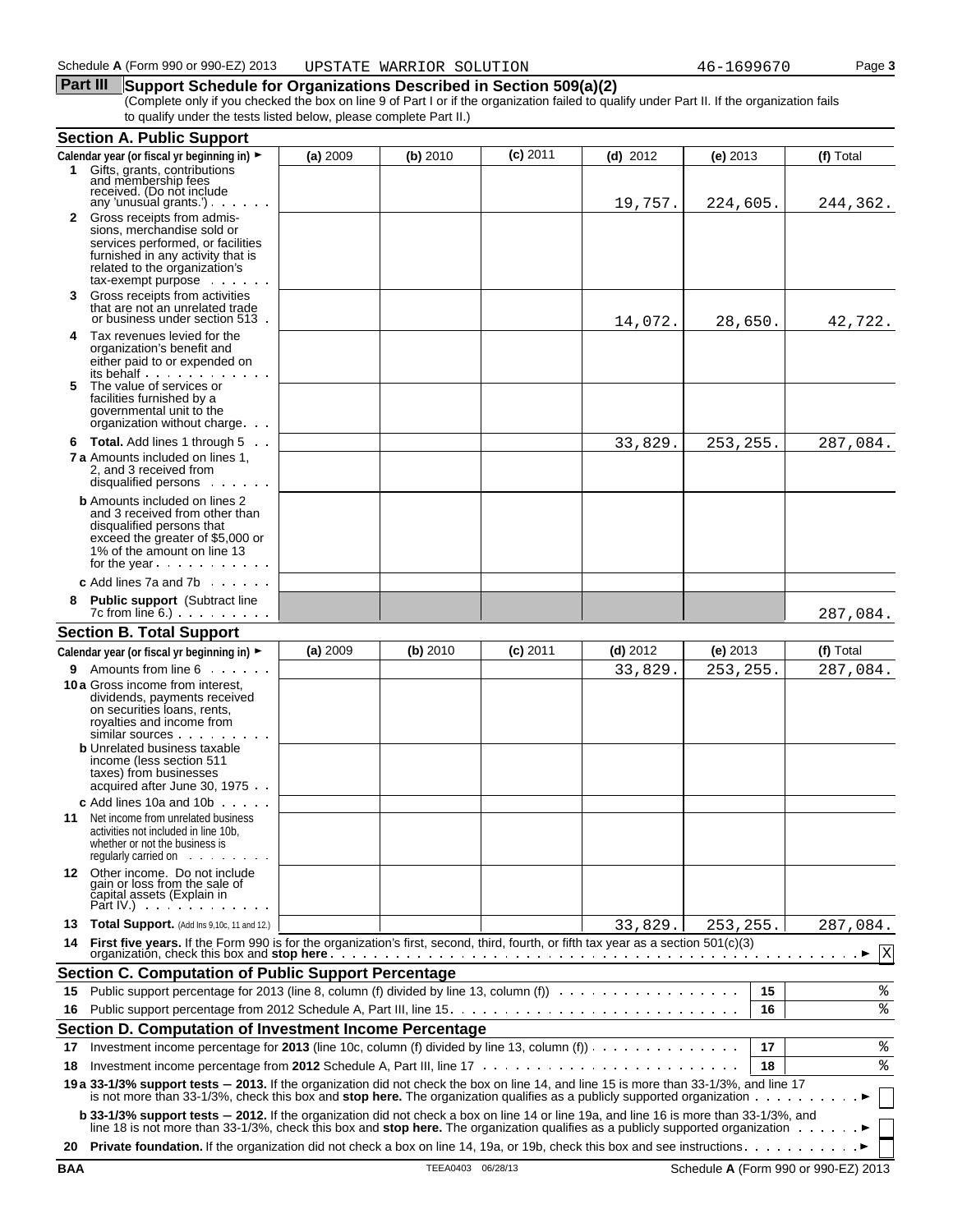| Schedule A (Form 990 or 990-EZ) 2013                                                                                                                                                                                            | UPSTATE WARRIOR SOLUTION |  | $46 - 1699670$ | Page 4 |
|---------------------------------------------------------------------------------------------------------------------------------------------------------------------------------------------------------------------------------|--------------------------|--|----------------|--------|
| <b>Part IV</b> Supplemental Information. Provide the explanations required by Part II, line 10; Part II, line 17a or 17b; and Part III, line 12. Also complete this part for any additional information.<br>(See instructions). |                          |  |                |        |
|                                                                                                                                                                                                                                 |                          |  |                |        |
|                                                                                                                                                                                                                                 |                          |  |                |        |
|                                                                                                                                                                                                                                 |                          |  |                |        |
|                                                                                                                                                                                                                                 |                          |  |                |        |
|                                                                                                                                                                                                                                 |                          |  |                |        |
|                                                                                                                                                                                                                                 |                          |  |                |        |
|                                                                                                                                                                                                                                 |                          |  |                |        |
|                                                                                                                                                                                                                                 |                          |  |                |        |
|                                                                                                                                                                                                                                 |                          |  |                |        |
|                                                                                                                                                                                                                                 |                          |  |                |        |
|                                                                                                                                                                                                                                 |                          |  |                |        |
|                                                                                                                                                                                                                                 |                          |  |                |        |
|                                                                                                                                                                                                                                 |                          |  |                |        |
|                                                                                                                                                                                                                                 |                          |  |                |        |
|                                                                                                                                                                                                                                 |                          |  |                |        |
|                                                                                                                                                                                                                                 |                          |  |                |        |
|                                                                                                                                                                                                                                 |                          |  |                |        |
|                                                                                                                                                                                                                                 |                          |  |                |        |
|                                                                                                                                                                                                                                 |                          |  |                |        |
|                                                                                                                                                                                                                                 |                          |  |                |        |
|                                                                                                                                                                                                                                 |                          |  |                |        |
|                                                                                                                                                                                                                                 |                          |  |                |        |
|                                                                                                                                                                                                                                 |                          |  |                |        |
|                                                                                                                                                                                                                                 |                          |  |                |        |
|                                                                                                                                                                                                                                 |                          |  |                |        |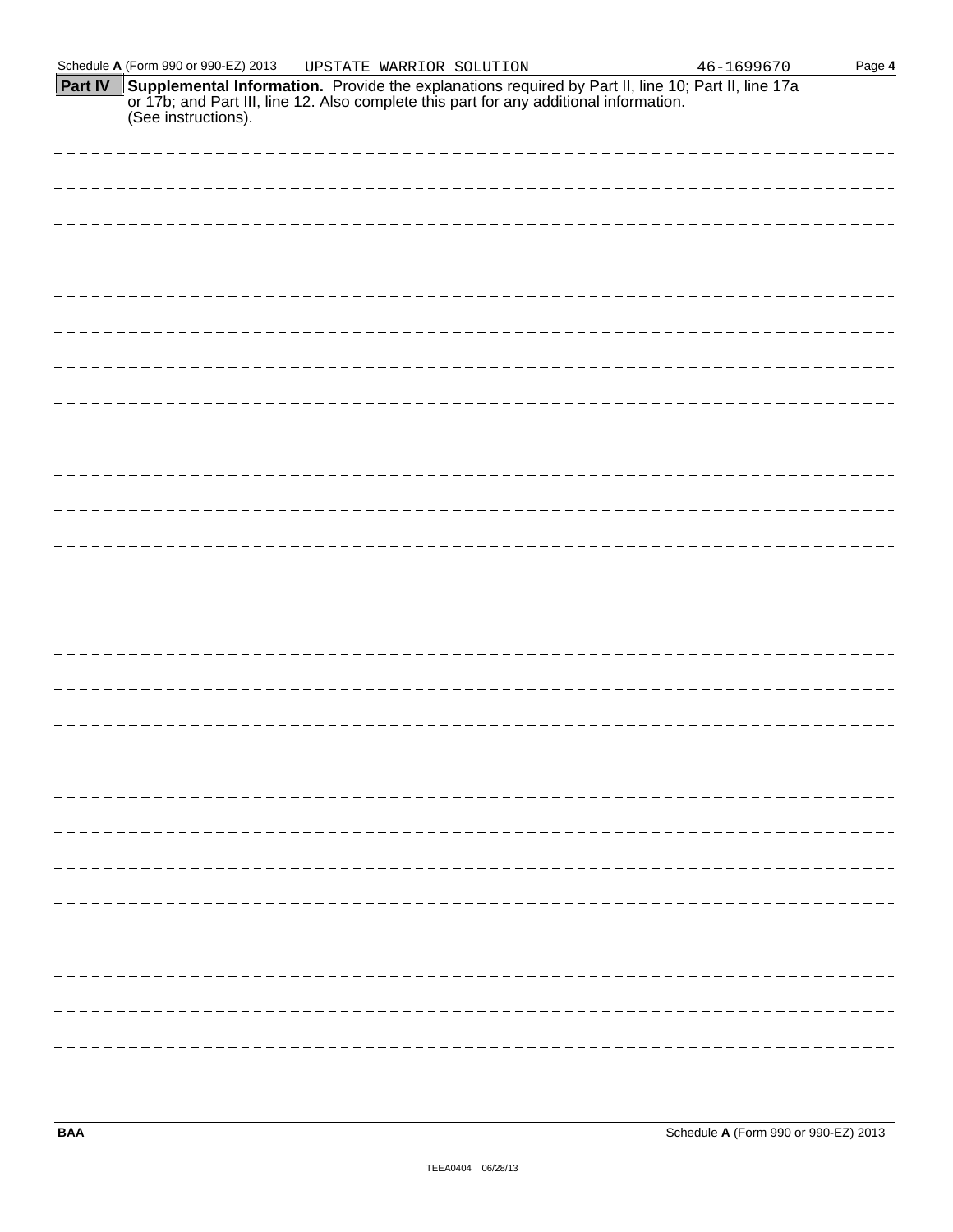Department of the Treasury<br>Internal Revenue Service

| OUNUMUD OF OUNING TO                            |  | 2013 |
|-------------------------------------------------|--|------|
| Attach to Form 990, Form 990-EZ, or Form 990-PF |  |      |
|                                                 |  |      |

Information about Schedule B (Form 990, 990-EZ, 990-PF) and its instructions is at *www.irs.gov/form990.* 

| Name of the organization              |                                                                           | <b>Employer identification number</b> |
|---------------------------------------|---------------------------------------------------------------------------|---------------------------------------|
| UPSTATE WARRIOR SOLUTION              |                                                                           | 46-1699670                            |
| <b>Organization type (check one):</b> |                                                                           |                                       |
| Filers of:                            | Section:                                                                  |                                       |
| Form 990 or 990-EZ                    | $X$ 501(c)(<br>) (enter number) organization<br>$\overline{3}$            |                                       |
|                                       | 4947(a)(1) nonexempt charitable trust not treated as a private foundation |                                       |
|                                       | 527 political organization                                                |                                       |
| Form 990-PF                           | 501(c)(3) exempt private foundation                                       |                                       |

4947(a)(1) nonexempt charitable trust treated as a private foundation

Check if your organization is covered by the **General Rule** or a **Special Rule** .

**Note.** Only a section 501(c)(7), (8), or (10) organization can check boxes for both the General Rule and a Special Rule. See instructions.

#### **General Rule**

For an organization filing Form 990, 990-EZ, or 990-PF that received, during the year, \$5,000 or more (in money or property) from any one  $\underline{x}$  For an organization filing Form 990, 9<br>contributor. (Complete Parts I and II.)

501(c)(3) taxable private foundation

#### **Special Rules**

For a section 501(c)(3) organization filing Form 990 or 990-EZ that met the 33-1/3% support test of the regulations under sections 509(a)(1) and 170(b)(1)(A)(vi) and received from any one contributor, during the year, a contribution of the greater of (**1**) \$5,000 or (**2**) 2% of the amount on (i) Form 990, Part VIII, line 1h, or (ii) Form 990-EZ, line 1. Complete Parts I and II.

For a section 501(c)(7), (8), or (10) organization filing Form 990 or 990-EZ that received from any one contributor, during the year, total contributions of more than \$1,000 for use *exclusively* for religious, charitable, scientific, literary, or educational purposes, or the prevention of cruelty to children or animals. Complete Parts I, II, and III.

For a section 501(c)(7), (8), or (10) organization filing Form 990 or 990-EZ that received from any one contributor, during the year, contributions for use *exclusively* for religious, charitable, etc, purposes, but these contributions did not total to more than \$1,000. If this box is checked, enter here the total contributions that were received during the year for an *exclusively* religious, charitable, etc, purpose. Do not complete any of the parts unless the **General Rule** applies to this organization because it received nonexclusively religious, charitable, etc, contributions of \$5,000 or more during the year  $\cdots \cdots \cdots \cdots \cdots \cdots \cdots \cdots$ 

**Caution:** An organization that is not covered by the General Rule and/or the Special Rules does not file Schedule B (Form 990, 990-EZ, or 990-PF) but it **must** answer 'No' on Part IV, line 2, of its Form 990; or check the box on line H of its Form 990-EZ or on its Form 990-PF, Part I, line 2, to certify that it does not meet the filing requirements of Schedule B (Form 990, 990-EZ, or 990-PF).

**BAA For Paperwork Reduction Act Notice, see the Instructions for Form 990, 990EZ,** Schedule **B** (Form 990, 990-EZ, or 990-PF) (2013) **or 990-PF.**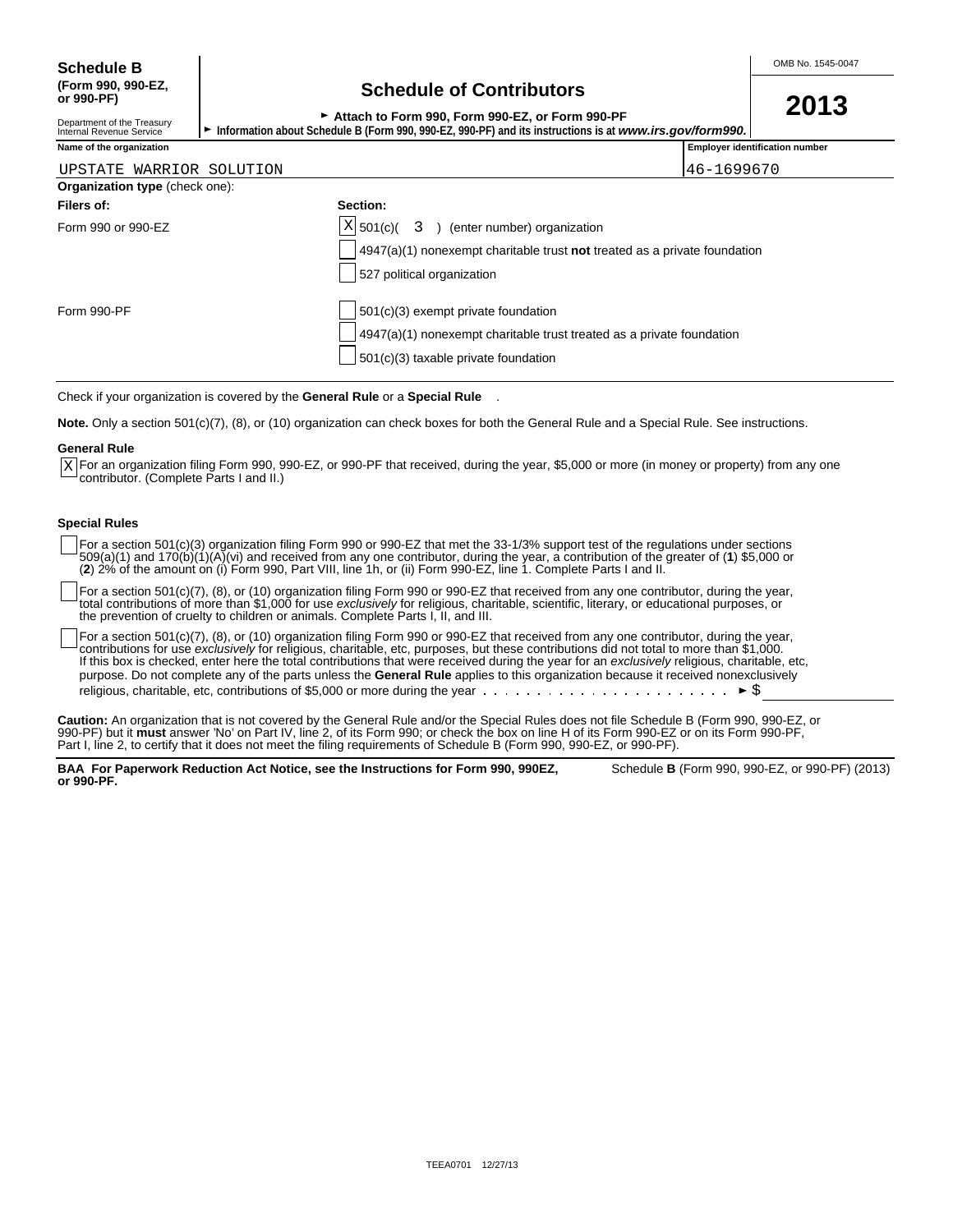## Schedule **B** (Form 990, 990-EZ, or 990-PF) (2013) **Page** 1 of 3 of **Part 1**<br>
Name of organization **Part 1**

**Part I Contributors** (see instructions). Use duplicate copies of Part I if additional space is needed.

UPSTATE WARRIOR SOLUTION 46-1699670

**Employer identification number**  $o f$ 

| (a)<br><b>Number</b> | (b)<br>Name, address, and ZIP + 4                            | (c)<br>Total<br>contributions | (d)<br>Type of contribution                                       |
|----------------------|--------------------------------------------------------------|-------------------------------|-------------------------------------------------------------------|
| $\frac{1}{2}$ .      | IMPERATIS<br>2231 CRYSTAL DRIVE, SUITE 1114                  | 5,000.                        | Χ<br>Person<br>Payroll<br><b>Noncash</b><br>(Complete Part II for |
|                      | VA 22202<br>ARLINGTON<br>. _ _ _ _ _ _ _ _ _ _ _ _ _ _ _ _ _ |                               | noncash contributions.)                                           |
| (a)<br>Number        | (b)<br>Name, address, and ZIP + 4                            | (c)<br>Total<br>contributions | (d)<br>Type of contribution                                       |
| $\overline{2}$ – –   | <b>JAMES SHOEMAKER</b>                                       |                               | Χ<br>Person<br>Payroll                                            |
|                      | PO BOX 728<br>_______________                                | 5.000.                        | <b>Noncash</b>                                                    |
|                      | $-$ - - - - - - - - - - - - - - SC 29602<br>GREENVILLE       |                               | (Complete Part II for<br>noncash contributions.)                  |
| (a)<br><b>Number</b> | (b)<br>Name, address, and ZIP + 4                            | (c)<br>Total<br>contributions | (d)<br>Type of contribution                                       |
| $\frac{3}{2}$ -      | GREENVILLE HEALTH SYSTEM                                     |                               | Χ<br>Person<br>Payroll                                            |
|                      | 701 GROVE ROAD<br><u>_____________</u>                       | 5.000.                        | <b>Noncash</b>                                                    |
|                      | ----------------SC 29605<br>GREENVILLE                       |                               | (Complete Part II for<br>noncash contributions.)                  |
|                      |                                                              |                               |                                                                   |
| (a)<br><b>Number</b> | (b)<br>Name, address, and ZIP + 4                            | (c)<br>Total<br>contributions | (d)<br>Type of contribution                                       |
| $\frac{4}{5}$ -      | BLUE RIDGE ELECTRIC                                          |                               | Χ<br>Person                                                       |
|                      | 734 WEST MAIN ST                                             | 5.000.                        | Payroll<br><b>Noncash</b>                                         |
|                      | SC 29671<br>PICKENS                                          |                               | (Complete Part II for<br>noncash contributions.)                  |
| (a)<br>Number        | (b)<br>Name, address, and ZIP + 4                            | (c)<br>Total<br>contributions | (d)<br>Type of contribution                                       |
| $\overline{5}$ = =   | WILLIAM & LINDSAY WEBSTER                                    |                               | Χ<br>Person                                                       |
|                      | 184 MILLS AVE.<br>________________                           | <u>10,000.</u>                | Payroll<br><b>Noncash</b>                                         |
|                      | SPARTANBURG<br>SC 29302<br>_________________                 |                               | (Complete Part II for<br>noncash contributions.)                  |
| (a)<br>Number        | (b)<br>Name, address, and $ZIP + 4$                          | (c)<br>Total<br>contributions | (d)<br>Type of contribution                                       |
| $6 - 1$              | THE PETER & KAREN IACOVELLI CHARITABLE FT                    |                               | X<br>Person                                                       |
|                      | 148 MILESTONE WAY, SUITE C                                   | ¦\$<br><u>10,000.</u>         | Payroll<br>Noncash                                                |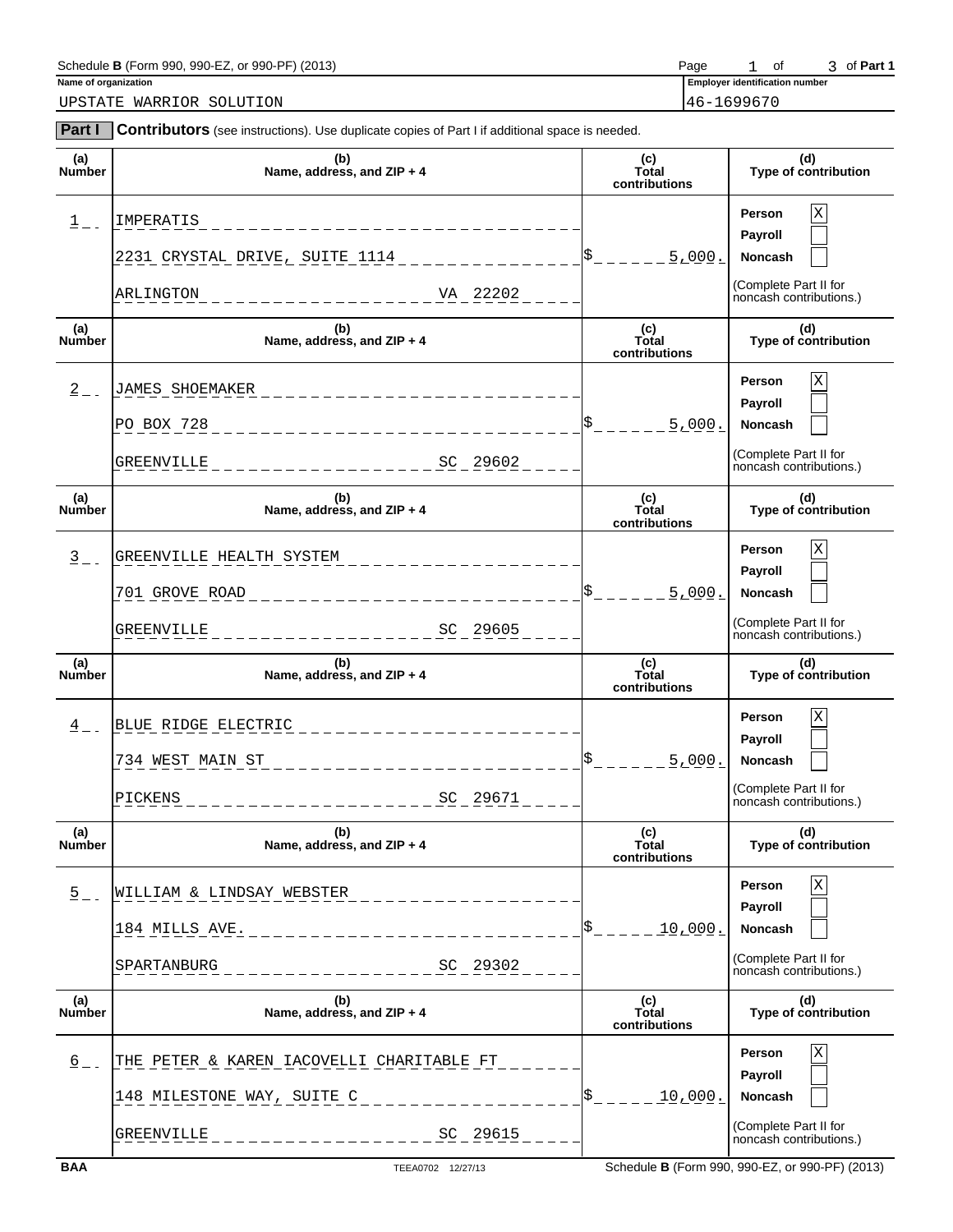| ---<br>Schedule<br>: 990-PF<br>990-<br>2013 ،<br>990<br>B (Form<br>ιv | ≌age                  |                         | Οt | Dort<br>-ан |
|-----------------------------------------------------------------------|-----------------------|-------------------------|----|-------------|
| Name of organization                                                  | <b>Emplover</b><br>-- | r identification number |    |             |

2 of 3 of Part 1

UPSTATE WARRIOR SOLUTION 46-1699670

| Part I               | Contributors (see instructions). Use duplicate copies of Part I if additional space is needed.                     |                                |                                                                                                 |
|----------------------|--------------------------------------------------------------------------------------------------------------------|--------------------------------|-------------------------------------------------------------------------------------------------|
| (a)<br><b>Number</b> | (b)<br>Name, address, and $ZIP + 4$                                                                                | (c)<br>Total<br>contributions  | (d)<br>Type of contribution                                                                     |
| $\frac{7}{2}$ -      | ROBERT & LISA CASTELLANI<br>2975 ROPER MOUNTAIN ROAD                                                               | 10,000.                        | $\mathbf X$<br>Person<br>Payroll<br>Noncash                                                     |
|                      | SC 29681<br>SIMPSONVILLE                                                                                           |                                | (Complete Part II for<br>noncash contributions.)                                                |
| (a)<br>Number        | (b)<br>Name, address, and ZIP + 4                                                                                  | (c)<br>Total<br>contributions  | (d)<br>Type of contribution                                                                     |
| $\frac{8}{9}$ -      | PAUL C. AUGHTRY, III<br>___________________<br>PO BOX 16449<br><u> Listin Listin Lis</u><br>SC 29606<br>GREENVILLE | <u>10,000.</u>                 | $\mathbf X$<br>Person<br>Payroll<br>Noncash<br>(Complete Part II for<br>noncash contributions.) |
| (a)<br><b>Number</b> | (b)<br>Name, address, and ZIP + 4                                                                                  | (c)<br>Total<br>contributions  | (d)<br>Type of contribution                                                                     |
| $2 - 1$              | MICHAEL & SUSAN RIORDAN<br>101 WOODLAND WAY<br>SC 29601<br>GREENVILLE                                              | 10,000.                        | $\mathbf X$<br>Person<br>Payroll<br>Noncash<br>(Complete Part II for<br>noncash contributions.) |
| (a)<br><b>Number</b> | (b)<br>Name, address, and $ZIP + 4$                                                                                | (c)<br>Total<br>contributions  | (d)<br>Type of contribution                                                                     |
| 10                   | HARPER CORPORATION<br>35 WEST COURT STREET, SUITE 400<br>SC 29601<br>GREENVILLE<br>_____________                   | $s$ <sub>----</sub><br>10,000. | $\mathbf X$<br>Person<br>Payroll<br>Noncash<br>(Complete Part II for<br>noncash contributions.) |
| (a)<br>Number        | (b)<br>Name, address, and ZIP + 4                                                                                  | (c)<br>Total<br>contributions  | (d)<br>Type of contribution                                                                     |
| 11                   | DEBORAH DEMINT<br>132 COVENTRY ROAD<br>SC 29615<br><b>GREENVILLE</b>                                               | <u> 10,000.</u>                | X<br>Person<br>Payroll<br>Noncash<br>(Complete Part II for<br>noncash contributions.)           |
| (a)<br>Number        | (b)<br>Name, address, and ZIP + 4                                                                                  | (c)<br>Total<br>contributions  | (d)<br>Type of contribution                                                                     |
| 12                   | CRAIG & VICKI BROWN<br>1240 GORDON RIVER TRAIL<br>NAPLES<br>FL 34105                                               | <u> 10,000.</u>                | Χ<br>Person<br>Payroll<br>Noncash<br>(Complete Part II for<br>noncash contributions.)           |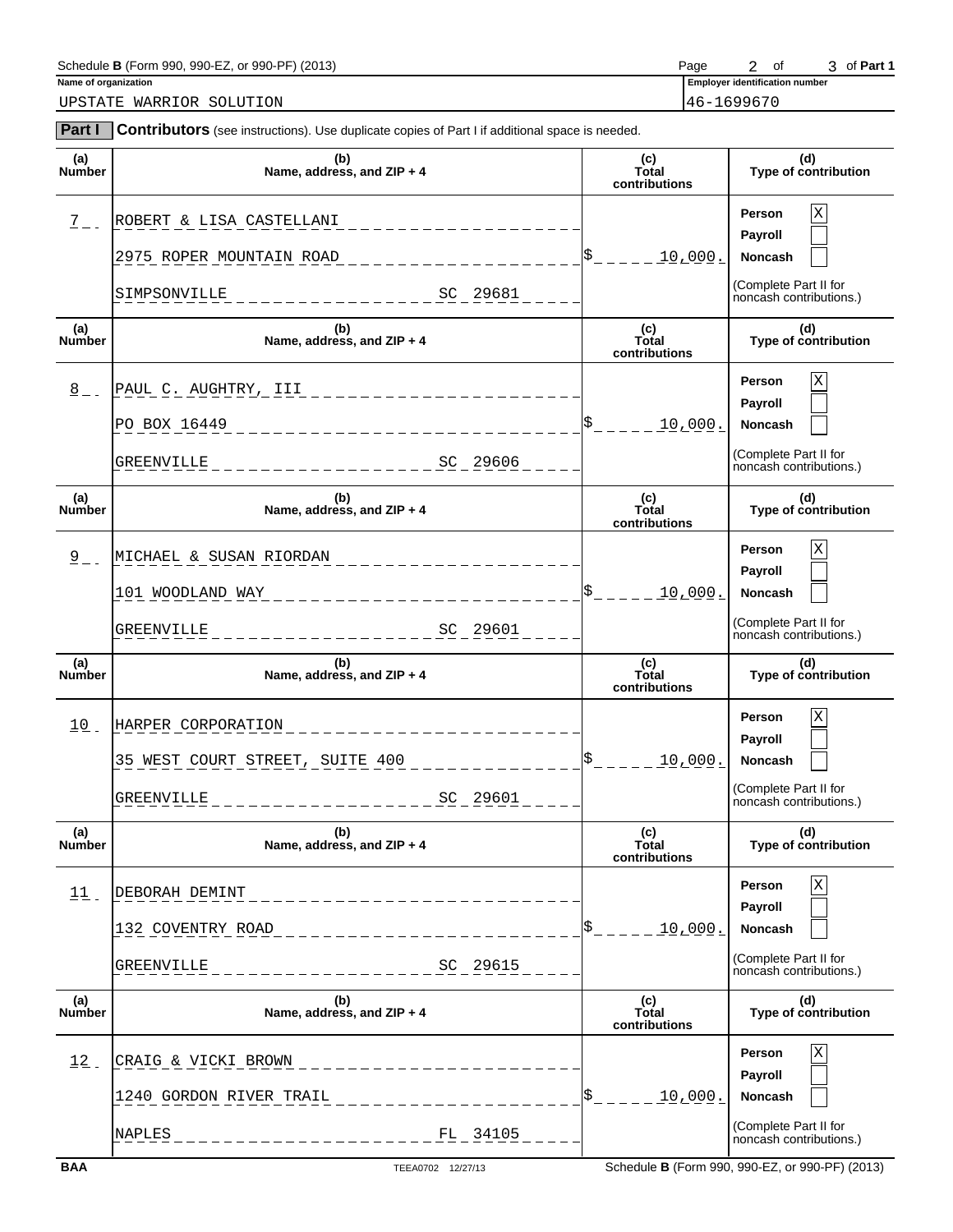| 990-PF)<br>Schedule B (I<br>990-EZ<br>(2013)<br>1 (Form 990.<br>or : | Page | ot | ີ | Part 1 |
|----------------------------------------------------------------------|------|----|---|--------|
|                                                                      |      |    |   |        |

UPSTATE WARRIOR SOLUTION 46-1699670

**Name of organization** 3 of 3 of Part 1

| <b>Part I</b>        | <b>Contributors</b> (see instructions). Use duplicate copies of Part I if additional space is needed. |                               |                                                                                         |  |  |  |
|----------------------|-------------------------------------------------------------------------------------------------------|-------------------------------|-----------------------------------------------------------------------------------------|--|--|--|
| (a)<br>Number        | $(b)$<br>Name, address, and ZIP + 4                                                                   | (c)<br>Total<br>contributions | (d)<br>Type of contribution                                                             |  |  |  |
| 13                   | INTEGRITY TEXAS FUNDING<br>84 VILLA ROAD                                                              | 10,000.                       | Χ<br>Person<br>Payroll<br>Noncash                                                       |  |  |  |
|                      | GREENVILLE<br>SC 29615                                                                                |                               | (Complete Part II for<br>noncash contributions.)                                        |  |  |  |
| (a)<br>Number        | (b)<br>Name, address, and ZIP + 4                                                                     | (c)<br>Total<br>contributions | (d)<br>Type of contribution                                                             |  |  |  |
| 14                   | MCKISSICK FAMILY FOUNDATION<br>1611 PARKINS MILL ROAD<br>GREENVILLE<br>SC 29607                       | \$<br><u>28,000.</u>          | X<br>Person<br>Payroll<br>Noncash<br>(Complete Part II for<br>noncash contributions.)   |  |  |  |
| (a)<br>Number        | (b)<br>Name, address, and ZIP + 4                                                                     | (c)<br>Total<br>contributions | (d)<br>Type of contribution                                                             |  |  |  |
| 15                   | YOUNG OFFICE<br>1280 RIDGE ROAD<br>GREENVILLE<br>SC 29607                                             | 39,377.                       | Person<br>Payroll<br>Noncash<br>X<br>(Complete Part II for<br>noncash contributions.)   |  |  |  |
| (a)<br><b>Number</b> | (b)<br>Name, address, and ZIP + 4                                                                     | (c)<br>Total<br>contributions | (d)<br>Type of contribution                                                             |  |  |  |
|                      |                                                                                                       |                               | Person<br>Payroll<br>Noncash<br>(Complete Part II for<br>noncash contributions.)        |  |  |  |
| (a)<br>Number        | (b)<br>Name, address, and ZIP + 4                                                                     | (c)<br>Total<br>contributions | (d)<br>Type of contribution                                                             |  |  |  |
|                      |                                                                                                       |                               | Person<br>Payroll<br>Noncash<br>(Complete Part II for<br>noncash contributions.)        |  |  |  |
| (a)<br>Number        | (b)<br>Name, address, and ZIP + 4                                                                     | (c)<br>Total<br>contributions | (d)<br>Type of contribution                                                             |  |  |  |
|                      |                                                                                                       |                               | <b>Person</b><br>Payroll<br>Noncash<br>(Complete Part II for<br>noncash contributions.) |  |  |  |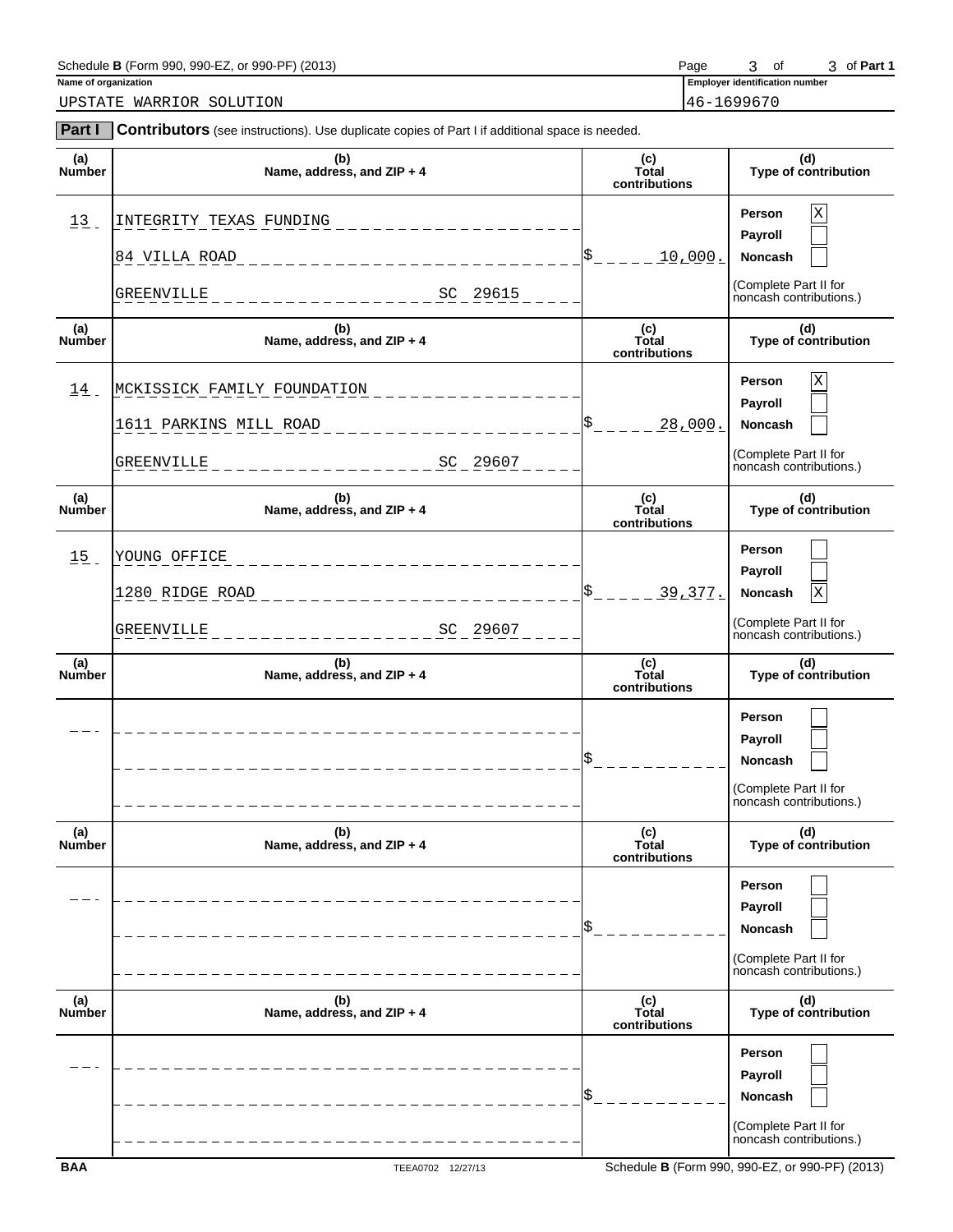| J. 990-EZ. or 990-PF<br>Schedule B (Form<br>(2013)<br>990. | Page | tc | <b>Part II</b><br>Οt |
|------------------------------------------------------------|------|----|----------------------|
|                                                            |      |    |                      |

| 990-EZ.<br>J-PF`<br>(2013)<br>Schedule<br>or 990-<br>990.<br>B (Form | Page | to                   |                         | Part<br>DТ |
|----------------------------------------------------------------------|------|----------------------|-------------------------|------------|
| Name of organization                                                 |      | Emplove <sup>.</sup> | r identification number |            |

UPSTATE WARRIOR SOLUTION 46-1699670

| Part II                   | Noncash Property (see instructions). Use duplicate copies of Part II if additional space is needed. |                                                |                      |
|---------------------------|-----------------------------------------------------------------------------------------------------|------------------------------------------------|----------------------|
| (a) No.<br>from<br>Part I | (b)<br>Description of noncash property given                                                        | (c)<br>FMV (or estimate)<br>(see instructions) | (d)<br>Date received |
| $15 -$                    | FURNITURE                                                                                           |                                                |                      |
|                           |                                                                                                     | 39, 377.                                       | 08/01/14             |
| (a) No.<br>from<br>Part I | (b)<br>Description of noncash property given                                                        | (c)<br>FMV (or estimate)<br>(see instructions) | (d)<br>Date received |
|                           |                                                                                                     |                                                |                      |
|                           |                                                                                                     |                                                |                      |
| (a) No.<br>from<br>Part I | (b)<br>Description of noncash property given                                                        | (c)<br>FMV (or estimate)<br>(see instructions) | (d)<br>Date received |
|                           |                                                                                                     |                                                |                      |
|                           |                                                                                                     |                                                |                      |
| (a) No.<br>from<br>Part I | (b)<br>Description of noncash property given                                                        | (c)<br>FMV (or estimate)<br>(see instructions) | (d)<br>Date received |
|                           |                                                                                                     |                                                |                      |
|                           |                                                                                                     |                                                |                      |
| (a) No.<br>from<br>Part I | (b)<br>Description of noncash property given                                                        | (c)<br>FMV (or estimate)<br>(see instructions) | (d)<br>Date received |
|                           |                                                                                                     |                                                |                      |
|                           |                                                                                                     |                                                |                      |
| (a) No.<br>from<br>Part I | (b)<br>Description of noncash property given                                                        | (c)<br>FMV (or estimate)<br>(see instructions) | (d)<br>Date received |
|                           |                                                                                                     |                                                |                      |
|                           |                                                                                                     |                                                |                      |

**BAA** Schedule **B** (Form 990, 990-EZ, or 990-PF) (2013)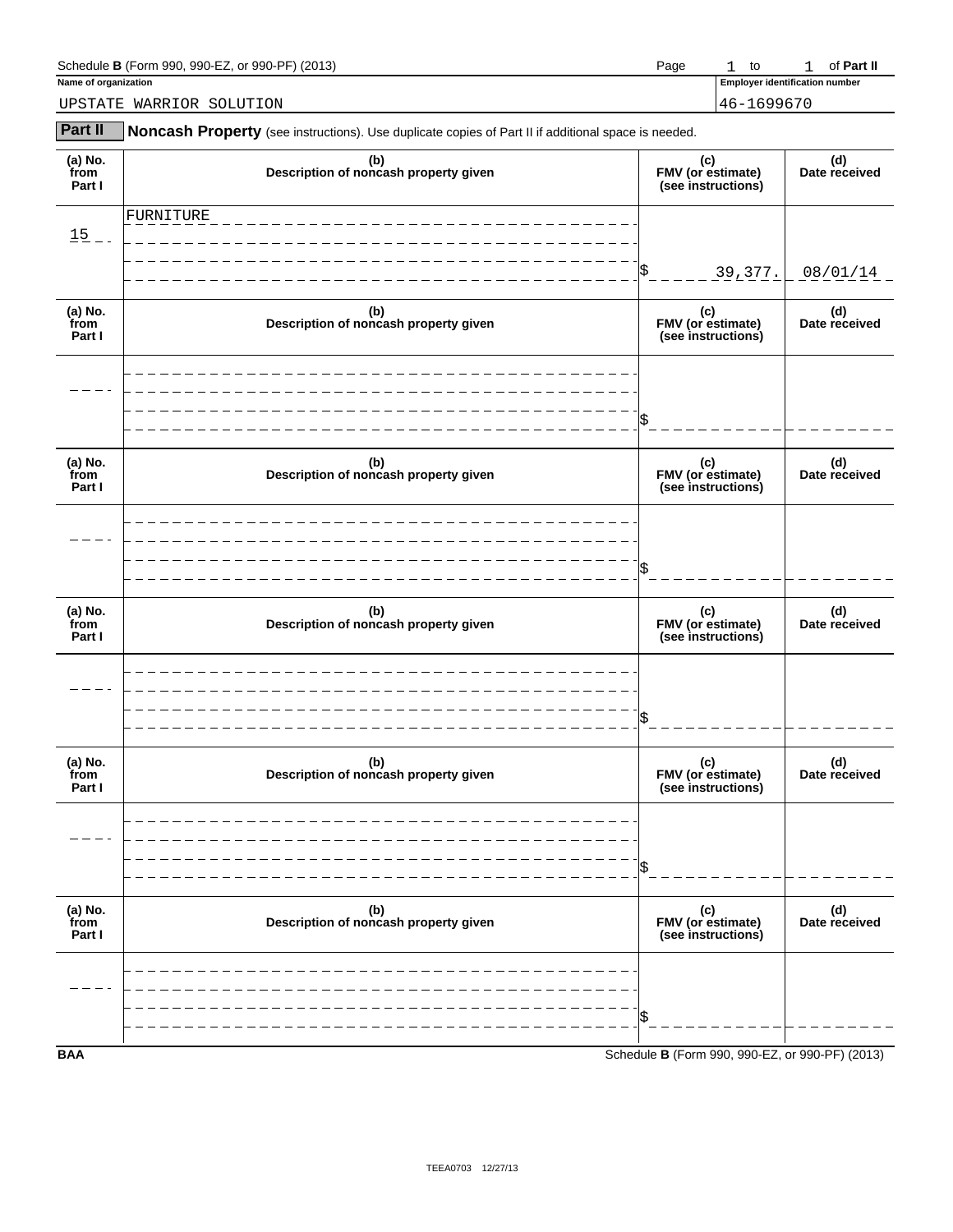#### **SCHEDULE D** Supplemental Financial Statements<br>(Form 990) F Complete if the organization answered 'Yes,' to Form 990, **2013 (Form 990) Part IV, lines 6, 7, 8, 9, 10, 11a, 11b, 11c, 11d, 11e, 11f, 12a, or 12b.** ► Complete if the organization answered 'Yes,' to Form 990, Department of the Treasury<br>Internal Revenue Service <sup>G</sup> **Attach to Form 990. Open to Public** <sup>G</sup> **Information about Schedule D (Form 990) and its instructions is at** *www.irs.gov/form990.* Internal Revenue Service **Inspection Name of the organization Employer identification number Part I Organizations Maintaining Donor Advised Funds or Other Similar Funds or Accounts.** Complete if the organization answered 'Yes' to Form 990, Part IV, line 6. **(a)** Donor advised funds **(b)** Funds and other accounts **1** Total number at end of year **2** Aggregate contributions to (during year) **3** Aggregate grants from (during year) . . . . . . **4** Aggregate value at end of year **5** Did the organization inform all donors and donor advisors in writing that the assets held in donor advised funds are the organization's property, subject to the organization's exclusive legal control? **Ackard Microproperty** (Yes **No 6** Did the organization inform all grantees, donors, and donor advisors in writing that grant funds can be used only for charitable purposes and not for the benefit of the donor or donor advisor, or for any other purpose conferring **impermissible private benefit? With Conservation Conservation Conservation Conservation Conservation Conservation Conservation Conservation Conservation Conservation Conservation Conservation Conservation Conservation C Part II Conservation Easements.** Complete if the organization answered 'Yes' to Form 990, Part IV, line 7. **1** Purpose(s) of conservation easements held by the organization (check all that apply). Preservation of land for public use (e.g., recreation or education) Preservation of an historically important land area Protection of natural habitat **Protection of a certified historic structure** Preservation of a certified historic structure Preservation of open space **2** Complete lines 2a through 2d if the organization held a qualified conservation contribution in the form of a conservation easement on the last day of the tax year. **Held at the End of the Tax Year a** Total number of conservation easements **2 a b** Total acreage restricted by conservation easements **2 b c** Number of conservation easements on a certified historic structure included in (a) **2 c d** Number of conservation easements included in (c) acquired after 8/17/06, and not on a historic structure listed in the National Register **2 d 3** Number of conservation easements modified, transferred, released, extinguished, or terminated by the organization during the tax year  $\blacktriangleright$ **4** Number of states where property subject to conservation easement is located ► **5** Does the organization have a written policy regarding the periodic monitoring, inspection, handling of violations, and enforcement of the conservation easements it holds? **We are related to conserve that**  $\mathbf{N}$  **No 6** Staff and volunteer hours devoted to monitoring, inspecting, and enforcing conservation easements during the year G **7** Amount of expenses incurred in monitoring, inspecting, and enforcing conservation easements during the year > ≠ **8** Does each conservation easement reported on line 2(d) above satisfy the requirements of section 170(h)(4)(B)(i) and section 170(h)(4)(B)(ii)? **Yes No 9** In Part XIII, describe how the organization reports conservation easements in its revenue and expense statement, and balance sheet, and include, if applicable, the text of the footnote to the organization's financial statements that describes the organization's accounting for conservation easements. **Part III Organizations Maintaining Collections of Art, Historical Treasures, or Other Similar Assets.** Complete if the organization answered 'Yes' to Form 990, Part IV, line 8. **1 a** If the organization elected, as permitted under SFAS 116 (ASC 958), not to report in its revenue statement and balance sheet works of art, historical treasures, or other similar assets held for public exhibition, education, or research in furtherance of public service, provide, UPSTATE WARRIOR SOLUTION  $|46-1699670$

| b If the organization elected, as permitted under SFAS 116 (ASC 958), to report in its revenue statement and balance sheet works of art,<br>historical treasures, or other similar assets held for public exhibition, education, or research in furtherance of public service, provide the<br>following amounts relating to these items: |
|------------------------------------------------------------------------------------------------------------------------------------------------------------------------------------------------------------------------------------------------------------------------------------------------------------------------------------------|
| (i) Revenues included in Form 990, Part VIII, line 1 $\ldots \ldots \ldots \ldots \ldots \ldots \ldots \ldots \ldots \ldots \ldots \ldots$                                                                                                                                                                                               |
| (ii) Assets included in Form 990, Part X $\dots \dots \dots \dots \dots \dots \dots \dots \dots \dots \dots \dots \dots \dots \dots \dots \dots \dots$                                                                                                                                                                                   |
| 2 If the organization received or held works of art, historical treasures, or other similar assets for financial gain, provide the following<br>amounts required to be reported under SFAS 116 (ASC 958) relating to these items:                                                                                                        |
| <b>a</b> Revenues included in Form 990, Part VIII, line 1 $\ldots \ldots \ldots \ldots \ldots \ldots \ldots \ldots \ldots \ldots \ldots \ldots \vdash \hat{S}$                                                                                                                                                                           |
|                                                                                                                                                                                                                                                                                                                                          |

**BAA For Paperwork Reduction Act Notice, see the Instructions for Form 990.** TEEA3301 10/02/13 Schedule D (Form 990) 2013

in Part XIII, the text of the footnote to its financial statements that describes these items.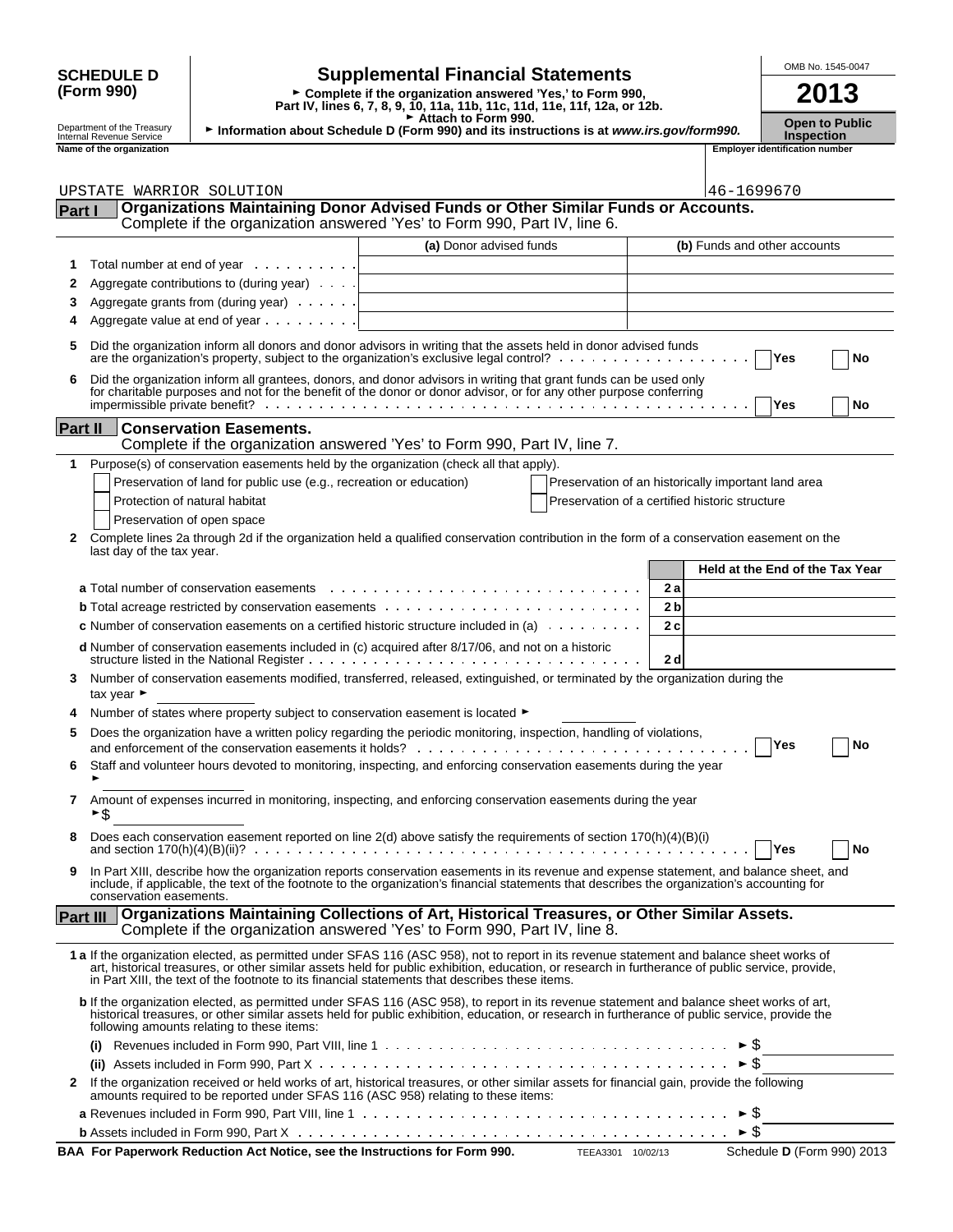| Schedule <b>D</b> (Form 990) 2013                                                                                                                                                            | UPSTATE WARRIOR SOLUTION |                                         |                                    | 46-1699670                      |                            | Page 2    |
|----------------------------------------------------------------------------------------------------------------------------------------------------------------------------------------------|--------------------------|-----------------------------------------|------------------------------------|---------------------------------|----------------------------|-----------|
| Organizations Maintaining Collections of Art, Historical Treasures, or Other Similar Assets (continued)<br><b>Part III</b>                                                                   |                          |                                         |                                    |                                 |                            |           |
| Using the organization's acquisition, accession, and other records, check any of the following that are a significant use of its collection<br>3<br>items (check all that apply):            |                          |                                         |                                    |                                 |                            |           |
| Public exhibition<br>a                                                                                                                                                                       |                          |                                         | Loan or exchange programs          |                                 |                            |           |
| Scholarly research<br>b                                                                                                                                                                      |                          | Other<br>е                              |                                    |                                 |                            |           |
| Preservation for future generations<br>c                                                                                                                                                     |                          |                                         |                                    |                                 |                            |           |
| Provide a description of the organization's collections and explain how they further the organization's exempt purpose in<br>Part XIII.                                                      |                          |                                         |                                    |                                 |                            |           |
| During the year, did the organization solicit or receive donations of art, historical treasures, or other similar assets                                                                     |                          |                                         |                                    |                                 | Yes                        | No        |
| <b>Escrow and Custodial Arrangements.</b> Complete if the organization answered 'Yes' to Form 990, Part IV,<br><b>Part IV</b><br>line 9, or reported an amount on Form 990, Part X, line 21. |                          |                                         |                                    |                                 |                            |           |
| 1 a Is the organization an agent, trustee, custodian, or other intermediary for contributions or other assets not included                                                                   |                          |                                         |                                    |                                 | Yes                        | <b>No</b> |
| b If 'Yes,' explain the arrangement in Part XIII and complete the following table:                                                                                                           |                          |                                         |                                    |                                 |                            |           |
|                                                                                                                                                                                              |                          |                                         |                                    |                                 | Amount                     |           |
|                                                                                                                                                                                              |                          |                                         |                                    | 1 c                             |                            |           |
|                                                                                                                                                                                              |                          |                                         |                                    | 1 d                             |                            |           |
|                                                                                                                                                                                              |                          |                                         |                                    | 1 e                             |                            |           |
|                                                                                                                                                                                              |                          |                                         |                                    | 1f                              |                            |           |
|                                                                                                                                                                                              |                          |                                         |                                    |                                 | <b>Yes</b>                 | No        |
|                                                                                                                                                                                              |                          |                                         |                                    |                                 |                            |           |
|                                                                                                                                                                                              |                          |                                         |                                    |                                 |                            |           |
| <b>Part V</b><br>Endowment Funds. Complete if the organization answered 'Yes' to Form 990, Part IV, line 10.                                                                                 |                          |                                         |                                    |                                 |                            |           |
|                                                                                                                                                                                              | (a) Current year         | (b) Prior year                          | (c) Two years back                 | (d) Three years back            | (e) Four years back        |           |
| <b>1 a</b> Beginning of year balance                                                                                                                                                         |                          |                                         |                                    |                                 |                            |           |
| <b>b</b> Contributions                                                                                                                                                                       |                          |                                         |                                    |                                 |                            |           |
|                                                                                                                                                                                              |                          |                                         |                                    |                                 |                            |           |
| c Net investment earnings, gains,<br>and losses                                                                                                                                              |                          |                                         |                                    |                                 |                            |           |
| <b>d</b> Grants or scholarships                                                                                                                                                              |                          |                                         |                                    |                                 |                            |           |
| e Other expenditures for facilities<br>and programs                                                                                                                                          |                          |                                         |                                    |                                 |                            |           |
| f Administrative expenses                                                                                                                                                                    |                          |                                         |                                    |                                 |                            |           |
| $g$ End of year balance $\ldots$ .                                                                                                                                                           |                          |                                         |                                    |                                 |                            |           |
| 2 Provide the estimated percentage of the current year end balance (line 1g, column (a)) held as:                                                                                            |                          |                                         |                                    |                                 |                            |           |
| a Board designated or quasi-endowment $\blacktriangleright$                                                                                                                                  |                          |                                         |                                    |                                 |                            |           |
| <b>b</b> Permanent endowment ►                                                                                                                                                               | နွ                       |                                         |                                    |                                 |                            |           |
| c Temporarily restricted endowment ►                                                                                                                                                         |                          |                                         |                                    |                                 |                            |           |
| The percentages in lines 2a, 2b, and 2c should equal 100%.                                                                                                                                   |                          |                                         |                                    |                                 |                            |           |
| 3 a Are there endowment funds not in the possession of the organization that are held and administered for the<br>organization by:                                                           |                          |                                         |                                    |                                 | Yes                        | No        |
| unrelated organizations enterpresent contact to the contract of the contract of the contract of the contract of<br>(i)                                                                       |                          |                                         |                                    |                                 | 3a(i)                      |           |
|                                                                                                                                                                                              |                          |                                         |                                    |                                 | 3a(ii)                     |           |
|                                                                                                                                                                                              |                          |                                         |                                    |                                 | 3b                         |           |
| Describe in Part XIII the intended uses of the organization's endowment funds.<br>4                                                                                                          |                          |                                         |                                    |                                 |                            |           |
| <b>Part VI</b><br>Land, Buildings, and Equipment.                                                                                                                                            |                          |                                         |                                    |                                 |                            |           |
| Complete if the organization answered 'Yes' to Form 990, Part IV, line 11a. See Form 990, Part X, line 10.                                                                                   |                          |                                         |                                    |                                 |                            |           |
| Description of property                                                                                                                                                                      |                          | (a) Cost or other basis<br>(investment) | (b) Cost or other<br>basis (other) | (c) Accumulated<br>depreciation | (d) Book value             |           |
|                                                                                                                                                                                              |                          |                                         |                                    |                                 |                            |           |
| <b>b</b> Buildings $\cdots$ $\cdots$ $\cdots$ $\cdots$ $\cdots$ $\cdots$                                                                                                                     |                          |                                         |                                    |                                 |                            |           |
| c Leasehold improvements                                                                                                                                                                     |                          |                                         | 4,854.                             | 67.                             |                            | 4,787.    |
| $d$ Equipment $\cdots$ $\cdots$ $\cdots$ $\cdots$ $\cdots$ $\cdots$ $\cdots$                                                                                                                 |                          |                                         |                                    | 126.                            |                            |           |
|                                                                                                                                                                                              |                          |                                         | 2,521.                             |                                 |                            | 2,395.    |
| Total. Add lines 1a through 1e. (Column (d) must equal Form 990, Part X, column (B), line 10(c).)                                                                                            |                          |                                         | 39,377.                            | 1,406.                          |                            | 37,971.   |
| <b>BAA</b>                                                                                                                                                                                   |                          |                                         |                                    |                                 | Schedule D (Form 990) 2013 | 45, 153.  |
|                                                                                                                                                                                              |                          |                                         |                                    |                                 |                            |           |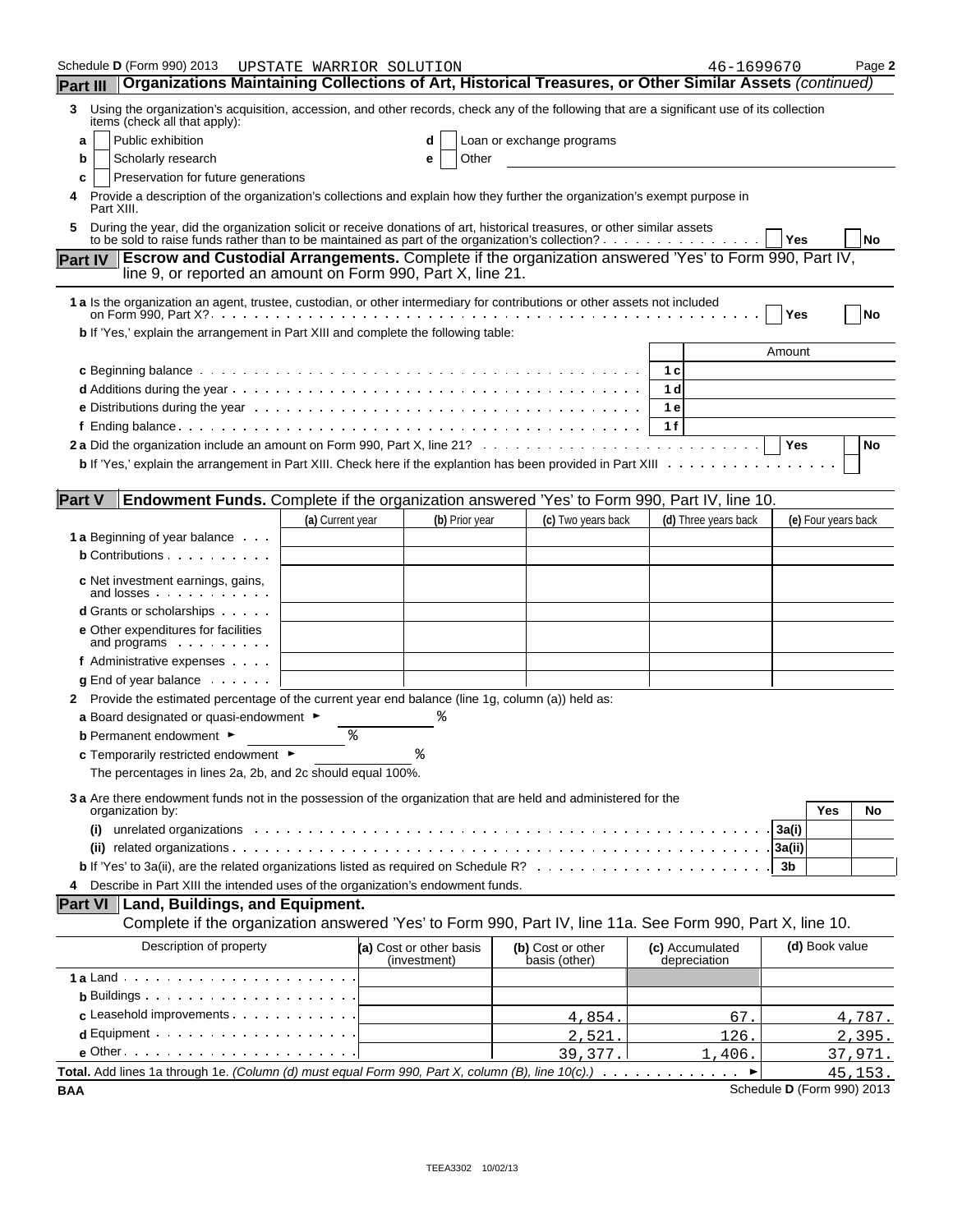(3) Other (A) (B) (C)

| (D)                                                                                |                |                                                                                                                                              |
|------------------------------------------------------------------------------------|----------------|----------------------------------------------------------------------------------------------------------------------------------------------|
| (E)                                                                                |                |                                                                                                                                              |
| (F)                                                                                |                |                                                                                                                                              |
| (G)                                                                                |                |                                                                                                                                              |
| (H)                                                                                |                |                                                                                                                                              |
| (1)                                                                                |                |                                                                                                                                              |
| Total. (Column (b) must equal Form 990, Part X, column (B) line 12.)<br>… ►        |                |                                                                                                                                              |
| <b>Part VIII</b>                                                                   |                | Investments - Program Related.<br>Complete if the organization answered 'Yes' to Form 990, Part IV, line 11c. See Form 990, Part X, line 13. |
| (a) Description of investment type                                                 | (b) Book value | (c) Method of valuation: Cost or end-of-year market value                                                                                    |
| (1)                                                                                |                |                                                                                                                                              |
| (2)                                                                                |                |                                                                                                                                              |
| (3)                                                                                |                |                                                                                                                                              |
| (4)                                                                                |                |                                                                                                                                              |
| (5)                                                                                |                |                                                                                                                                              |
| (6)                                                                                |                |                                                                                                                                              |
| (7)                                                                                |                |                                                                                                                                              |
| (8)                                                                                |                |                                                                                                                                              |
| (9)                                                                                |                |                                                                                                                                              |
| (10)                                                                               |                |                                                                                                                                              |
| Total. (Column (b) must equal Form 990, Part X, column (B) line 13.) $\rightarrow$ |                |                                                                                                                                              |
| Part IX<br><b>Other Assets.</b>                                                    |                |                                                                                                                                              |

#### Complete if the organization answered 'Yes' to Form 990, Part IV, line 11d. See Form 990, Part X, line 15.

|                             | <u> comprese mare ergenn canen anemere er ree se remare ego, rens symmetrical economic cool, rensistance i con</u> |                |
|-----------------------------|--------------------------------------------------------------------------------------------------------------------|----------------|
|                             | (a) Description                                                                                                    | (b) Book value |
| (1)                         |                                                                                                                    |                |
| $^{(2)}$                    |                                                                                                                    |                |
| (3)                         |                                                                                                                    |                |
| (4)                         |                                                                                                                    |                |
| $\overline{(5)}$            |                                                                                                                    |                |
| (6)                         |                                                                                                                    |                |
|                             |                                                                                                                    |                |
| $\overline{\phantom{a}}(8)$ |                                                                                                                    |                |
| (9)                         |                                                                                                                    |                |
| (10)                        |                                                                                                                    |                |
|                             |                                                                                                                    |                |

#### **Part X Other Liabilities.**

Complete if the organization answered 'Yes' to Form 990, Part IV, line 11e or 11f. See Form 990, Part X, line 25

| (a) Description of liability                                                                | (b) Book value |
|---------------------------------------------------------------------------------------------|----------------|
| Federal income taxes<br>(1)                                                                 |                |
| (2)                                                                                         |                |
| (3)                                                                                         |                |
| (4)                                                                                         |                |
| (5)                                                                                         |                |
| (6)                                                                                         |                |
|                                                                                             |                |
| (8)                                                                                         |                |
| (9)                                                                                         |                |
| (10)                                                                                        |                |
| (11)                                                                                        |                |
| Total. (Column (b) must equal Form 990, Part X, column (B) line $25$ .) $\cdot \cdot \cdot$ |                |

**2.** Liability for uncertain tax positions. In Part XIII, provide the text of the footnote to the organization's financial statements that reports the organization's liability for uncertain tax positions under FIN 48 (ASC 740). Check here if the text of the footnote has been provided in Part XIII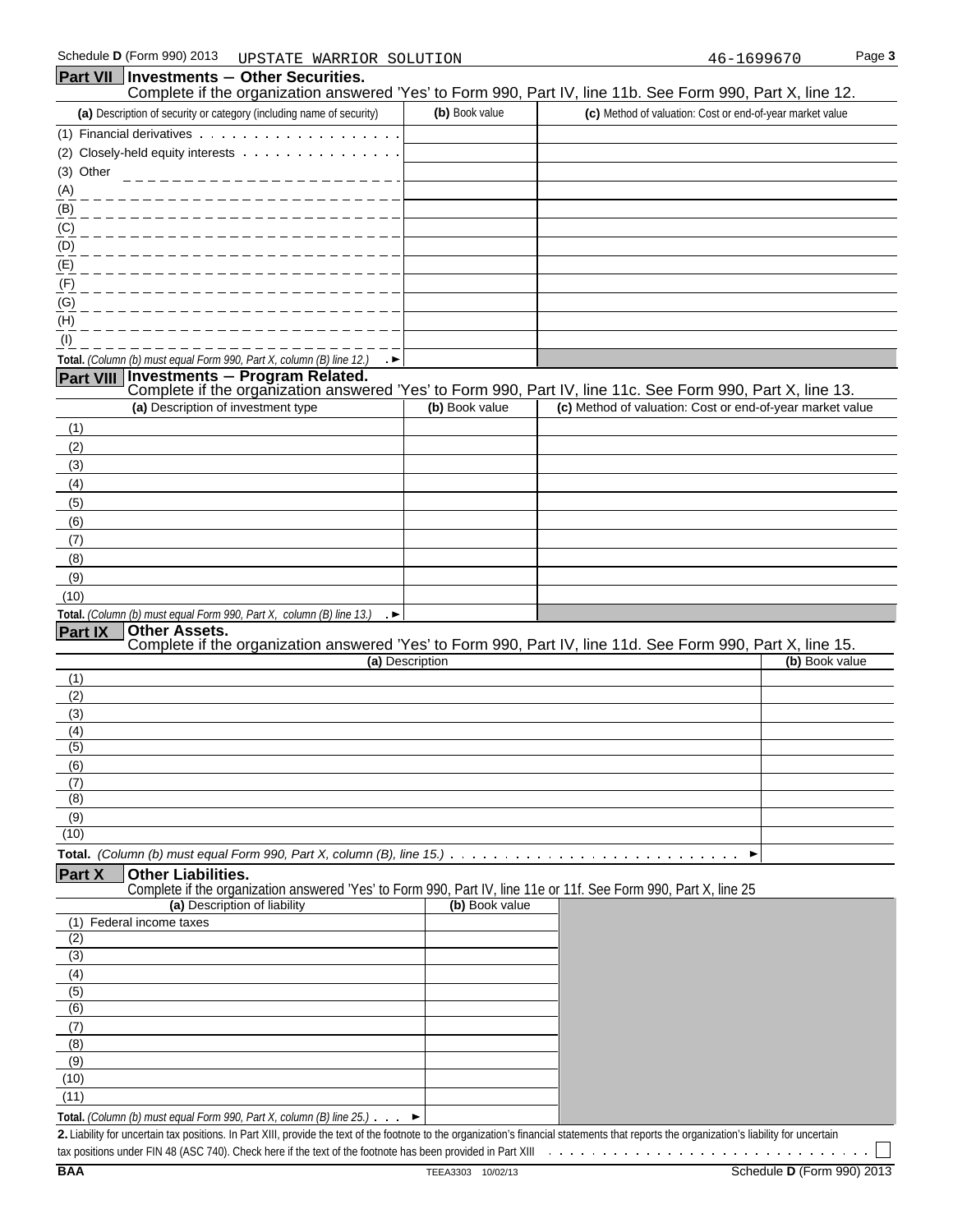| Schedule D (Form 990) 2013<br>UPSTATE WARRIOR SOLUTION                                                                                                                                                                                                                           | 46-1699670   | Page 4    |
|----------------------------------------------------------------------------------------------------------------------------------------------------------------------------------------------------------------------------------------------------------------------------------|--------------|-----------|
| <b>Part XI</b><br>Reconciliation of Revenue per Audited Financial Statements With Revenue per Return.                                                                                                                                                                            |              |           |
| Complete if the organization answered 'Yes' to Form 990, Part IV, line 12a.                                                                                                                                                                                                      |              |           |
| Total revenue, gains, and other support per audited financial statements<br>1                                                                                                                                                                                                    | $\mathbf{1}$ | 253, 255. |
| Amounts included on line 1 but not on Form 990, Part VIII, line 12:<br>2                                                                                                                                                                                                         |              |           |
| 2a                                                                                                                                                                                                                                                                               |              |           |
| 2 <sub>b</sub><br>17,544.                                                                                                                                                                                                                                                        |              |           |
| 2c                                                                                                                                                                                                                                                                               |              |           |
| 2 <sub>d</sub><br><b>d</b> Other (Describe in Part XIII.) $\ldots$ $\ldots$ $\ldots$ $\ldots$ $\ldots$ $\ldots$ $\ldots$ $\ldots$ $\ldots$ $\ldots$                                                                                                                              |              |           |
|                                                                                                                                                                                                                                                                                  | <b>2e</b>    | 17,544.   |
| 3                                                                                                                                                                                                                                                                                | 3            | 235,711.  |
| Amounts included on Form 990, Part VIII, line 12, but not on line 1:                                                                                                                                                                                                             |              |           |
| <b>a</b> Investment expenses not included on Form 990, Part VIII, line $7b$<br>4 a                                                                                                                                                                                               |              |           |
| <b>b</b> Other (Describe in Part XIII.) $\ldots \ldots \ldots \ldots \ldots \ldots \ldots \ldots \ldots \ldots \ldots$<br>4 <sub>b</sub>                                                                                                                                         |              |           |
|                                                                                                                                                                                                                                                                                  | 4 c          |           |
| 5 Total revenue. Add lines 3 and 4c. (This must equal Form 990, Part I, line $12.$ ). $\ldots$                                                                                                                                                                                   | 5            | 235,711.  |
| Part XII   Reconciliation of Expenses per Audited Financial Statements With Expenses per Return.                                                                                                                                                                                 |              |           |
| Complete if the organization answered 'Yes' to Form 990, Part IV, line 12a.                                                                                                                                                                                                      |              |           |
| 1                                                                                                                                                                                                                                                                                | $\mathbf{1}$ | 111,752.  |
| Amounts included on line 1 but not on Form 990, Part IX, line 25:<br>$\mathbf{2}$                                                                                                                                                                                                |              |           |
| 2a                                                                                                                                                                                                                                                                               |              |           |
| 2 <sub>b</sub>                                                                                                                                                                                                                                                                   |              |           |
| 2c                                                                                                                                                                                                                                                                               |              |           |
| $d$ Other (Describe in Part XIII.) $\ldots \ldots \ldots \ldots \ldots \ldots \ldots \ldots \ldots \ldots$<br>2d<br>1,129.                                                                                                                                                       |              |           |
| e Add lines 2a through 2d (a) and a contract of the contract of the contract of the contract of the contract of the contract of the contract of the contract of the contract of the contract of the contract of the contract o                                                   | 2 e          | 1,129.    |
| 3                                                                                                                                                                                                                                                                                | 3            | 110,623.  |
| Amounts included on Form 990, Part IX, line 25, but not on line 1:                                                                                                                                                                                                               |              |           |
| a Investment expenses not included on Form 990, Part VIII, line 7b. $\dots \dots \dots$                                                                                                                                                                                          |              |           |
| <b>b</b> Other (Describe in Part XIII.) $\ldots \ldots \ldots \ldots \ldots \ldots \ldots \ldots \ldots \ldots \ldots$<br>4 <sub>b</sub>                                                                                                                                         |              |           |
|                                                                                                                                                                                                                                                                                  | 4 c          |           |
|                                                                                                                                                                                                                                                                                  | 5            | 110,623.  |
| <b>Part XIII Supplemental Information.</b>                                                                                                                                                                                                                                       |              |           |
| Provide the descriptions required for Part II, lines 3, 5, and 9; Part III, lines 1a and 4; Part IV, lines 1b and 2b; Part V,<br>line 4; Part X, line 2; Part XI, lines 2d and 4b; and Part XII, lines 2d and 4b. Also complete this part to provide any additional information. |              |           |
|                                                                                                                                                                                                                                                                                  |              |           |
|                                                                                                                                                                                                                                                                                  |              |           |
| Pt XII Line 2d _ _ DIFFERENCE IN BOOK AND TAX DEPRECIATION _ _ _ _ _ _ _ _ _ _ _ _ _ _ _ _ _                                                                                                                                                                                     |              |           |

**BAA** Schedule **D** (Form 990) 2013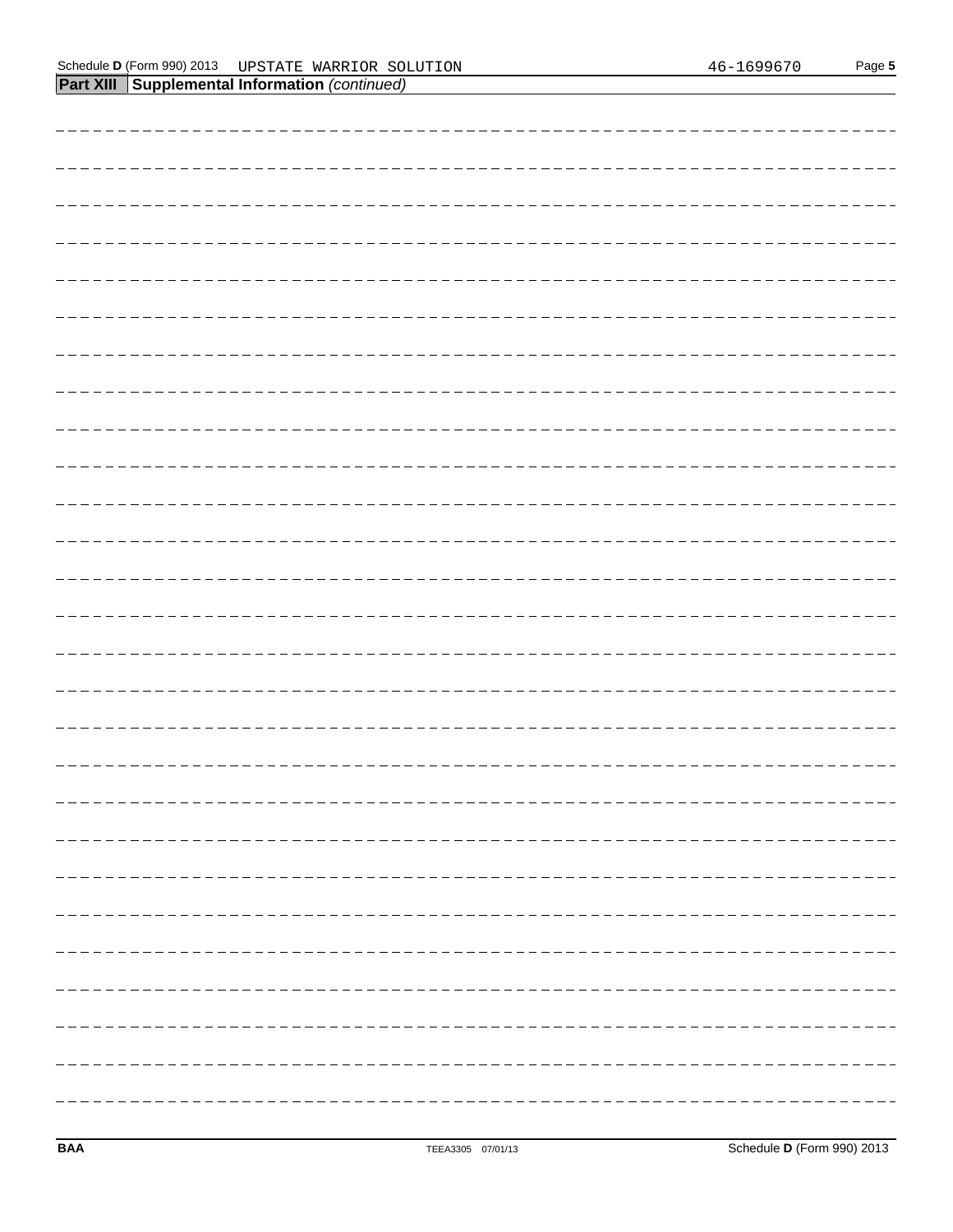|                                                              |                                                            |               |     |                                                                      | <b>Supplemental Information Regarding</b>                                                                                                                                                                                      |                                                                              | OMB No. 1545-0047                                       |
|--------------------------------------------------------------|------------------------------------------------------------|---------------|-----|----------------------------------------------------------------------|--------------------------------------------------------------------------------------------------------------------------------------------------------------------------------------------------------------------------------|------------------------------------------------------------------------------|---------------------------------------------------------|
| <b>SCHEDULE G</b><br>(Form 990 or 990-EZ)                    |                                                            |               |     |                                                                      | <b>Fundraising or Gaming Activities</b><br>Complete if the organization answered 'Yes' to Form 990, Part IV, lines 17, 18,<br>or 19, or if the organization entered more than \$15,000 on Form 990-EZ, line 6a.                |                                                                              | 2013                                                    |
| Department of the Treasury<br>Internal Revenue Service       | ►                                                          |               |     | at www.irs.gov/form990.                                              | ► Attach to Form 990 or Form 990-EZ. ► See separate instructions.<br>Information about Schedule G (Form 990 or 990-EZ) and its instructions is                                                                                 |                                                                              | <b>Open to Public</b><br>Inspection                     |
| Name of the organization                                     |                                                            |               |     |                                                                      |                                                                                                                                                                                                                                | <b>Employer identification number</b>                                        |                                                         |
| UPSTATE WARRIOR SOLUTION                                     |                                                            |               |     |                                                                      | Fundraising Activities. Complete if the organization answered 'Yes' to Form 990, Part IV, line 17.                                                                                                                             | 46-1699670                                                                   |                                                         |
| Part I                                                       | Form 990-EZ filers are not required to complete this part. |               |     |                                                                      |                                                                                                                                                                                                                                |                                                                              |                                                         |
| 1                                                            |                                                            |               |     |                                                                      | Indicate whether the organization raised funds through any of the following activities. Check all that apply.                                                                                                                  |                                                                              |                                                         |
| Mail solicitations<br>a                                      | Internet and email solicitations                           |               |     | е                                                                    | Solicitation of non-government grants<br>Solicitation of government grants                                                                                                                                                     |                                                                              |                                                         |
| b<br>Phone solicitations<br>c                                |                                                            |               |     | g                                                                    | Special fundraising events                                                                                                                                                                                                     |                                                                              |                                                         |
| In-person solicitations<br>d                                 |                                                            |               |     |                                                                      |                                                                                                                                                                                                                                |                                                                              |                                                         |
|                                                              |                                                            |               |     |                                                                      | 2a Did the organization have a written or oral agreement with any individual (including officers, directors, trustees or key employees listed in Form 990, Part VII) or entity in connection with professional fundraising ser |                                                                              |                                                         |
|                                                              |                                                            |               |     |                                                                      | b If 'Yes,' list the ten highest paid individuals or entities (fundraisers) pursuant to agreements under which the fundraiser is to be                                                                                         |                                                                              | Yes<br><b>No</b>                                        |
|                                                              | compensated at least \$5,000 by the organization.          |               |     |                                                                      |                                                                                                                                                                                                                                |                                                                              |                                                         |
| (i) Name and address of individual<br>or entity (fundraiser) |                                                            | (ii) Activity |     | (iii) Did fundraiser<br>have custody or control<br>of contributions? | (iv) Gross receipts<br>from activity                                                                                                                                                                                           | (v) Amount paid to<br>(or retained by)<br>fundraiser listed in<br>column (i) | (vi) Amount paid to<br>(or retained by)<br>organization |
|                                                              |                                                            |               | Yes | No                                                                   |                                                                                                                                                                                                                                |                                                                              |                                                         |
| 1                                                            |                                                            |               |     |                                                                      |                                                                                                                                                                                                                                |                                                                              |                                                         |
| $\mathbf{2}$                                                 |                                                            |               |     |                                                                      |                                                                                                                                                                                                                                |                                                                              |                                                         |
| 3                                                            |                                                            |               |     |                                                                      |                                                                                                                                                                                                                                |                                                                              |                                                         |
| 4                                                            |                                                            |               |     |                                                                      |                                                                                                                                                                                                                                |                                                                              |                                                         |
| 5                                                            |                                                            |               |     |                                                                      |                                                                                                                                                                                                                                |                                                                              |                                                         |
| 6                                                            |                                                            |               |     |                                                                      |                                                                                                                                                                                                                                |                                                                              |                                                         |
| 7                                                            |                                                            |               |     |                                                                      |                                                                                                                                                                                                                                |                                                                              |                                                         |
| 8                                                            |                                                            |               |     |                                                                      |                                                                                                                                                                                                                                |                                                                              |                                                         |
| 9                                                            |                                                            |               |     |                                                                      |                                                                                                                                                                                                                                |                                                                              |                                                         |
| 10                                                           |                                                            |               |     |                                                                      |                                                                                                                                                                                                                                |                                                                              |                                                         |
|                                                              |                                                            |               |     |                                                                      |                                                                                                                                                                                                                                |                                                                              |                                                         |
| Total<br>3<br>or licensing.                                  | .                                                          |               |     |                                                                      | List all states in which the organization is registered or licensed to solicit contributions or has been notified it is exempt from registration                                                                               |                                                                              |                                                         |
|                                                              |                                                            |               |     |                                                                      |                                                                                                                                                                                                                                |                                                                              |                                                         |
|                                                              |                                                            |               |     |                                                                      |                                                                                                                                                                                                                                |                                                                              |                                                         |
|                                                              |                                                            |               |     |                                                                      |                                                                                                                                                                                                                                |                                                                              |                                                         |
|                                                              |                                                            |               |     |                                                                      |                                                                                                                                                                                                                                |                                                                              |                                                         |
|                                                              |                                                            |               |     |                                                                      |                                                                                                                                                                                                                                |                                                                              |                                                         |
|                                                              |                                                            |               |     |                                                                      |                                                                                                                                                                                                                                |                                                                              |                                                         |
|                                                              |                                                            |               |     |                                                                      |                                                                                                                                                                                                                                |                                                                              |                                                         |
|                                                              |                                                            |               |     |                                                                      |                                                                                                                                                                                                                                |                                                                              |                                                         |
|                                                              |                                                            |               |     |                                                                      |                                                                                                                                                                                                                                |                                                                              |                                                         |
|                                                              |                                                            |               |     |                                                                      |                                                                                                                                                                                                                                |                                                                              |                                                         |
|                                                              |                                                            |               |     |                                                                      |                                                                                                                                                                                                                                |                                                                              |                                                         |
|                                                              |                                                            |               |     |                                                                      |                                                                                                                                                                                                                                |                                                                              |                                                         |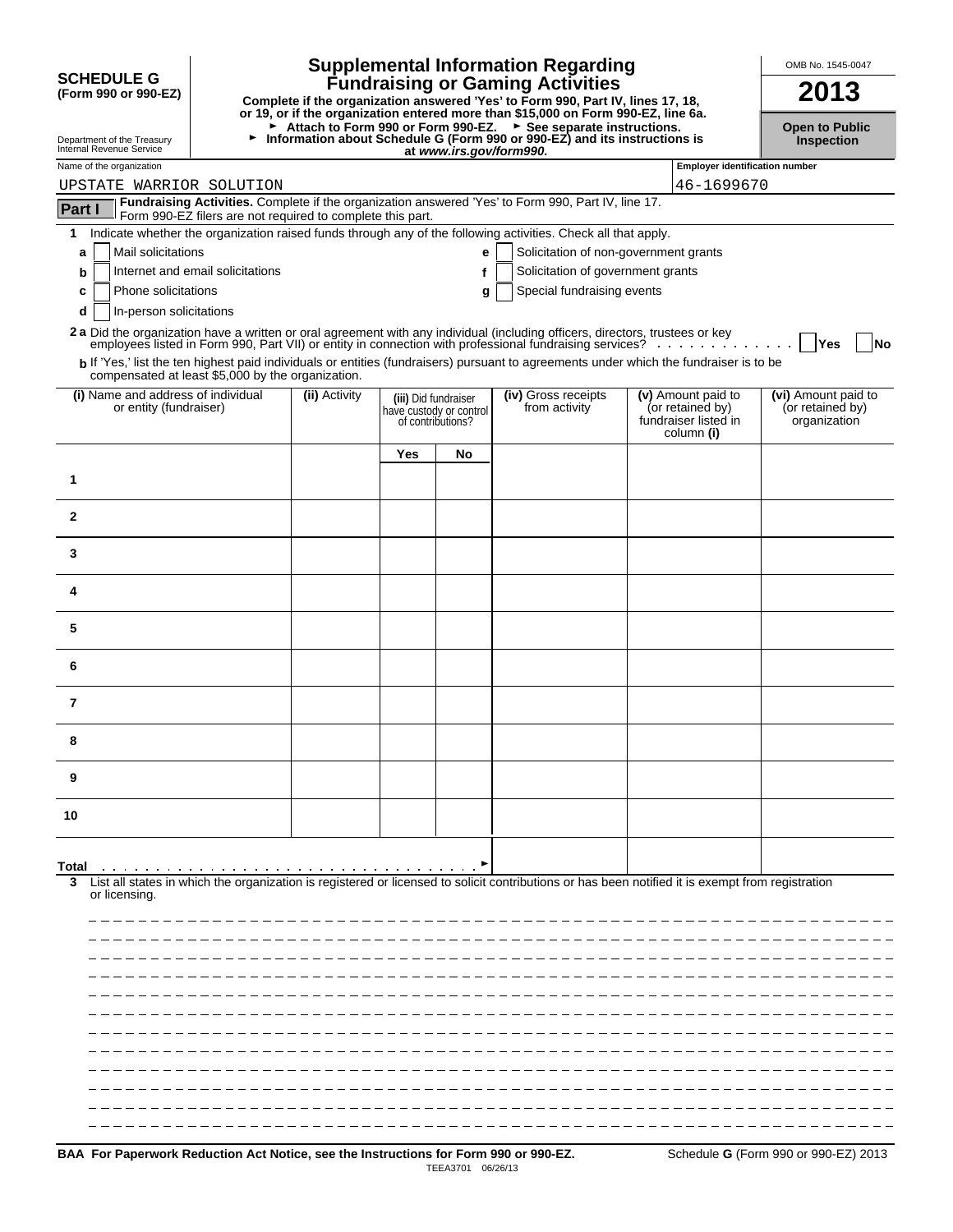|                                                               |     | Schedule G (Form 990 or 990-EZ) 2013 UPSTATE WARRIOR SOLUTION<br>Part II Fundraising Events. Complete if the organization answered 'Yes' to Form 990, Part IV, line 18, or reported<br>more than \$15,000 of fundraising event contributions and gross income on Form 990-EZ, lines 1 and 6b.<br>List events with gross receipts greater than \$5,000. |                                  |                                                     |                        |                                                             |
|---------------------------------------------------------------|-----|--------------------------------------------------------------------------------------------------------------------------------------------------------------------------------------------------------------------------------------------------------------------------------------------------------------------------------------------------------|----------------------------------|-----------------------------------------------------|------------------------|-------------------------------------------------------------|
|                                                               |     |                                                                                                                                                                                                                                                                                                                                                        | (a) Event $#1$<br>POINSETT LUNCH | $(b)$ Event #2                                      | (c) Other events       | (d) Total events<br>(add column (a)<br>through column $(c)$ |
|                                                               |     |                                                                                                                                                                                                                                                                                                                                                        | (event type)                     | (event type)                                        | (total number)         |                                                             |
| <b>REVENTR</b>                                                | 1.  | Gross receipts                                                                                                                                                                                                                                                                                                                                         | 28,650.                          |                                                     |                        | 28,650.                                                     |
|                                                               | 2   | Less: Charitable contributions                                                                                                                                                                                                                                                                                                                         |                                  |                                                     |                        |                                                             |
|                                                               | 3   | Gross income (line 1 minus line 2).                                                                                                                                                                                                                                                                                                                    | 28,650.                          |                                                     |                        | 28,650.                                                     |
|                                                               | 4   | Cash prizes                                                                                                                                                                                                                                                                                                                                            |                                  |                                                     |                        |                                                             |
| D                                                             | 5   | Noncash prizes                                                                                                                                                                                                                                                                                                                                         |                                  |                                                     |                        |                                                             |
| т<br>R<br>E<br>C<br>T                                         | 6   | Rent/facility costs                                                                                                                                                                                                                                                                                                                                    |                                  |                                                     |                        |                                                             |
|                                                               | 7   | Food and beverages                                                                                                                                                                                                                                                                                                                                     |                                  |                                                     |                        |                                                             |
|                                                               | 8   | Entertainment                                                                                                                                                                                                                                                                                                                                          |                                  |                                                     |                        |                                                             |
| <b>SESNEXE</b>                                                | 9   | Other direct expenses                                                                                                                                                                                                                                                                                                                                  |                                  |                                                     |                        |                                                             |
|                                                               |     |                                                                                                                                                                                                                                                                                                                                                        |                                  |                                                     |                        |                                                             |
|                                                               | 10. |                                                                                                                                                                                                                                                                                                                                                        |                                  |                                                     |                        |                                                             |
|                                                               |     |                                                                                                                                                                                                                                                                                                                                                        |                                  |                                                     |                        | 28,650.                                                     |
|                                                               |     | Part III Gaming. Complete if the organization answered 'Yes' to Form 990, Part IV, line 19, or reported more than<br>\$15,000 on Form 990-EZ, line 6a.                                                                                                                                                                                                 |                                  |                                                     |                        |                                                             |
|                                                               |     |                                                                                                                                                                                                                                                                                                                                                        | (a) Bingo                        | (b) Pull tabs/Instant<br>bingo/progressive<br>bingo | (c) Other gaming       | (d) Total gaming<br>(add column (a)<br>through column $(c)$ |
|                                                               |     |                                                                                                                                                                                                                                                                                                                                                        |                                  |                                                     |                        |                                                             |
|                                                               | 1   | Gross revenue                                                                                                                                                                                                                                                                                                                                          |                                  |                                                     |                        |                                                             |
|                                                               | 2   | Cash prizes                                                                                                                                                                                                                                                                                                                                            |                                  |                                                     |                        |                                                             |
| R<br>$\frac{E}{V}$<br>Е<br>N<br>U<br>Е<br>D K<br>$\mathbf{I}$ | 3   | Noncash prizes                                                                                                                                                                                                                                                                                                                                         |                                  |                                                     |                        |                                                             |
| <b>DED2000</b><br>R<br>E<br>T<br>T                            | 4   | Rent/facility costs                                                                                                                                                                                                                                                                                                                                    |                                  |                                                     |                        |                                                             |
|                                                               | 5   |                                                                                                                                                                                                                                                                                                                                                        |                                  |                                                     |                        |                                                             |
|                                                               | 6   | Other direct expenses.<br>Volunteer labor                                                                                                                                                                                                                                                                                                              | ٩,<br>Yes<br>No                  | ిన<br><b>Yes</b><br>No                              | ిన<br><b>Yes</b><br>No |                                                             |
|                                                               | 7   |                                                                                                                                                                                                                                                                                                                                                        |                                  |                                                     |                        |                                                             |
|                                                               |     |                                                                                                                                                                                                                                                                                                                                                        |                                  |                                                     |                        |                                                             |
| 9                                                             | 8   | Enter the state(s) in which the organization operates gaming activities:                                                                                                                                                                                                                                                                               |                                  |                                                     |                        | Yes<br>No                                                   |

\_\_\_\_\_\_\_\_\_\_\_\_\_\_\_\_\_\_\_\_\_\_\_

**BAA** TEEA3702 06/26/13 Schedule **G** (Form 990 or 990-EZ) 2013

\_\_\_\_\_\_\_\_\_\_\_\_\_\_\_\_

 $\frac{1}{2}$ 

 $-1$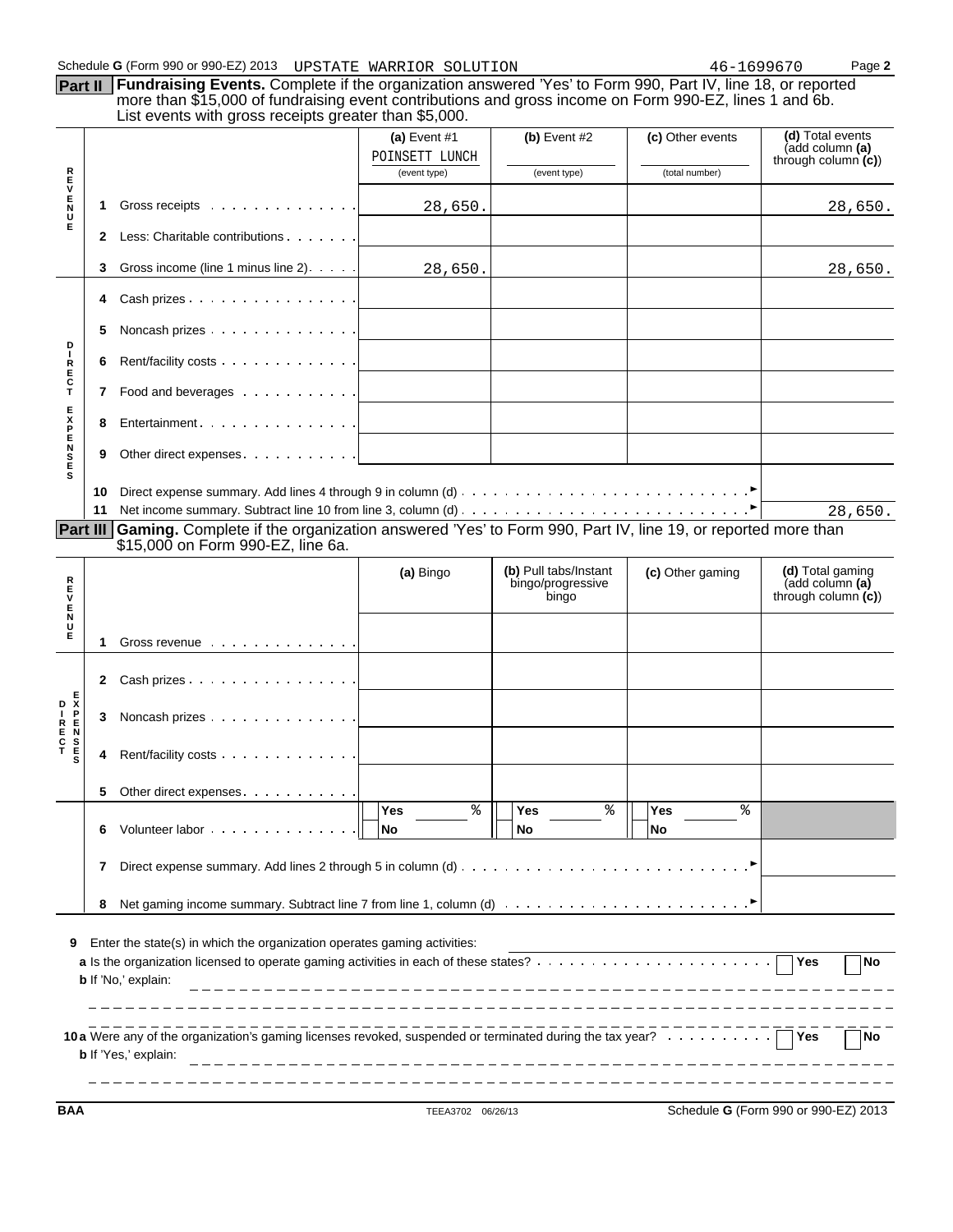|     | Schedule G (Form 990 or 990-EZ) 2013 UPSTATE WARRIOR SOLUTION                                                                                                                                                                                                                                                                                                                                                | 46-1699670                           |            | Page 3    |
|-----|--------------------------------------------------------------------------------------------------------------------------------------------------------------------------------------------------------------------------------------------------------------------------------------------------------------------------------------------------------------------------------------------------------------|--------------------------------------|------------|-----------|
| 11  |                                                                                                                                                                                                                                                                                                                                                                                                              |                                      | Yes        | <b>No</b> |
| 12  | Is the organization a grantor, beneficiary or trustee of a trust or a member of a partnership or other entity formed to                                                                                                                                                                                                                                                                                      |                                      | Yes        | <b>No</b> |
| 13  | Indicate the percentage of gaming activity operated in:                                                                                                                                                                                                                                                                                                                                                      |                                      |            |           |
|     |                                                                                                                                                                                                                                                                                                                                                                                                              |                                      |            | <u>န</u>  |
|     |                                                                                                                                                                                                                                                                                                                                                                                                              |                                      |            | ٩,        |
| 14  | Enter the name and address of the person who prepares the organization's gaming/special events books and records:                                                                                                                                                                                                                                                                                            |                                      |            |           |
|     | Name $\blacktriangleright$                                                                                                                                                                                                                                                                                                                                                                                   |                                      |            |           |
|     | Address $\blacktriangleright$                                                                                                                                                                                                                                                                                                                                                                                |                                      |            |           |
|     | 15a Does the organization have a contact with a third party from whom the organization receives gaming revenue?   Yes<br><b>b</b> If 'Yes,' enter the amount of gaming revenue received by the organization $\bullet$ $\circ$<br>of gaming revenue retained by the third party $\begin{bmatrix} 1 & 1 \\ 2 & -1 & -1 \\ 3 & -1 & -1 \end{bmatrix}$<br>c If 'Yes,' enter name and address of the third party: |                                      |            | <b>No</b> |
|     | Name $\blacktriangleright$                                                                                                                                                                                                                                                                                                                                                                                   |                                      |            |           |
|     | Address <b>F</b>                                                                                                                                                                                                                                                                                                                                                                                             |                                      |            |           |
| 16  | Gaming manager information:                                                                                                                                                                                                                                                                                                                                                                                  |                                      |            |           |
|     | Name $\blacktriangleright$                                                                                                                                                                                                                                                                                                                                                                                   |                                      |            |           |
|     |                                                                                                                                                                                                                                                                                                                                                                                                              |                                      |            |           |
|     | Description of services provided                                                                                                                                                                                                                                                                                                                                                                             |                                      |            |           |
|     | Director/officer<br>Employee<br>Independent contractor                                                                                                                                                                                                                                                                                                                                                       |                                      |            |           |
| 17  | Mandatory distributions                                                                                                                                                                                                                                                                                                                                                                                      |                                      |            |           |
|     | a Is the organization required under state law to make charitable distributions from the gaming proceeds to retain the<br>state gaming license?                                                                                                                                                                                                                                                              |                                      | <b>Yes</b> | No        |
|     | <b>b</b> Enter the amount of distributions required under state law to be distributed to other exempt organizations or spent in the<br>organization's own exempt activities during the tax year $\qquad \qquad$                                                                                                                                                                                              |                                      |            |           |
|     | <b>Supplemental Information.</b> Provide the explanations required by Part I, line 2b, columns (iii) and $(v)$ ,<br><b>Part IV</b><br>and Part III, lines 9, 9b, 10b, 15b, 15c, 16, and 17b, as applicable. Also provide any additional<br>information (see instructions).                                                                                                                                   |                                      |            |           |
|     |                                                                                                                                                                                                                                                                                                                                                                                                              |                                      |            |           |
|     |                                                                                                                                                                                                                                                                                                                                                                                                              |                                      |            |           |
|     |                                                                                                                                                                                                                                                                                                                                                                                                              |                                      |            |           |
|     |                                                                                                                                                                                                                                                                                                                                                                                                              |                                      |            |           |
|     |                                                                                                                                                                                                                                                                                                                                                                                                              |                                      |            |           |
|     |                                                                                                                                                                                                                                                                                                                                                                                                              |                                      |            |           |
|     |                                                                                                                                                                                                                                                                                                                                                                                                              |                                      |            |           |
|     |                                                                                                                                                                                                                                                                                                                                                                                                              |                                      |            |           |
|     |                                                                                                                                                                                                                                                                                                                                                                                                              |                                      |            |           |
|     |                                                                                                                                                                                                                                                                                                                                                                                                              |                                      |            |           |
| BAA | TEEA3703 06/26/13                                                                                                                                                                                                                                                                                                                                                                                            | Schedule G (Form 990 or 990-EZ) 2013 |            |           |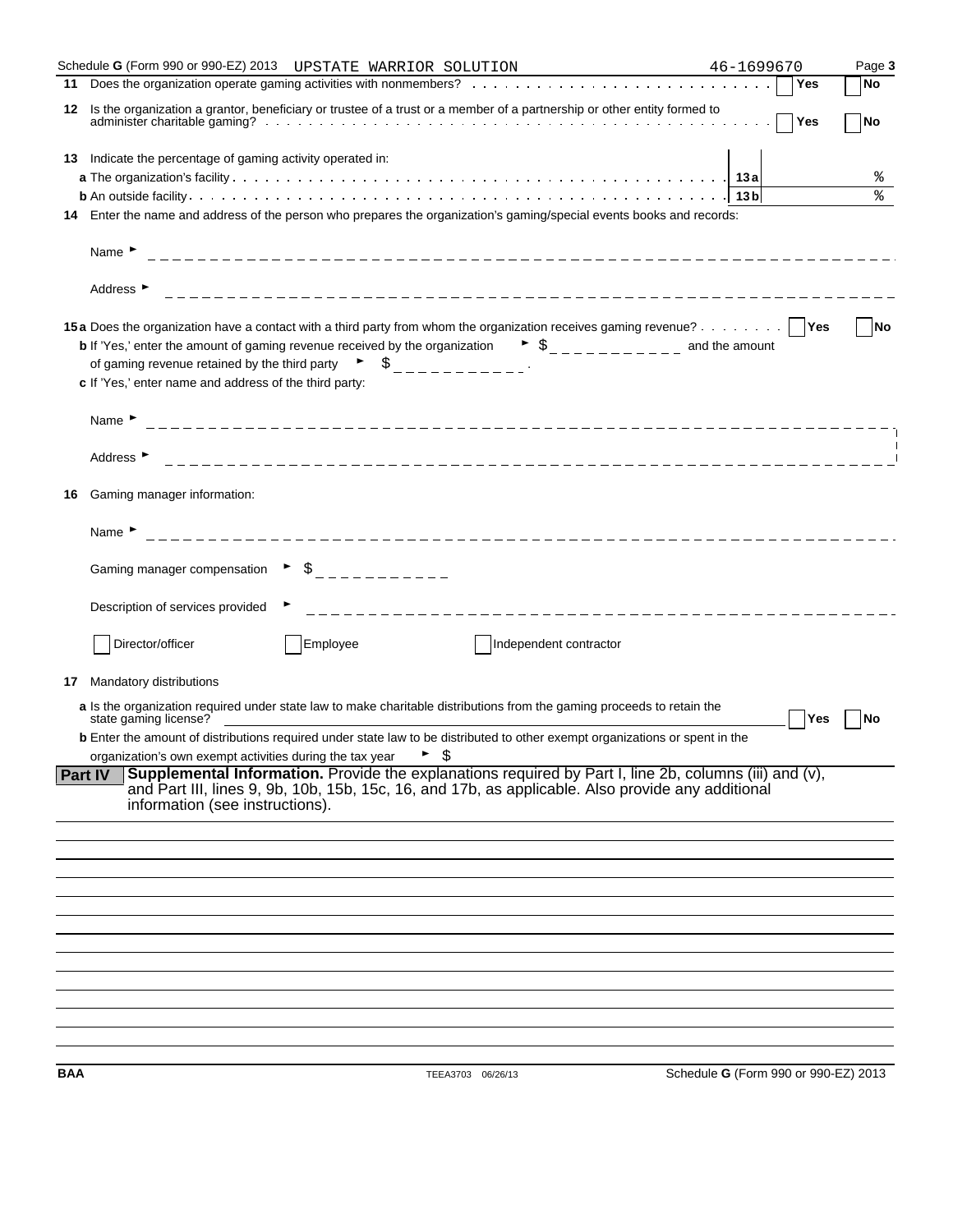# **(Form 990)**

| <b>SCHEDULE M</b> | <b>Noncash Contributions</b>                                                         | OMB No. 1545-0047 |
|-------------------|--------------------------------------------------------------------------------------|-------------------|
| (Form 990)        | ► Complete if the organizations answered 'Yes' on Form 990, Part IV, lines 29 or 30. | 2013              |
|                   |                                                                                      |                   |

Department of the Treasury **Constitution about Schedule M (Form 990) and its instructions is at** *www.irs.gov/form990.* **Open To Public Inspection** 

Name of the organization **Name of the organization Employer identification number** 

#### UPSTATE WARRIOR SOLUTION 46-1699670

| Part I |                             | <b>Types of Property</b>                                                                                                                                                                                                                                |                               |                                                           |                                                                                       |                              |     |                              |    |
|--------|-----------------------------|---------------------------------------------------------------------------------------------------------------------------------------------------------------------------------------------------------------------------------------------------------|-------------------------------|-----------------------------------------------------------|---------------------------------------------------------------------------------------|------------------------------|-----|------------------------------|----|
|        |                             |                                                                                                                                                                                                                                                         | (a)<br>Check if<br>applicable | (b)<br>Number of<br>contributions or<br>items contributed | (c)<br>Noncash contribution<br>amounts reported<br>on Form 990.<br>Part VIII, line 1g | noncash contribution amounts |     | (d)<br>Method of determining |    |
| 1      |                             | $Art - Works$ of art $\ldots \ldots \ldots \ldots$                                                                                                                                                                                                      |                               |                                                           |                                                                                       |                              |     |                              |    |
| 2      |                             | Art - Historical treasures                                                                                                                                                                                                                              |                               |                                                           |                                                                                       |                              |     |                              |    |
| 3      |                             | Art - Fractional interests                                                                                                                                                                                                                              |                               |                                                           |                                                                                       |                              |     |                              |    |
| 4      |                             | Books and publications                                                                                                                                                                                                                                  |                               |                                                           |                                                                                       |                              |     |                              |    |
| 5      |                             | Clothing and household goods                                                                                                                                                                                                                            |                               |                                                           |                                                                                       |                              |     |                              |    |
| 6      |                             | Cars and other vehicles                                                                                                                                                                                                                                 |                               |                                                           |                                                                                       |                              |     |                              |    |
| 7      |                             | Boats and planes                                                                                                                                                                                                                                        |                               |                                                           |                                                                                       |                              |     |                              |    |
| 8      |                             | Intellectual property.                                                                                                                                                                                                                                  |                               |                                                           |                                                                                       |                              |     |                              |    |
| 9      |                             | Securities - Publicly traded                                                                                                                                                                                                                            |                               |                                                           |                                                                                       |                              |     |                              |    |
| 10     |                             | Securities - Closely held stock                                                                                                                                                                                                                         |                               |                                                           |                                                                                       |                              |     |                              |    |
| 11     |                             | Securities - Partnership, LLC, or trust interests                                                                                                                                                                                                       |                               |                                                           |                                                                                       |                              |     |                              |    |
| 12     |                             | Securities - Miscellaneous                                                                                                                                                                                                                              |                               |                                                           |                                                                                       |                              |     |                              |    |
| 13     |                             | Qualified conservation contribution -<br>Historic structures                                                                                                                                                                                            |                               |                                                           |                                                                                       |                              |     |                              |    |
| 14     |                             | Qualified conservation contribution $-$ Other $\cdots$                                                                                                                                                                                                  |                               |                                                           |                                                                                       |                              |     |                              |    |
| 15     |                             | Real estate - Residential                                                                                                                                                                                                                               |                               |                                                           |                                                                                       |                              |     |                              |    |
| 16     |                             | Real estate - Commercial                                                                                                                                                                                                                                |                               |                                                           |                                                                                       |                              |     |                              |    |
| 17     |                             | Real estate $-$ Other $\cdots$ $\cdots$ $\cdots$ $\cdots$                                                                                                                                                                                               |                               |                                                           |                                                                                       |                              |     |                              |    |
| 18     |                             |                                                                                                                                                                                                                                                         |                               |                                                           |                                                                                       |                              |     |                              |    |
| 19     |                             | Food inventory                                                                                                                                                                                                                                          |                               |                                                           |                                                                                       |                              |     |                              |    |
| 20     |                             | Drugs and medical supplies                                                                                                                                                                                                                              |                               |                                                           |                                                                                       |                              |     |                              |    |
| 21     |                             |                                                                                                                                                                                                                                                         |                               |                                                           |                                                                                       |                              |     |                              |    |
| 22     |                             | Historical artifacts                                                                                                                                                                                                                                    |                               |                                                           |                                                                                       |                              |     |                              |    |
| 23     |                             | Scientific specimens                                                                                                                                                                                                                                    |                               |                                                           |                                                                                       |                              |     |                              |    |
| 24     |                             | Archeological artifacts                                                                                                                                                                                                                                 |                               |                                                           |                                                                                       |                              |     |                              |    |
| 25     | Other $\blacktriangleright$ | (LEASEHOLD IMPROVEMENTS)                                                                                                                                                                                                                                | Χ                             | 2                                                         | 4,854. RECEIPT FROM VENDOR                                                            |                              |     |                              |    |
| 26     | Other $\blacktriangleright$ | $EUVNITURE$ _ _ _ _ _ _ _ _ _                                                                                                                                                                                                                           | X                             | $\mathbf{1}$                                              | 39,377. RECEIPT FROM VENDOR                                                           |                              |     |                              |    |
| 27     | Other ▶                     | _____________                                                                                                                                                                                                                                           |                               |                                                           |                                                                                       |                              |     |                              |    |
| 28     | Other $\blacktriangleright$ |                                                                                                                                                                                                                                                         |                               |                                                           |                                                                                       |                              |     |                              |    |
| 29     |                             | Number of Forms 8283 received by the organization during the tax year for contributions for which the                                                                                                                                                   |                               |                                                           |                                                                                       |                              |     |                              |    |
|        |                             |                                                                                                                                                                                                                                                         |                               |                                                           |                                                                                       | 29                           |     |                              |    |
|        |                             |                                                                                                                                                                                                                                                         |                               |                                                           |                                                                                       |                              |     | Yes                          | No |
|        |                             |                                                                                                                                                                                                                                                         |                               |                                                           |                                                                                       |                              |     |                              |    |
|        |                             | 30a During the year, did the organization receive by contribution any property reported in Part I, lines 1-28, that it must<br>hold for at least three years from the date of the initial contribution, and which is not required to be used for exempt |                               |                                                           |                                                                                       |                              |     |                              |    |
|        |                             |                                                                                                                                                                                                                                                         |                               |                                                           |                                                                                       |                              | 30a |                              | Χ  |
|        |                             | <b>b</b> If 'Yes,' describe the arrangement in Part II.                                                                                                                                                                                                 |                               |                                                           |                                                                                       |                              |     |                              |    |
| 31     |                             | Does the organization have a gift acceptance policy that requires the review of any non-standard contributions?                                                                                                                                         |                               |                                                           |                                                                                       |                              | 31  |                              | Χ  |
|        |                             | <b>32a</b> Does the organization hire or use third parties or related organizations to solicit, process, or sell                                                                                                                                        |                               |                                                           |                                                                                       |                              |     |                              |    |
|        |                             | <b>b</b> If 'Yes,' describe in Part II.                                                                                                                                                                                                                 |                               |                                                           |                                                                                       |                              | 32a |                              | Χ  |
|        |                             | If the organization did not report an amount in column (c) for a type of property for which column (a) is checked,                                                                                                                                      |                               |                                                           |                                                                                       |                              |     |                              |    |
| 33     |                             | describe in Part II.                                                                                                                                                                                                                                    |                               |                                                           |                                                                                       |                              |     |                              |    |
|        |                             | BAA For Paperwork Reduction Act Notice, see the Instructions for Form 990.                                                                                                                                                                              |                               |                                                           |                                                                                       |                              |     | Schedule M (Form 990) 2013   |    |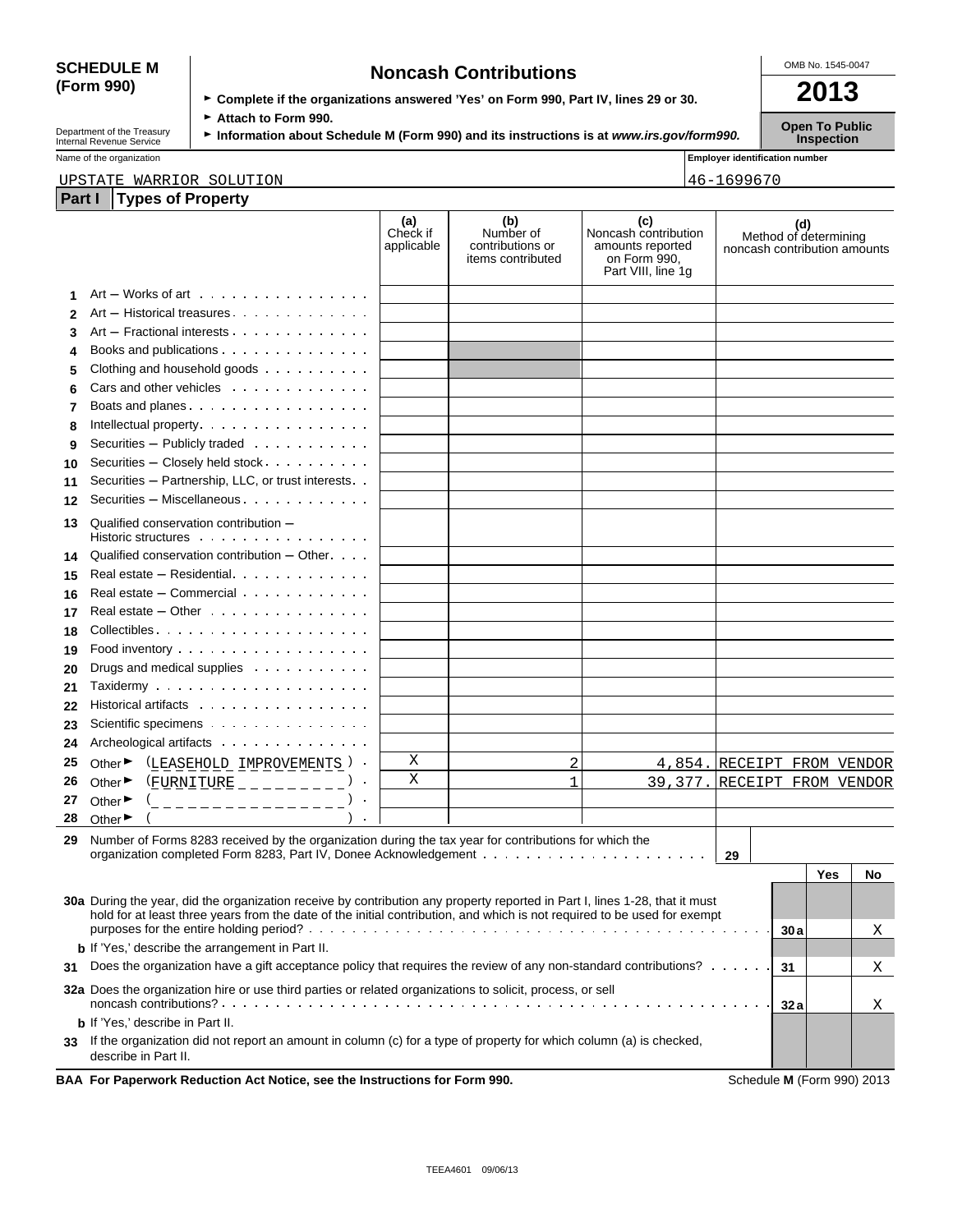**Part II Supplemental Information.** Provide the information required by Part I, lines 30b, 32b, and 33, and whether the organization is reporting in Part I, column (b), the number of contributions, the number of items received, or a combination of both. Also complete this part for any additional information.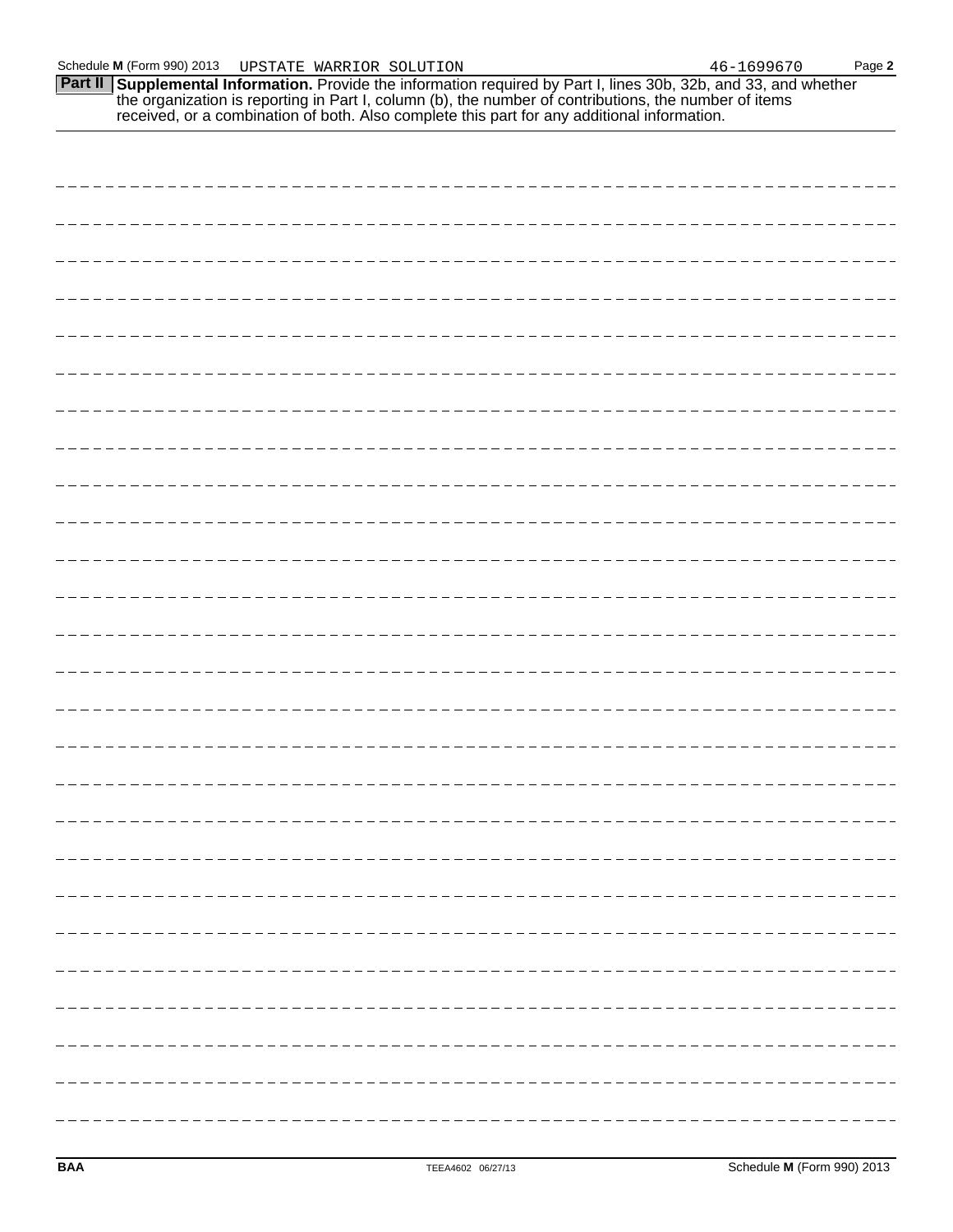| <b>SCHEDULE O</b>                                      | Supplemental Information to Form 990 or 990-EZ                                                                                                                          |                                       | OMB No. 1545-0047                   |
|--------------------------------------------------------|-------------------------------------------------------------------------------------------------------------------------------------------------------------------------|---------------------------------------|-------------------------------------|
| (Form 990 or 990-EZ)                                   | Complete to provide information for responses to specific questions on<br>Form 990 or 990-EZ or to provide any additional information.<br>Attach to Form 990 or 990-EZ. |                                       | 2013                                |
| Department of the Treasury<br>Internal Revenue Service | Information about Schedule O (Form 990 or 990-EZ) and its instructions is<br>at www.irs.gov/form990.                                                                    |                                       | <b>Open to Public</b><br>Inspection |
| Name of the organization                               |                                                                                                                                                                         | <b>Employer identification number</b> |                                     |
| UPSTATE WARRIOR SOLUTION                               |                                                                                                                                                                         | 46-1699670                            |                                     |
| Pt VI, Line 11b                                        | DRAFT OF 990 IS DISTRIBUTED TO DIRECTORS AND KEY EMPLOYEES FOR COMMENT PRIOR TO FILING.                                                                                 |                                       |                                     |
| Pt VI, Line 19                                         | GOVERNING DOCUMENTS AND FINANCIAL STATEMENTS ARE AVAILABLE UPON REQUEST.                                                                                                |                                       |                                     |
| Pt VI, Line 2                                          | CHAIRMAN MASTIN ROBESON AND EXECUTIVE DIRECTOR CHARLES HALL HAVE A FAMILY RELATIONSHIP                                                                                  |                                       |                                     |
|                                                        |                                                                                                                                                                         |                                       |                                     |
|                                                        |                                                                                                                                                                         |                                       |                                     |
|                                                        |                                                                                                                                                                         |                                       |                                     |
|                                                        |                                                                                                                                                                         |                                       |                                     |
|                                                        |                                                                                                                                                                         |                                       |                                     |
|                                                        |                                                                                                                                                                         |                                       |                                     |
|                                                        |                                                                                                                                                                         |                                       |                                     |
|                                                        |                                                                                                                                                                         |                                       |                                     |
|                                                        |                                                                                                                                                                         |                                       |                                     |
|                                                        |                                                                                                                                                                         |                                       |                                     |
|                                                        |                                                                                                                                                                         |                                       |                                     |
|                                                        |                                                                                                                                                                         |                                       |                                     |
|                                                        |                                                                                                                                                                         |                                       |                                     |
|                                                        |                                                                                                                                                                         |                                       |                                     |
|                                                        |                                                                                                                                                                         |                                       |                                     |
|                                                        |                                                                                                                                                                         |                                       |                                     |
|                                                        |                                                                                                                                                                         |                                       |                                     |
|                                                        |                                                                                                                                                                         |                                       |                                     |
|                                                        |                                                                                                                                                                         |                                       |                                     |
|                                                        |                                                                                                                                                                         |                                       |                                     |
|                                                        |                                                                                                                                                                         |                                       |                                     |
|                                                        |                                                                                                                                                                         |                                       |                                     |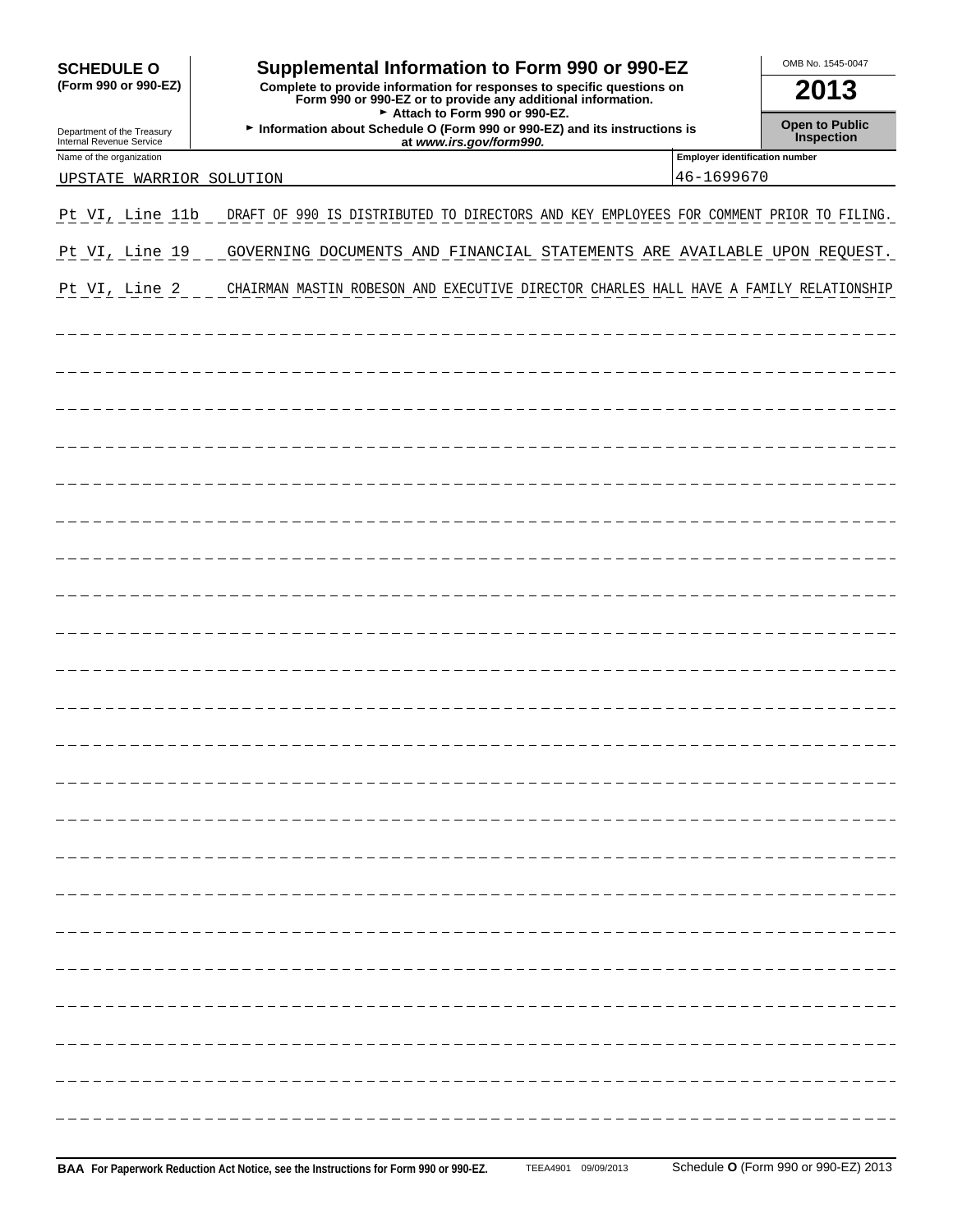| Form | G+ | $\mathbf{A}$<br><b>56.</b> |
|------|----|----------------------------|
|------|----|----------------------------|

### Form **4562 Depreciation and Amortization (Including Information on Listed Property) 2013**

OMB No. 1545-0172

| ×<br>۰. | ۰.<br>× |  |
|---------|---------|--|
|         |         |  |

|                                                                                                                                                                                                                                     |                                            | See separate instructions.                                                                                  | Attach to your tax return.     |                   |                  | Attachment<br>179<br>Sequence No. |
|-------------------------------------------------------------------------------------------------------------------------------------------------------------------------------------------------------------------------------------|--------------------------------------------|-------------------------------------------------------------------------------------------------------------|--------------------------------|-------------------|------------------|-----------------------------------|
| Name(s) shown on return                                                                                                                                                                                                             |                                            |                                                                                                             |                                |                   |                  | Identifying number                |
| UPSTATE WARRIOR SOLUTION<br>Business or activity to which this form relates                                                                                                                                                         |                                            |                                                                                                             |                                |                   |                  | 46-1699670                        |
| Form 990 / Form 990EZ                                                                                                                                                                                                               |                                            |                                                                                                             |                                |                   |                  |                                   |
| Part I                                                                                                                                                                                                                              |                                            | <b>Election To Expense Certain Property Under Section 179</b>                                               |                                |                   |                  |                                   |
|                                                                                                                                                                                                                                     |                                            | Note: If you have any listed property, complete Part V before you complete Part I.                          |                                |                   |                  |                                   |
| Maximum amount (see instructions) with the content of the content of the content of the content of the content of the content of the content of the content of the content of the content of the content of the content of the<br>1 |                                            |                                                                                                             |                                |                   |                  | 1                                 |
| Total cost of section 179 property placed in service (see instructions).<br>2                                                                                                                                                       |                                            |                                                                                                             |                                |                   |                  | $\mathbf{2}$                      |
| Threshold cost of section 179 property before reduction in limitation (see instructions) $\dots \dots \dots \dots \dots$<br>3                                                                                                       |                                            |                                                                                                             |                                |                   |                  | 3                                 |
| 4                                                                                                                                                                                                                                   |                                            |                                                                                                             |                                |                   |                  | 4                                 |
| Dollar limitation for tax year. Subtract line 4 from line 1. If zero or less, enter -0-. If married filing<br>5                                                                                                                     |                                            |                                                                                                             |                                |                   |                  |                                   |
| 6                                                                                                                                                                                                                                   | (a) Description of property                |                                                                                                             | (b) Cost (business use only)   |                   | (c) Elected cost | 5                                 |
|                                                                                                                                                                                                                                     |                                            |                                                                                                             |                                |                   |                  |                                   |
|                                                                                                                                                                                                                                     |                                            |                                                                                                             |                                |                   |                  |                                   |
| 7                                                                                                                                                                                                                                   |                                            |                                                                                                             |                                |                   |                  |                                   |
| Total elected cost of section 179 property. Add amounts in column (c), lines 6 and 7<br>8                                                                                                                                           |                                            |                                                                                                             |                                |                   |                  | 8                                 |
| 9                                                                                                                                                                                                                                   |                                            |                                                                                                             |                                |                   |                  | 9                                 |
| 10                                                                                                                                                                                                                                  |                                            |                                                                                                             |                                |                   |                  | 10                                |
| Business income limitation. Enter the smaller of business income (not less than zero) or line 5 (see instrs)<br>11                                                                                                                  |                                            |                                                                                                             |                                |                   |                  | 11                                |
| Section 179 expense deduction. Add lines 9 and 10, but do not enter more than line 11.<br>12<br>Carryover of disallowed deduction to 2014. Add lines 9 and 10, less line 12. ► 13                                                   |                                            |                                                                                                             |                                |                   |                  | 12                                |
| 13<br>Note: Do not use Part II or Part III below for listed property. Instead, use Part V.                                                                                                                                          |                                            |                                                                                                             |                                |                   |                  |                                   |
| Part II                                                                                                                                                                                                                             |                                            | Special Depreciation Allowance and Other Depreciation (Do not include listed property.) (See instructions.) |                                |                   |                  |                                   |
|                                                                                                                                                                                                                                     |                                            |                                                                                                             |                                |                   |                  |                                   |
| Special depreciation allowance for qualified property (other than listed property) placed in service during the<br>14<br>tax year (see instructions) www.assex.com/www.assex.com/www.assex.com/www.assex.com/www.assex.com/ww       |                                            |                                                                                                             |                                |                   |                  | 14                                |
|                                                                                                                                                                                                                                     |                                            |                                                                                                             |                                |                   |                  |                                   |
|                                                                                                                                                                                                                                     |                                            |                                                                                                             |                                |                   |                  |                                   |
|                                                                                                                                                                                                                                     |                                            |                                                                                                             |                                |                   |                  | 15                                |
|                                                                                                                                                                                                                                     |                                            |                                                                                                             |                                |                   |                  | 16                                |
|                                                                                                                                                                                                                                     |                                            | MACRS Depreciation (Do not include listed property.) (See instructions.)<br><b>Section A</b>                |                                |                   |                  |                                   |
|                                                                                                                                                                                                                                     |                                            |                                                                                                             |                                |                   |                  | 17                                |
| 15<br>16<br><b>Part III</b><br>MACRS deductions for assets placed in service in tax years beginning before 2013.<br>17                                                                                                              |                                            |                                                                                                             |                                |                   |                  |                                   |
| If you are electing to group any assets placed in service during the tax year into one or more general<br>18                                                                                                                        |                                            |                                                                                                             |                                |                   |                  |                                   |
|                                                                                                                                                                                                                                     |                                            | Section B - Assets Placed in Service During 2013 Tax Year Using the General Depreciation System             |                                |                   |                  |                                   |
| (a)<br>Classification of property                                                                                                                                                                                                   | (b) Month and<br>year placed<br>in service | (c) Basis for depreciation<br>(business/investment use<br>$only - see$ instructions)                        | (d)<br>Recovery period         | (e)<br>Convention | (f)<br>Method    | (g) Depreciation<br>deduction     |
|                                                                                                                                                                                                                                     |                                            |                                                                                                             |                                |                   |                  |                                   |
| $b 5-year property.$                                                                                                                                                                                                                |                                            | 2,521.                                                                                                      | $5.0$ $yrs$                    | MQ                | 200 DB           |                                   |
| $c$ 7-year property $\cdots$                                                                                                                                                                                                        |                                            | 39,377.                                                                                                     | $7.0$ yrs                      | MO                | 200 DB           | 126.<br>1,406.                    |
| $d$ 10-year property $\cdots$                                                                                                                                                                                                       |                                            |                                                                                                             |                                |                   |                  |                                   |
| e 15-year property                                                                                                                                                                                                                  |                                            |                                                                                                             |                                |                   |                  |                                   |
| <b>19 a</b> 3-year property<br>f 20-year property                                                                                                                                                                                   |                                            |                                                                                                             |                                |                   |                  |                                   |
| $g$ 25-year property $\cdots$                                                                                                                                                                                                       |                                            |                                                                                                             | 25 yrs                         |                   | S/L              |                                   |
| h Residential rental                                                                                                                                                                                                                |                                            |                                                                                                             | 27.5 yrs                       | МM                | S/L              |                                   |
| property exercise the set of the set of the set of the set of the set of the set of the set of the set of the s                                                                                                                     |                                            |                                                                                                             | 27.5 yrs                       | МM                | S/L              |                                   |
| <i>i</i> Nonresidential real                                                                                                                                                                                                        | 03/14                                      | 4,854.                                                                                                      | 39 yrs                         | МM                | S/L              | 67.                               |
| property exercise the contract of the property                                                                                                                                                                                      |                                            |                                                                                                             |                                | MM                | S/L              |                                   |
|                                                                                                                                                                                                                                     |                                            | Section C - Assets Placed in Service During 2013 Tax Year Using the Alternative Depreciation System         |                                |                   |                  |                                   |
|                                                                                                                                                                                                                                     |                                            |                                                                                                             |                                |                   | S/L              |                                   |
| 20 a Class life<br>$b$ 12-year $\cdots$<br>$c$ 40-year $\cdots$                                                                                                                                                                     |                                            |                                                                                                             | $12$ $yrs$<br>$40 \text{ yrs}$ | МM                | S/L<br>$\rm S/L$ |                                   |

the appropriate lines of your return. Partnerships and S corporations - see instructions **because to construct on 23** For assets shown above and placed in service during the current year, enter the portion of the basis attributable to section 263A costs **23 BAA For Paperwork Reduction Act Notice, see separate instructions.** FDIZ0812 06/10/13 FORM 4562 (2013)

1,599.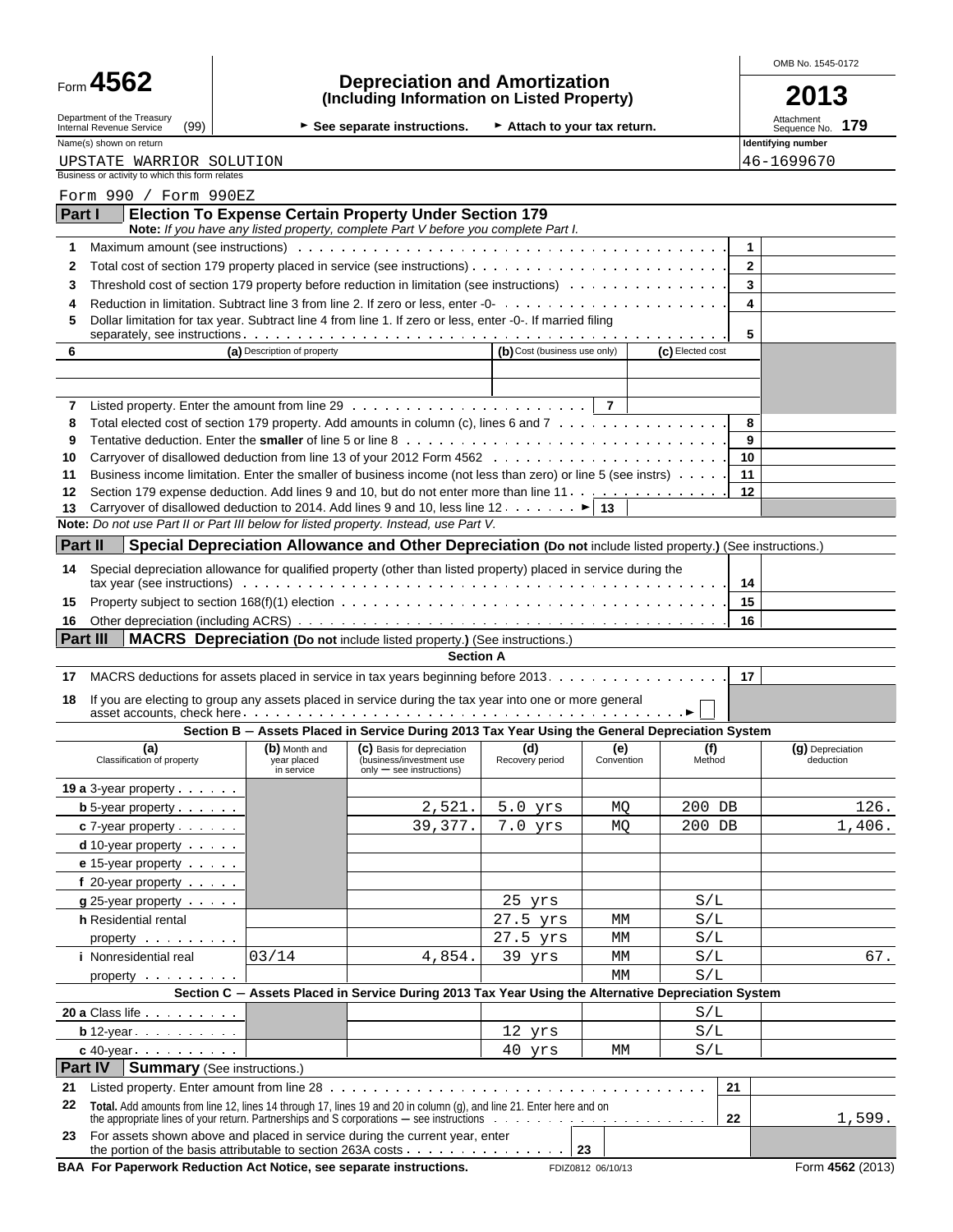| Form 4562 (2013) | <b>TIPSTATE</b> | WARRIOR . | SOLUTION |                                                                                                                              |  | Page 2 |
|------------------|-----------------|-----------|----------|------------------------------------------------------------------------------------------------------------------------------|--|--------|
| <b>Part V</b>    |                 |           |          | <b>Listed Property</b> (Include automobiles, certain other vehicles, certain computers, and property used for entertainment. |  |        |

**nd property used for entertainment,** recreation, or amusement.)

**Note:** *For any vehicle for which you are using the standard mileage rate or deducting lease expense, complete only 24a, 24b, columns (a) through (c) of Section A, all of Section B, and Section C if applicable.*

|          |                                                                                                                                                                                                                                                                                                | Section A - Depreciation and Other Information (Caution: See the instructions for limits for passenger automobiles.) |                                                                                     |                                            |                  |                              |                                                                    |                                      |                           |     |                                                |                              |                                           |    |                                       |           |
|----------|------------------------------------------------------------------------------------------------------------------------------------------------------------------------------------------------------------------------------------------------------------------------------------------------|----------------------------------------------------------------------------------------------------------------------|-------------------------------------------------------------------------------------|--------------------------------------------|------------------|------------------------------|--------------------------------------------------------------------|--------------------------------------|---------------------------|-----|------------------------------------------------|------------------------------|-------------------------------------------|----|---------------------------------------|-----------|
|          | <b>24 a</b> Do you have evidence to support the business/investment use claimed?                                                                                                                                                                                                               |                                                                                                                      |                                                                                     |                                            |                  |                              | Yes                                                                |                                      |                           |     |                                                |                              | No 24b If 'Yes.' is the evidence written? |    | Yes                                   | <b>No</b> |
|          | (a)<br>Type of property<br>(list vehicles first)                                                                                                                                                                                                                                               | (b)<br>(c)<br>Business/<br>Date placed<br>investment<br>in service<br>use<br>percentage                              |                                                                                     | (d)<br>Cost or<br>other basis              |                  |                              | (e)<br>Basis for depreciation<br>(business/investment<br>use only) |                                      | (f)<br>Recovery<br>period |     |                                                | (g)<br>Method/<br>Convention | (h)<br>Depreciation<br>deduction          |    | (i)<br>Elected<br>section 179<br>cost |           |
| 25       | Special depreciation allowance for qualified listed property placed in service during the tax year and                                                                                                                                                                                         |                                                                                                                      |                                                                                     |                                            |                  |                              |                                                                    |                                      |                           |     |                                                | 25                           |                                           |    |                                       |           |
| 26       | Property used more than 50% in a qualified business use:                                                                                                                                                                                                                                       |                                                                                                                      |                                                                                     |                                            |                  |                              |                                                                    |                                      |                           |     |                                                |                              |                                           |    |                                       |           |
|          |                                                                                                                                                                                                                                                                                                |                                                                                                                      |                                                                                     |                                            |                  |                              |                                                                    |                                      |                           |     |                                                |                              |                                           |    |                                       |           |
|          |                                                                                                                                                                                                                                                                                                |                                                                                                                      |                                                                                     |                                            |                  |                              |                                                                    |                                      |                           |     |                                                |                              |                                           |    |                                       |           |
|          |                                                                                                                                                                                                                                                                                                |                                                                                                                      |                                                                                     |                                            |                  |                              |                                                                    |                                      |                           |     |                                                |                              |                                           |    |                                       |           |
| 27       | Property used 50% or less in a qualified business use:                                                                                                                                                                                                                                         |                                                                                                                      |                                                                                     |                                            |                  |                              |                                                                    |                                      |                           |     |                                                |                              |                                           |    |                                       |           |
|          |                                                                                                                                                                                                                                                                                                |                                                                                                                      |                                                                                     |                                            |                  |                              |                                                                    |                                      |                           |     |                                                |                              |                                           |    |                                       |           |
|          |                                                                                                                                                                                                                                                                                                |                                                                                                                      |                                                                                     |                                            |                  |                              |                                                                    |                                      |                           |     |                                                |                              |                                           |    |                                       |           |
| 28       | Add amounts in column (h), lines 25 through 27. Enter here and on line 21, page 1 $\dots$                                                                                                                                                                                                      |                                                                                                                      |                                                                                     |                                            |                  |                              |                                                                    |                                      |                           |     |                                                | 28                           |                                           |    |                                       |           |
| 29       |                                                                                                                                                                                                                                                                                                |                                                                                                                      |                                                                                     |                                            |                  |                              |                                                                    |                                      |                           |     |                                                |                              |                                           | 29 |                                       |           |
|          |                                                                                                                                                                                                                                                                                                |                                                                                                                      |                                                                                     | Section B - Information on Use of Vehicles |                  |                              |                                                                    |                                      |                           |     |                                                |                              |                                           |    |                                       |           |
|          | Complete this section for vehicles used by a sole proprietor, partner, or other 'more than 5% owner,' or related person. If you provided vehicles<br>to your employees, first answer the questions in Section C to see if you meet an exception to completing this section for those vehicles. |                                                                                                                      |                                                                                     |                                            |                  |                              |                                                                    |                                      |                           |     |                                                |                              |                                           |    |                                       |           |
| 30       | Total business/investment miles driven<br>during the year (do not include<br>commuting miles). $\cdots$ . $\cdots$ . $\cdots$                                                                                                                                                                  |                                                                                                                      | (a)<br>Vehicle 1                                                                    |                                            | (b)<br>Vehicle 2 |                              |                                                                    | (c)<br>(d)<br>Vehicle 3<br>Vehicle 4 |                           |     | (e)<br>Vehicle 5                               |                              | (f)<br>Vehicle 6                          |    |                                       |           |
| 31       | Total commuting miles driven during the year                                                                                                                                                                                                                                                   |                                                                                                                      |                                                                                     |                                            |                  |                              |                                                                    |                                      |                           |     |                                                |                              |                                           |    |                                       |           |
| 32       | Total other personal (noncommuting)<br>miles driven                                                                                                                                                                                                                                            |                                                                                                                      |                                                                                     |                                            |                  |                              |                                                                    |                                      |                           |     |                                                |                              |                                           |    |                                       |           |
| 33       | Total miles driven during the year. Add                                                                                                                                                                                                                                                        |                                                                                                                      |                                                                                     |                                            |                  |                              |                                                                    |                                      |                           |     |                                                |                              |                                           |    |                                       |           |
|          | lines 30 through $32 \cdot \cdot \cdot \cdot \cdot \cdot \cdot \cdot \cdot \cdot \cdot$                                                                                                                                                                                                        |                                                                                                                      |                                                                                     | Yes                                        | No               | Yes                          | No                                                                 | Yes                                  |                           | No  | Yes                                            | No                           | Yes                                       | No | Yes                                   | No        |
| 34       | Was the vehicle available for personal use<br>during off-duty hours? $\cdots$                                                                                                                                                                                                                  |                                                                                                                      |                                                                                     |                                            |                  |                              |                                                                    |                                      |                           |     |                                                |                              |                                           |    |                                       |           |
| 35       | Was the vehicle used primarily by a more<br>than 5% owner or related person?                                                                                                                                                                                                                   |                                                                                                                      |                                                                                     |                                            |                  |                              |                                                                    |                                      |                           |     |                                                |                              |                                           |    |                                       |           |
| 36       | Is another vehicle available for<br>$personal use? \n \n \n \n \n$                                                                                                                                                                                                                             |                                                                                                                      |                                                                                     |                                            |                  |                              |                                                                    |                                      |                           |     |                                                |                              |                                           |    |                                       |           |
|          | Answer these questions to determine if you meet an exception to completing Section B for vehicles used by employees who are not more than                                                                                                                                                      |                                                                                                                      | Section C - Questions for Employers Who Provide Vehicles for Use by Their Employees |                                            |                  |                              |                                                                    |                                      |                           |     |                                                |                              |                                           |    |                                       |           |
|          | 5% owners or related persons (see instructions).<br>37 Do you maintain a written policy statement that prohibits all personal use of vehicles, including commuting,                                                                                                                            |                                                                                                                      |                                                                                     |                                            |                  |                              |                                                                    |                                      |                           | Yes | No                                             |                              |                                           |    |                                       |           |
| 38       | Do you maintain a written policy statement that prohibits personal use of vehicles, except commuting, by your<br>employees? See the instructions for vehicles used by corporate officers, directors, or 1% or more owners                                                                      |                                                                                                                      |                                                                                     |                                            |                  |                              |                                                                    |                                      |                           |     |                                                |                              |                                           |    |                                       |           |
|          |                                                                                                                                                                                                                                                                                                |                                                                                                                      |                                                                                     |                                            |                  |                              |                                                                    |                                      |                           |     |                                                |                              |                                           |    |                                       |           |
| 39       |                                                                                                                                                                                                                                                                                                |                                                                                                                      |                                                                                     |                                            |                  |                              |                                                                    |                                      |                           |     |                                                |                              |                                           |    |                                       |           |
| 40       | Do you provide more than five vehicles to your employees, obtain information from your employees about the use of the                                                                                                                                                                          |                                                                                                                      |                                                                                     |                                            |                  |                              |                                                                    |                                      |                           |     |                                                |                              |                                           |    |                                       |           |
| 41       | Do you meet the requirements concerning qualified automobile demonstration use? (See instructions.)<br>Note: If your answer to 37, 38, 39, 40, or 41 is 'Yes,' do not complete Section B for the covered vehicles.                                                                             |                                                                                                                      |                                                                                     |                                            |                  |                              |                                                                    |                                      |                           |     |                                                |                              |                                           |    |                                       |           |
|          | <b>Part VI</b><br><b>Amortization</b>                                                                                                                                                                                                                                                          |                                                                                                                      |                                                                                     |                                            |                  |                              |                                                                    |                                      |                           |     |                                                |                              |                                           |    |                                       |           |
|          | (a)<br>Description of costs                                                                                                                                                                                                                                                                    |                                                                                                                      |                                                                                     | (b)<br>Date amortization<br>begins         |                  | (c)<br>Amortizable<br>amount |                                                                    | (d)<br>Code<br>section               |                           |     | (e)<br>Amortization<br>period or<br>percentage |                              | (f)<br>Amortization<br>for this year      |    |                                       |           |
| 42       | Amortization of costs that begins during your 2013 tax year (see instructions):                                                                                                                                                                                                                |                                                                                                                      |                                                                                     |                                            |                  |                              |                                                                    |                                      |                           |     |                                                |                              |                                           |    |                                       |           |
|          |                                                                                                                                                                                                                                                                                                |                                                                                                                      |                                                                                     |                                            |                  |                              |                                                                    |                                      |                           |     |                                                |                              |                                           |    |                                       |           |
|          |                                                                                                                                                                                                                                                                                                |                                                                                                                      |                                                                                     |                                            |                  |                              |                                                                    |                                      |                           |     |                                                |                              |                                           |    |                                       |           |
| 43<br>44 |                                                                                                                                                                                                                                                                                                |                                                                                                                      |                                                                                     |                                            |                  |                              |                                                                    |                                      |                           |     |                                                |                              | 43<br>44                                  |    |                                       |           |
|          |                                                                                                                                                                                                                                                                                                |                                                                                                                      |                                                                                     |                                            |                  |                              |                                                                    |                                      |                           |     |                                                |                              |                                           |    |                                       |           |